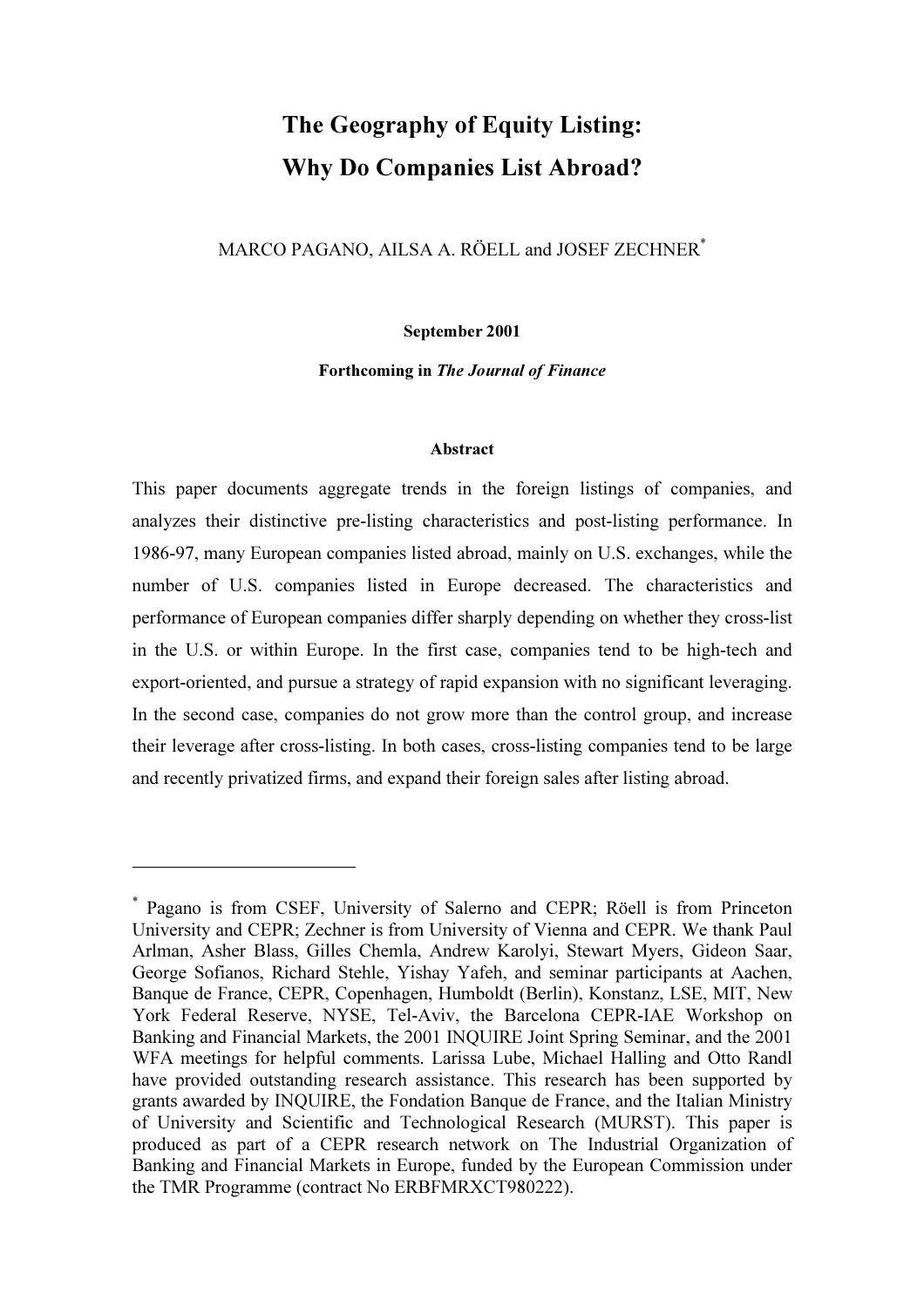Foreign listings are becoming an increasingly important strategic issue for companies and stock exchanges alike. As companies become global in their product market and investment strategies, direct access to foreign capital markets via an equity listing can yield important benefits. At the same time, the international integration of capital markets has led to unprecedented levels of competition among stock exchanges. In this competitive struggle, the winners are the exchanges that manage to attract more foreign listings and the attendant trading volume and business opportunities.

Despite the importance of these issues, still little is known about which exchanges succeed in capturing more listings from abroad and why. This question is intimately related with a second issue, namely which advantages companies expect to get from a foreign listing: securing cheap equity capital for new investment, allowing controlling shareholders to divest on a liquid market, preparing for foreign acquisitions, or simply enhancing the company's reputation. The evidence presented in this paper is relevant for both issues – the determinants of exchanges' success and the microeconomic motives for listing abroad.

We start by providing a broad picture of the geography of cross-listings by European and U.S. companies, and of its changes in recent years. This aggregate picture shows that European companies have become more "footloose" in recent years, and that most of their cross-listings have been directed towards the U.S. exchanges, while U.S. companies have reduced their cross-listings in Europe. Correspondingly, the ability of European exchanges to attract listings from the rest of the world has declined, while the reverse has happened to U.S. exchanges. Interestingly, the European markets with the highest trading costs, lowest accounting standards and worst shareholder protection have also fared worst in attracting or retaining foreign listings, and companies from those countries have been comparatively eager in seeking foreign listings.

We then turn to microeconomic data to gain a better understanding of these shifts in the geography of cross-listings, by linking companies' decision to list abroad to their ex ante characteristics (e.g., size or foreign sales) and their ex post behavior (e.g., their growth rate after listing abroad). We investigate these relationships by using companylevel data for non-financial European companies in 1986-98, drawn from the Global Vantage and Worldscope databases.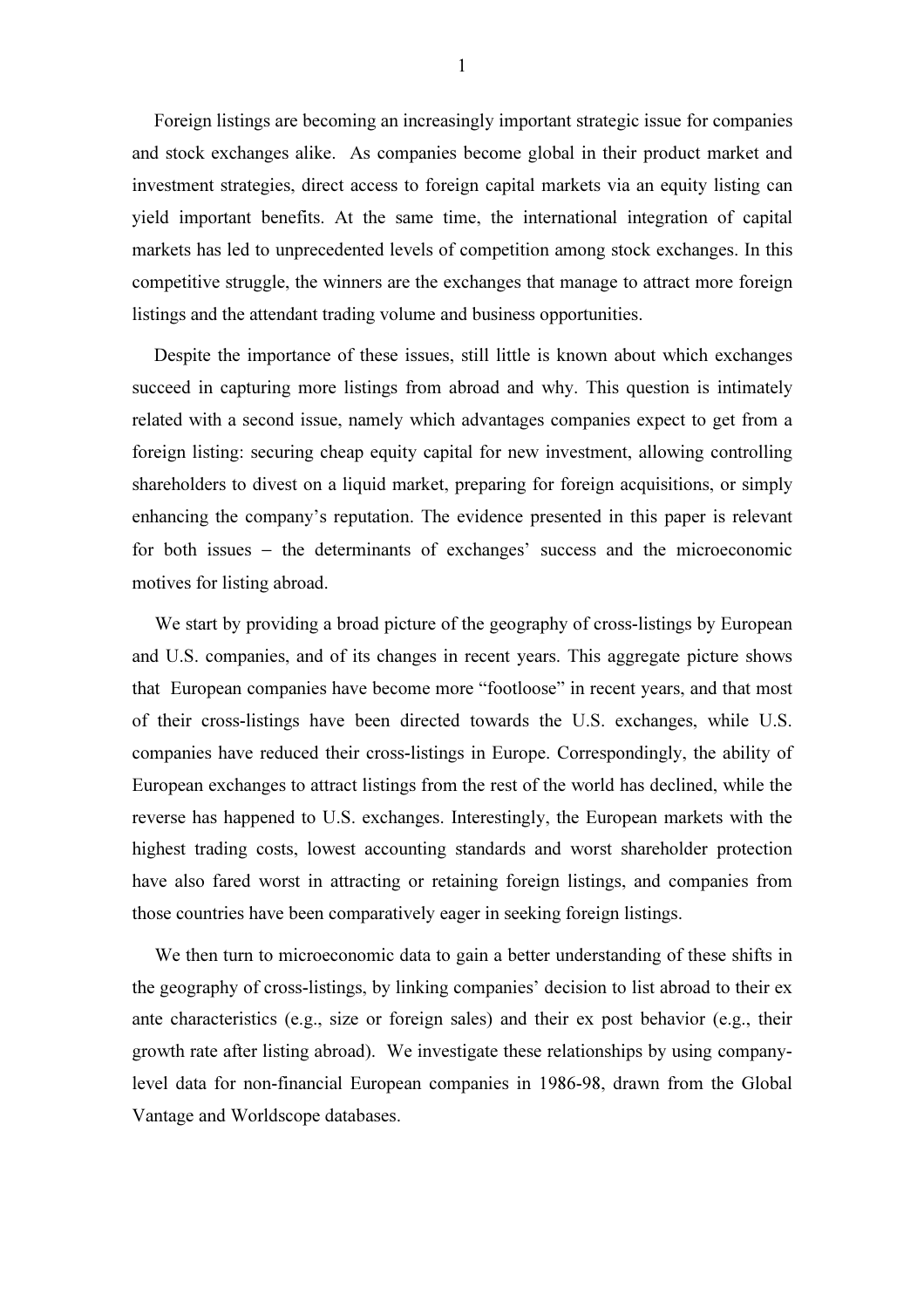We find that the European companies that list on other European exchanges and those that list in the U.S. have only few common features: they are larger and more likely to be recently privatized than firms that do not cross-list. Instead, the differences between the two groups are numerous and striking. European companies that cross-list in the U.S. pursue a strategy of rapid, equity-funded expansion. They rely heavily on export markets both before and after the listing, and tend to belong to high-tech industries. Companies that cross-list elsewhere in Europe, instead, have a higher return on assets before cross-listing, do not grow more than the control group, and increase their leverage after the cross-listing. Also, they do not rely on foreign sales to the same extent as firms cross-listing in the U.S., and generally do not belong to high-tech sectors.

Thus, cross-listing in the U.S. appears to be driven by the need to fund growth and foreign sales expansion, generally in high-tech sectors. These motives are less common for European companies that cross-list on other European exchanges. Therefore, the changing geography of cross-listings across the Atlantic is associated with a difference in the type of companies that cross-list in the two continents. U.S. exchanges appear to be especially suited to the needs of high-growth, export-oriented and high-tech European companies.

The plan of the paper is as follows. In Section 2 we outline the main reasons why companies may wish to list abroad and draw testable predictions from each hypothesis. In Section 3 we analyze the overall pattern of cross-listings, studying the geographical origin and destination of firms that went public on the world's major equity exchanges in 1986-97. In Section 4 we perform a first exploration of company-level data using descriptive statistics centered on the year of cross-listing. Section 5 presents an econometric analysis of the variables that affect the choice to list abroad for the first time, as well as the choice between listing in the U.S. or in Europe. In Section 6 we try to gauge if listing abroad affects the subsequent performance of companies relative to our control sample, and how this differential performance hinges on cross-listing in the U.S. as opposed to Europe. Finally, Section 7 summarizes the results of the paper, compares them with those of related studies, and discusses their implications for the comparison between U.S. and European exchanges.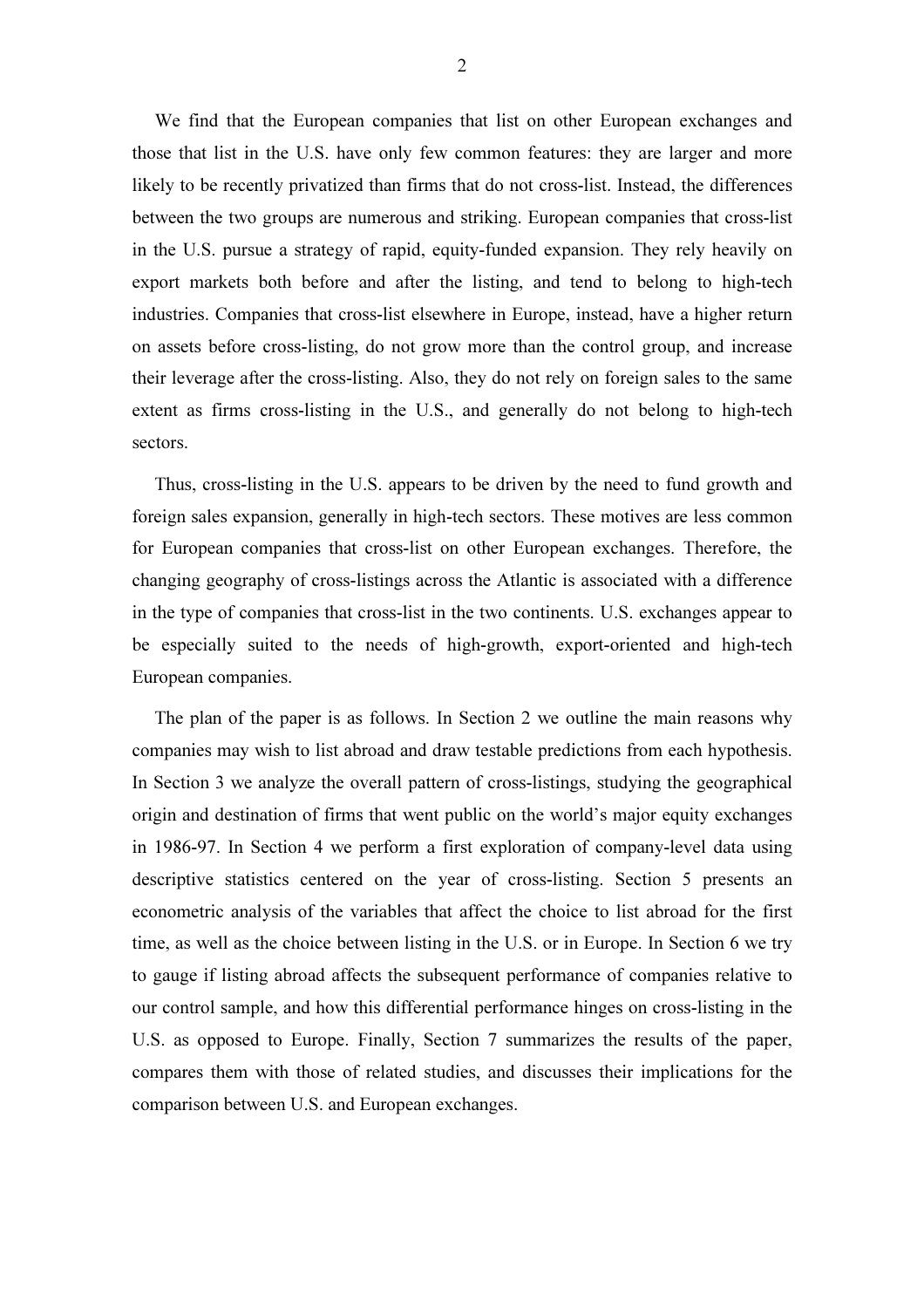### II Hypotheses and Related Literature

In this section we outline the reasons why companies may want to list on an exchange outside their country of incorporation, either as their first port of entry into the public equity market or after having already listed on their domestic exchange.<sup>1</sup>

First of all, companies may list abroad for financial reasons: funding abroad may be cheaper or more easily available. This can happen for various reasons, detailed below in Section 2.1 jointly with their empirical implications. Second, a cross-listing may strengthen the competitive position of the company in its industry, by enhancing its reputation with suppliers, employees and customers, as explained in Section 2.2. On the other side of the ledger, the costs of listing abroad may deter certain companies, as discussed in Section 2.3. Table I summarizes the testable implications of the various reasons for cross-listing, relating them both to (i) the company characteristics and to (ii) its likely effect on subsequent performance.

### [TABLE I]

### A Financial benefits of cross-listing

By listing abroad firms may improve the terms on which they can raise capital or on which their shareholders can sell existing securities. This motive is strongest if the firm or its shareholders need to raise capital and if financial constraints in the home market are significant. Some empirical predictions have to do with the reason why capital is needed, and others have to do with why cross-listing makes it cheaper.

The salient reason why a company may need equity funding is to carry out new investment programs. The required funding is likely to be especially large for fastgrowing companies, and for companies that have already exhausted their debt capacity. Therefore, companies that cross-list to raise capital should have high investment, growth rate and leverage before cross-listing, other things being equal, $<sup>2</sup>$  and engage in a</sup> primary equity offering at the time of the cross-listing or shortly afterwards. Moreover, such companies would be more likely to cross-list on a deep stock market. Since higher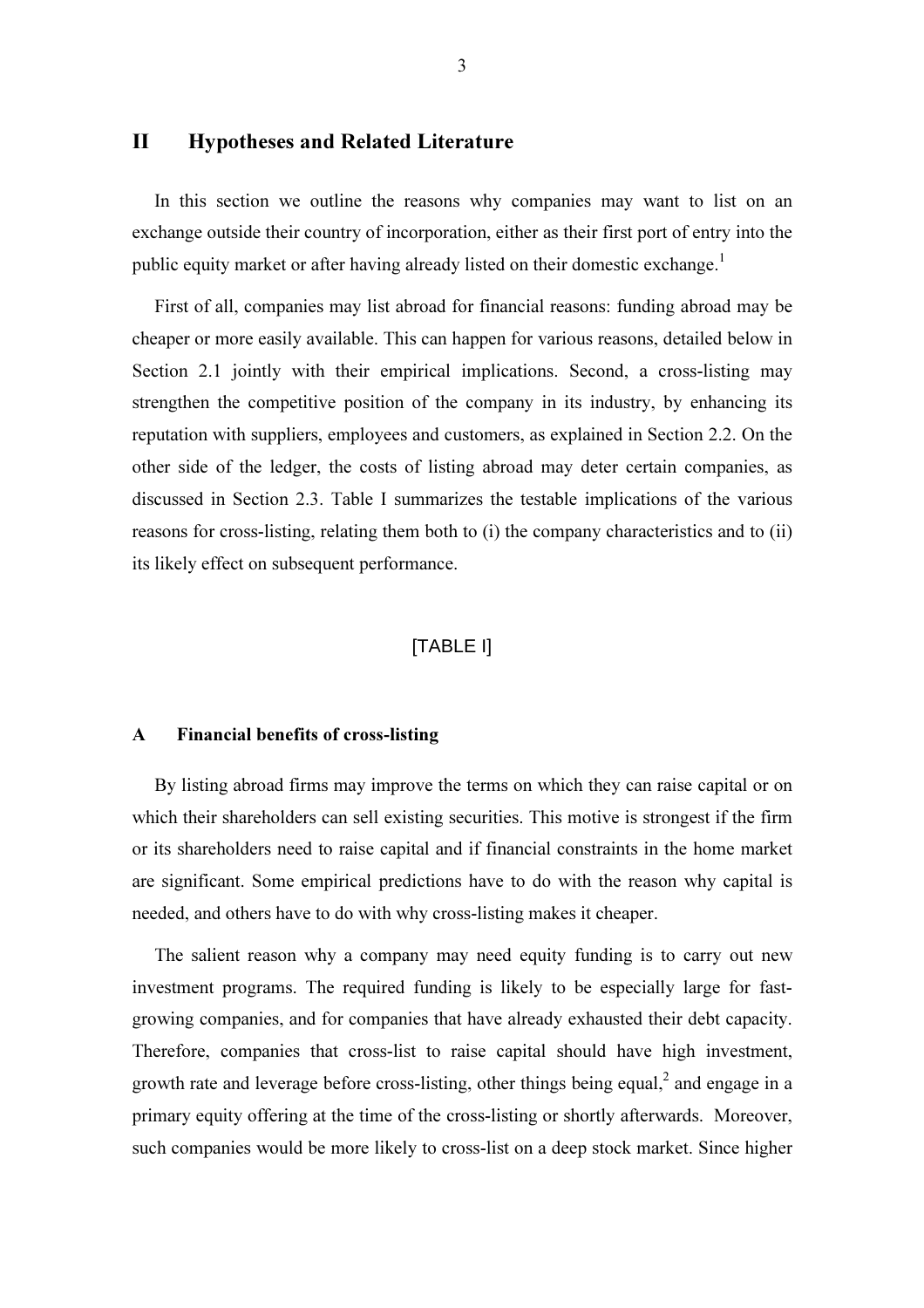expected growth should translate into higher price-earning ratios (P/E), one would also expect them to have higher P/E ratios than comparable domestic companies.

Rather than via organic growth, a company may choose to expand by a merger or acquisition involving a foreign company. The acquisition of a target company is facilitated by using the bidder's shares as a medium of exchange, but the latter are an acceptable "currency" only if the two companies are listed on the same exchange. $3$ 

Even if the firm has no need to finance new investment, its current shareholders may want to sell out, and listing abroad can increase the market value of their stake. Privatizations are an important special case, where the government is the divesting shareholder. Therefore, newly privatized companies should be more likely to cross-list than other comparable companies. A more direct test would look at whether, in general, the main shareholders sell out at the time of cross-listing or shortly afterwards. An imperfect proxy for such divestment can be an abnormally high turnover.

We now turn to the reasons why listing abroad can raise a company's stock value.

### A.1 Reducing barriers for foreign investors

Widening the clientele for a firm's shares improves risk sharing and thus lowers the cost of capital, as shown by Stulz (1999), Martin and Rey (2000) and Lombardo and Pagano (1999). The evidence surveyed by Karolyi (1998) on stock price behavior around cross-listings is mixed: the effect differs across companies and, even when initially positive, it often dissipates in the year after the cross-listing. On balance, non-U.S. companies listing in the U.S. earn positive cumulative excess returns (Foerster and Karolyi, (1999)) and experience a reduction in the home market beta and thereby in the cost of capital (Karolyi, (1998)). In principle, the cost-of-capital benefit should be larger for riskier firms, which therefore should have greater inducement to cross-list.<sup>4</sup>

Listing abroad can mitigate market segmentation by reducing barriers to foreign investors, arising from regulation (for example, pension funds' ceiling on assets invested in foreign-listed stocks), transaction costs (for instance, the cost of converting dividends of foreign shares into domestic currency), or from lack of information. The latter ranges from total ignorance of foreign investment opportunities as in Merton's "awareness hypothesis",<sup>5</sup> to an informational disadvantage in trading foreign stocks, as in Gehrig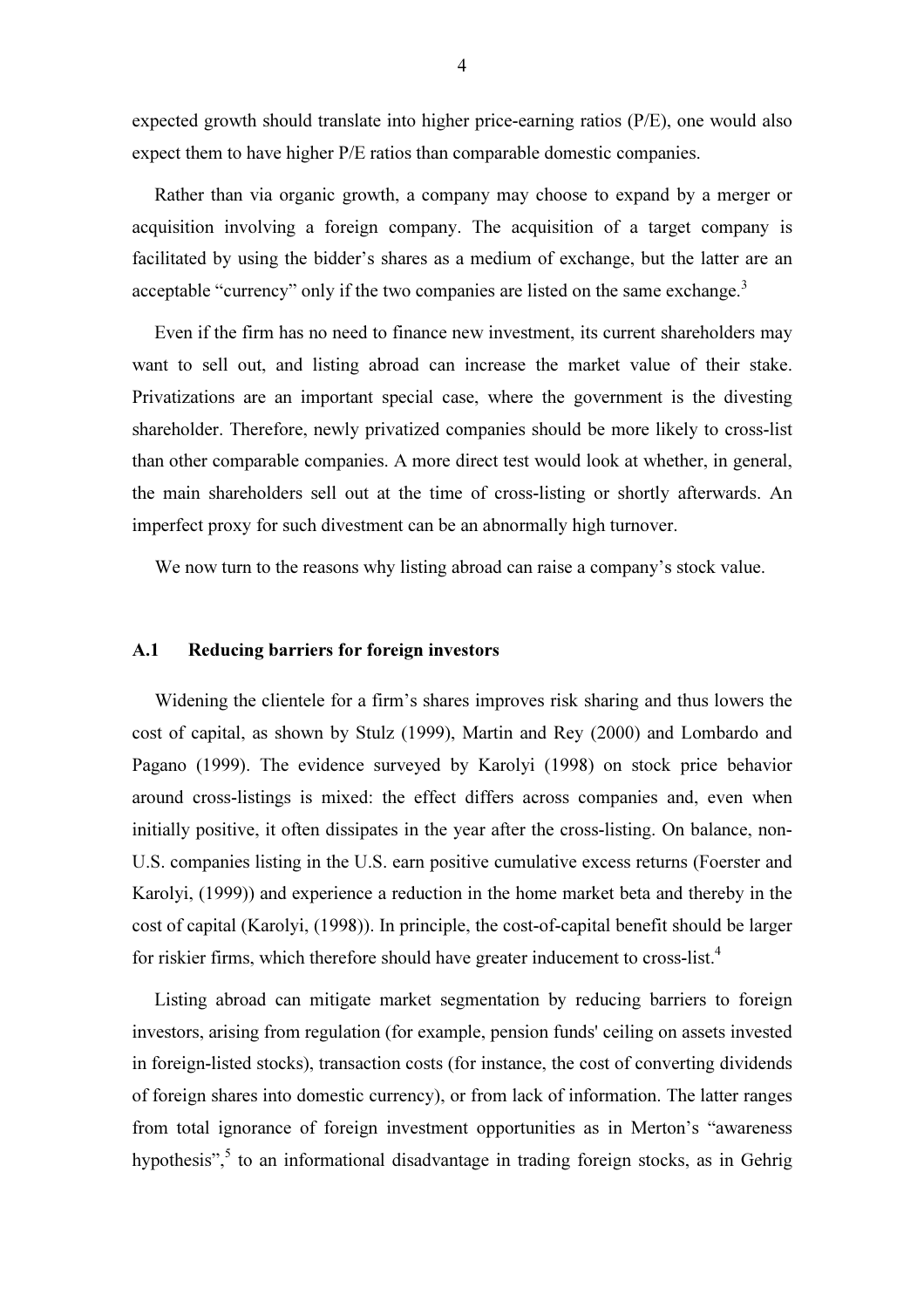(1993), Kang and Stulz (1994) and Brennan and Cao (1997). $^6$  A foreign listing may reduce such frictions, supplying local investors with more abundant, timely and transparent information.<sup>7</sup>

Foerster and Karolyi (1999) provide the most direct evidence connecting Merton's "awareness hypothesis" to the drop in the cost of capital at the time of cross-listing: they show that the prices of cross-listing companies rise more when they are accompanied by a greater expansion of the shareholder base. Kadlec and McConnell (1994) report related evidence for over-the-counter shares that listed in the New York Stock Exchange (NYSE): they find that the listing is accompanied by a 5 percent abnormal return, by an increased number of shareholders and a reduction of the bid-ask spread. Similarly, Miller (1999) shows that the price reaction to a cross-listing is positively correlated both with the increase in the shareholder base and with the barriers to capital flows. $8$  Also consistently with the "awareness hypothesis", cross-listing in New York and London is associated with increased analyst coverage and media attention (Baker, Nofsinger and Weaver, (1999)), and managers of cross-listed firms report increased prestige and visibility and growth in shareholders as the main benefits of cross-listing (Bancel and Mittoo, (2001)).

### A.2 Relying on foreign expertise

The exchange where a company lists may be determined by the location of analysts with superior technological knowledge of the industry. Especially in high-tech sectors, the availability of such skills may substantially affect the availability of equity finance and the terms at which it is available, by reducing informational asymmetries in the primary market. This hypothesis predicts, for example, that high-tech companies may be more likely to list in the U.S. where the corresponding industries are well developed. Blass and Yafeh (2000) in fact show that Israeli and Dutch firms which list in the U.S. (bypassing their respective home markets) are relatively high-tech and fast growing.

### A.3 Committing to disclosure and corporate governance standards

The listing location may also be affected by differences in regulation. By selecting a tightly regulated foreign exchange, a firm precommits to adhere to high standards of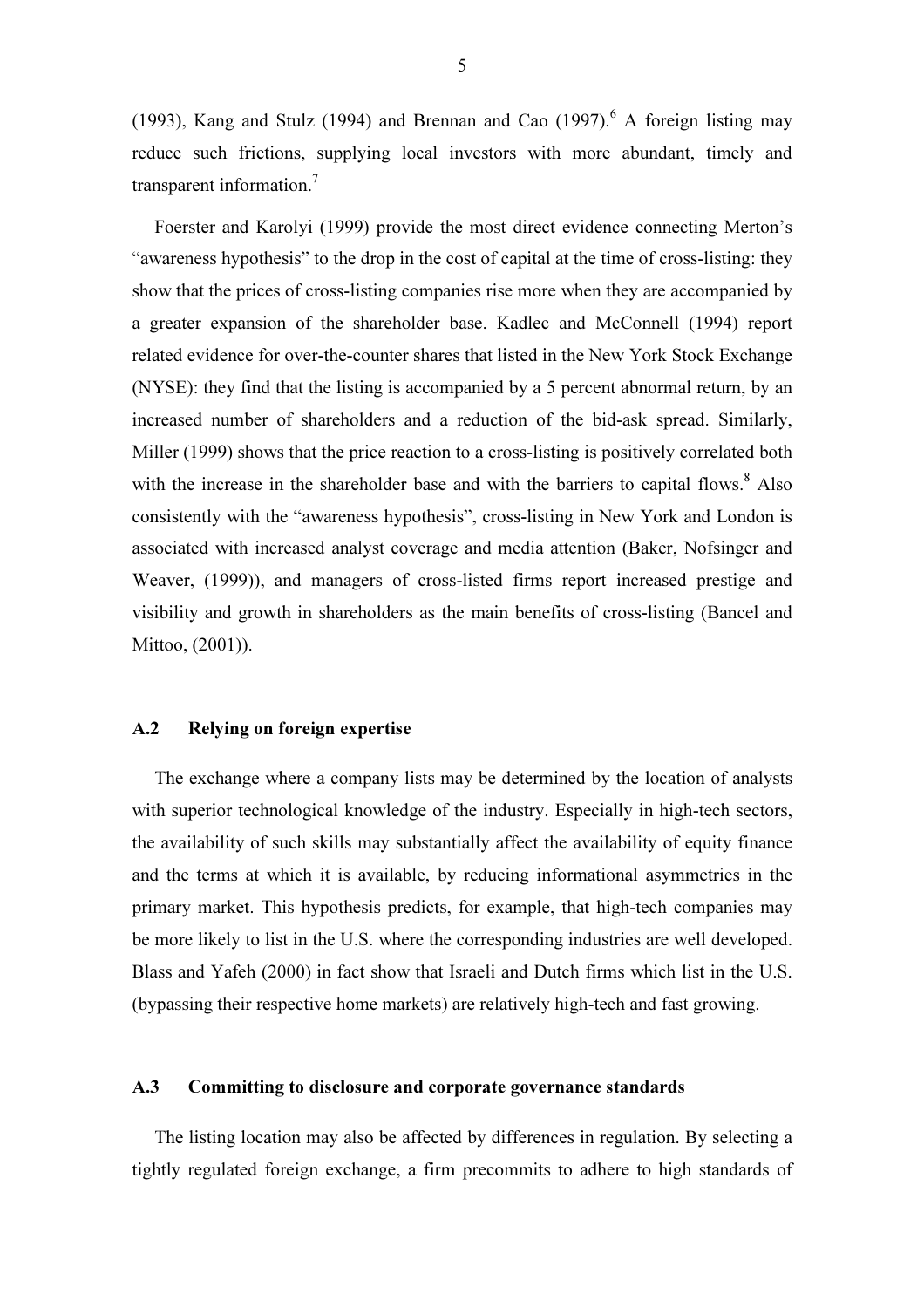corporate governance and/or disclosure. Exchanges compete to attract listings by designing a regulatory environment that is expected to lower the cost of capital of their companies. Huddart, Hughes and Brunnermeier (1999) show that exchanges competing for trading volume engage in a "race to the top" regarding disclosure requirements.<sup>9</sup> Cantale (1996) and Fuerst (1998) argue that firms signal quality by listing on strictly regulated markets. Similarly, according to Stulz (1999), companies from countries with poor legal standards can secure a lower cost of capital by subjecting themselves to tighter standards, thus reducing the agency cost of external finance.

These models suggest that companies located in countries with particularly inadequate supervision and disclosure standards should be more likely to cross-list abroad. The evidence on this point is at best mixed. Ashbaugh (1997) documents that non-U.S. firms voluntarily adopt the tighter U.S. accounting standards. Instead, Biddle and Saudagaran (1989) and Saudagaran and Biddle (1992) find that stringent disclosure requirements deter the listing of foreign companies. Similarly, Reese and Weisbach (2001) find that firms from countries that give weak protection to minority shareholders are less likely to list in the U.S. than firms from other countries, once one controls for other factors such as firm size. They interpret this as evidence that, in deciding about cross-listing, the managers of companies from low-protection countries give more weight to the reduction of their private benefits than to the public value of their shares. However, Reese and Weisbach also report some evidence that the firms from weakprotection countries that do cross-list in the U.S. issue more equity after the listing.

The signaling models by Cantale and Fuerst also predict that the post-listing profitability of companies cross-listing on a more demanding exchange should be better than that of companies cross-listing on other exchanges. This should be reflected in a positive stock price reaction to the cross-listing announcement. This prediction is consistent with several studies surveyed in Karolyi (1998) that report a significant price reaction for non-U.S. companies listing in the U.S., which has the tightest disclosure standards, and a negligible price reaction otherwise.

Of course, if exchanges compete for new listings by adjusting their regulatory standards, this motive for cross-listing may diminish over time. For example, Fanto and Karmel (1997) suggest that current improvements in European regulatory standards are attracting U.S. institutional investors to stocks exclusively listed in Europe.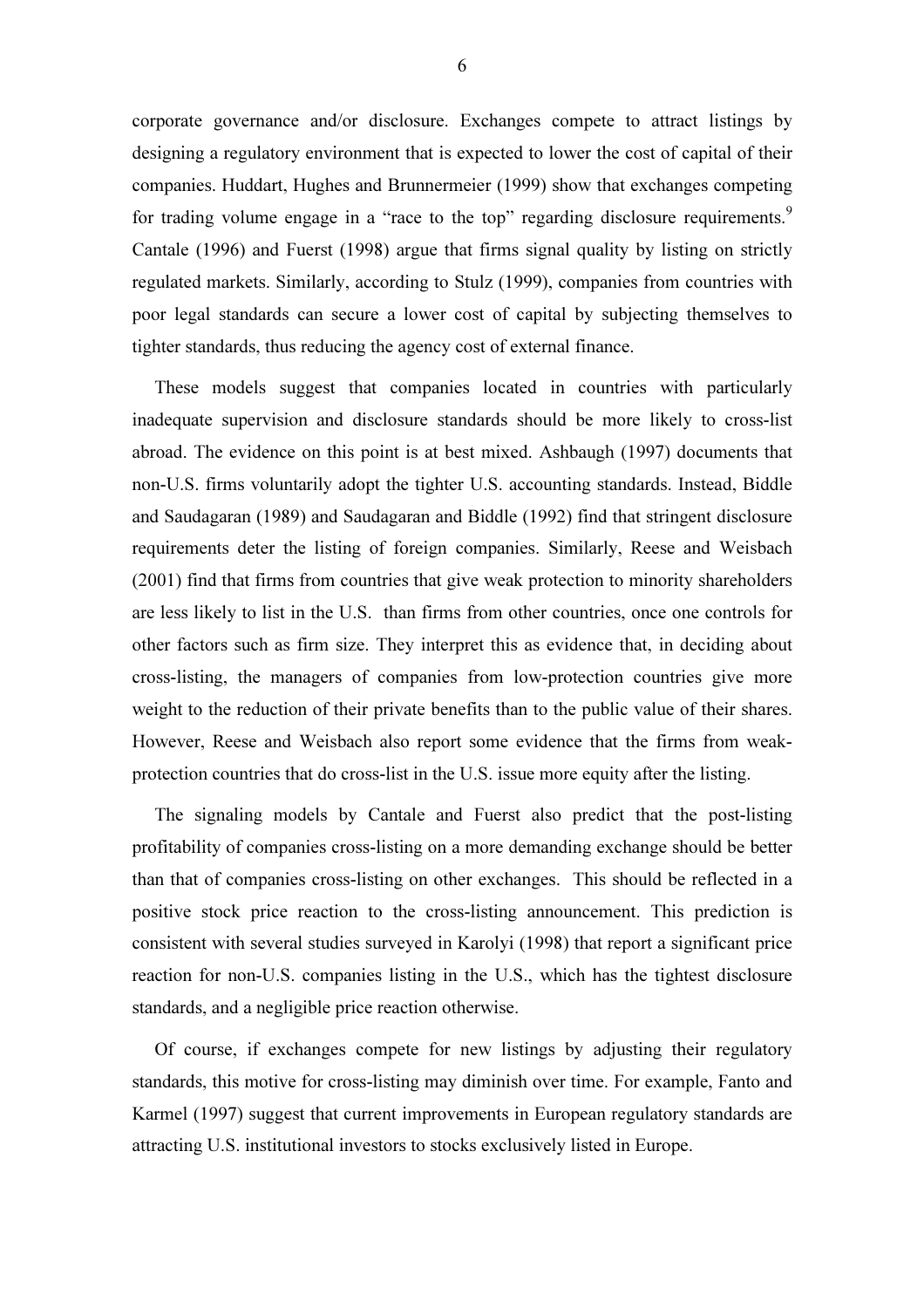### A.4 Liquidity

Some markets may be better than others in the production of liquidity, for instance because of a superior microstructure. The competitive pressure from another exchange and the greater turnover associated with a wider shareholder base can also narrow the spreads on the domestic market and raise its trading activity, as found by Kadlec and McConnell (1994), Noronha, Sarin and Saudagaran (1996), Foerster and Karolyi (1998), and Smith and Sofianos (1997).

However, cross-listing may not always enhance liquidity, due to the potentially offsetting impact of market fragmentation, as in the models by Pagano (1989), Chowdry and Nanda (1991) and Madhavan (1995). Domowitz, Glen and Madhavan (1998) show that liquidity may suffer in both the domestic and the foreign market if intermarket information linkages are poor, and support this point with evidence concerning Mexican companies issuing American Depository Receipts (ADRs).

To test if the competition or the fragmentation effect prevails, one can analyze indicators of home market liquidity after cross-listing, such as turnover volume, turnover ratios or bid-ask spreads on the domestic market. Additional insights can come from considering the same statistics for the foreign market.<sup>10</sup>

### A.5 Relative mispricing

Firms may decide to list abroad to take advantage of a temporarily high price for their shares abroad relative to their home market, due either to an overvaluation in the foreign market or to an undervaluation in the domestic market. This hypothesis can be tested by including the price indices of the two exchanges (or the relevant sectoral indices) in regressions explaining the probability of a foreign listing.

#### A.6 Capitalizing on product market reputation

Companies that sell popular brands abroad may find it easier to place their shares in foreign markets because local investors already trust them as consumers. A simple strategy to test this hypothesis is to look at indicators of the degree of sales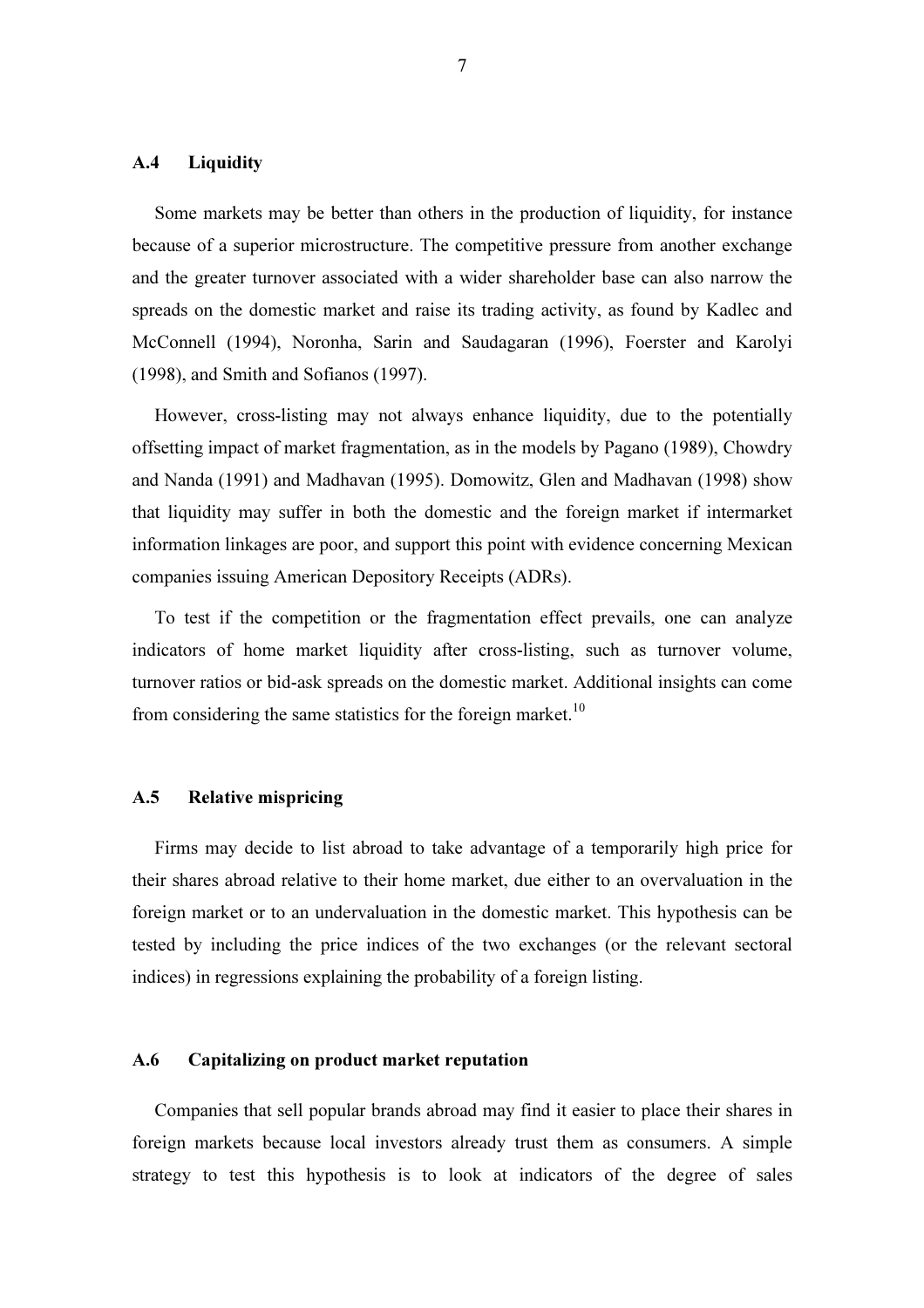internationalization for companies which cross-list. One would expect a larger fraction of revenue coming from abroad to encourage eventual cross-listing. Saudagaran (1988) shows that 104 companies already listed abroad in 1981 had a higher proportion of foreign sales than a control sample. This however begs the question of which came first: the outward orientation of these companies or the cross-listing. Only in the former case these companies may have cross-listed to capitalize on their product market reputation.

#### B Product and Labor Market Spillovers

In the hypothesis laid out in the previous paragraph, foreign market presence improves the firm's ability to access foreign capital markets via a cross-listing. But the reverse can also be true. A cross-listing can be an advertisement for the firm's products and thereby increase its foreign sales, by raising consumer demand and improving relationships with suppliers and employees.<sup>11</sup> In the model by Stoughton, Wong and Zechner (2001), a company lists to signal its high product quality to consumers, and as a result captures a larger market share and increases its profits. In this case, a listing is not associated with the need to raise capital or with the shareholders' plan to sell out.

The importance of this motive is underscored by anecdotal evidence<sup>12</sup> as well as by the results of the survey by Bancel and Mittoo (2001): 16 percent of European crosslisted companies rate easier implementation of global marketing and production as a motive for cross-listing.

The product market spillover hypothesis predicts that cross-listed companies increase their fraction of foreign sales. It is also consistent with higher overall sales growth and profits after the cross-listing.<sup>13</sup> Furthermore, it should be relevant only for industries where product market reputation is particularly important, such as producers of retail goods. An additional twist to this hypothesis is the prediction that companies in a particular industry should cross-list on the same exchange, if indeed being listed on that exchange confers a competitive advantage. Therefore, a company's probability of crosslisting on a given exchange should be positively related to the number of other companies in the same industry already cross-listed on that exchange.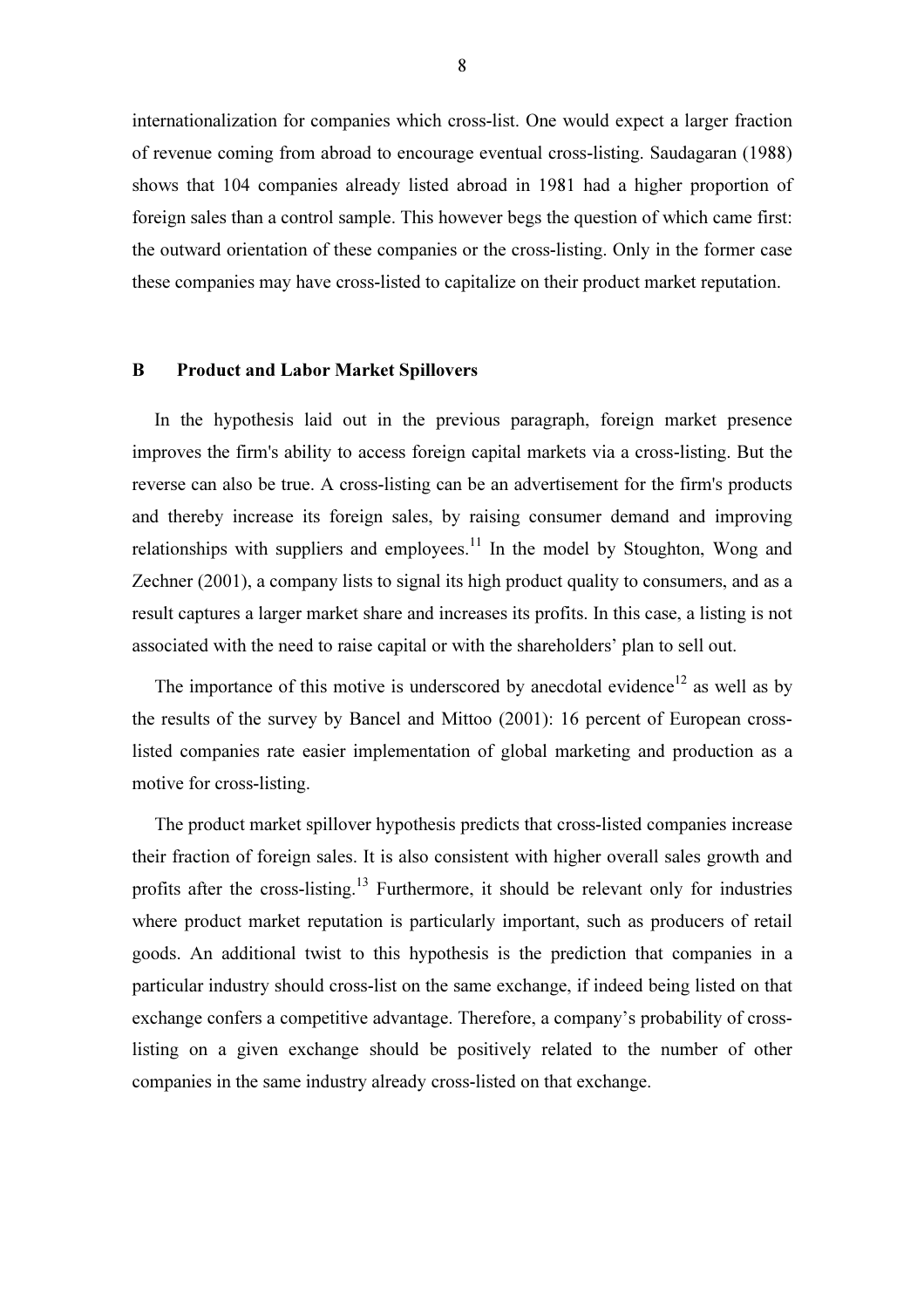### C Cost of Listing Abroad

Listing abroad also involves a variety of costs. There are direct costs, such as listing charges and fees for professional advice. But the main costs cited in survey evidence regarding potential cross-listings in the U.S. (see Fanto and Karmel (1997)) are the cost of complying with U.S. GAAP accounting standards and the risk of lawsuits. Presumably, shareholders' power to interfere in managerial decisions increases with a U.S. listing. This survey evidence agrees with the results of the above-quoted studies by Biddle and Saudagaran (1989) and Saudagaran and Biddle (1992).

Since the costs of cross-listing include a large fixed cost element, they bear most heavily on small companies. Thus, we expect larger companies to be more likely to cross-list. This prediction is borne out by Saudagaran's (1988) study.

# III The Changing Geography of Equity Listings

This section describes the cross-listing behavior of European and U.S. companies in the last decade. First, we document the "geography" of cross-listings, by gauging regional clusters in cross-listing behavior. Second, we inquire if these patterns have changed over time, and how. In particular, we investigate if there have been substantial changes in "transatlantic listings", that is, in the tendency of European companies to list in the U.S. and of U.S. corporations to list in Europe. Third, we try to relate these changes to characteristics of the exchanges concerned. The sources of the cross-listing data used in the tables and figures of this section are described in Appendix A.

### A Geographical Pattern of Cross-Listings

Table II summarizes the pattern of foreign listings in 1986-97 on the following stock exchanges: Amsterdam, Brussels, Frankfurt, London, Madrid, Milan, Paris, Stockholm, Vienna, Easdaq, Amex, Nasdaq and NYSE.<sup>14</sup> Since until November 1998 European companies could not list their shares directly on U.S. exchanges, all the cross-listings on U.S. markets in our sample were effected via American Depository Receipts (ADRs).<sup>15</sup>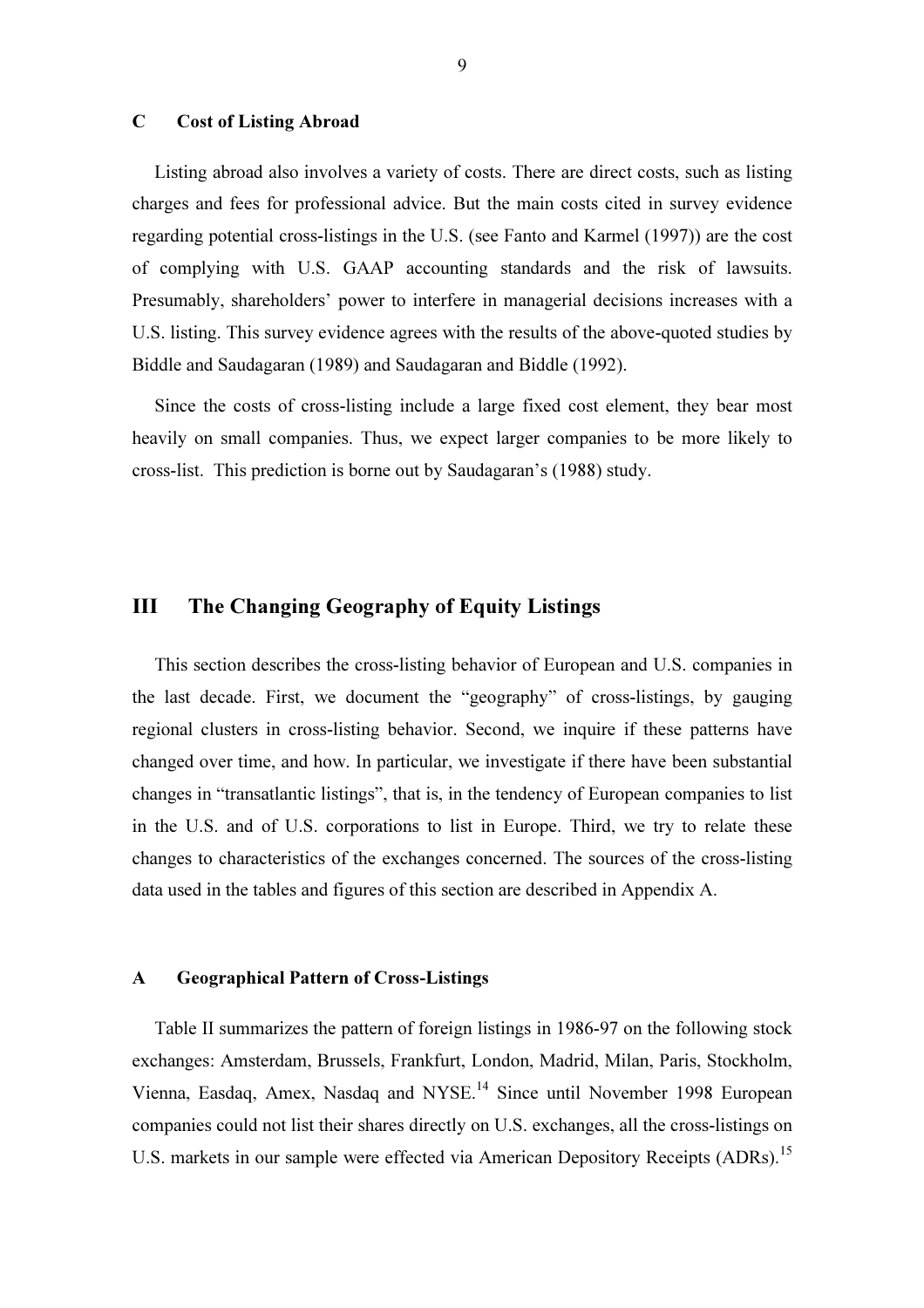ADRs are issued by a U.S. depository bank and represent shares held overseas. They confer to their holders the same income and voting rights as the underlying shares, and trade in the U.S. like other securities, although a small fee per share must be paid to the depository bank for each trade and when dividends are cashed.

Panel A displays a matrix of foreign listings, with the country of incorporation appearing in the columns and the destination stock exchange along the rows. Each cell of the table contains three values: the top one refers to 1986, the middle to 1991, and the bottom one to 1997. For each stock exchange, the table displays only the foreign listings originating in the countries of our sample: Netherlands, Belgium, Germany, Italy, U.K., Spain, France, Sweden, Austria (henceforth shortened to EU9 countries) and U.S. For instance, Japanese, Australian or Canadian companies are excluded (evidence on these is deferred to Panel C of Table II).

The column of a given country shows where the companies originating from that country have cross-listed, and the column EU9 in which exchanges European (EU9) companies have cross-listed. The last column shows how cross-listing companies from the EU9 and U.S. area have distributed themselves within the area. Looking instead at each row across columns, one gauges each country's contribution to the total number of foreign listings in a given market.

The table suggests that common language and similar institutions foster crosslistings. For example, the Vienna stock exchange is the single largest destination for German companies and vice versa. The same is true for the U.S. and the U.K.. This "clustering" indicates that companies tend to cross-list in countries geographically or culturally close to their country of incorporation, presumably for informational reasons. For a U.S. investor, for instance, the accounting data and the performance of a British company are easier to decipher than those of a French or Spanish company. This parallels the findings by Portes and Rey (1999) and by Tesar and Werner (1995) that geographical proximity and cultural homogeneity (especially language) enhance crossborder securities transaction flows.

# [TABLE II]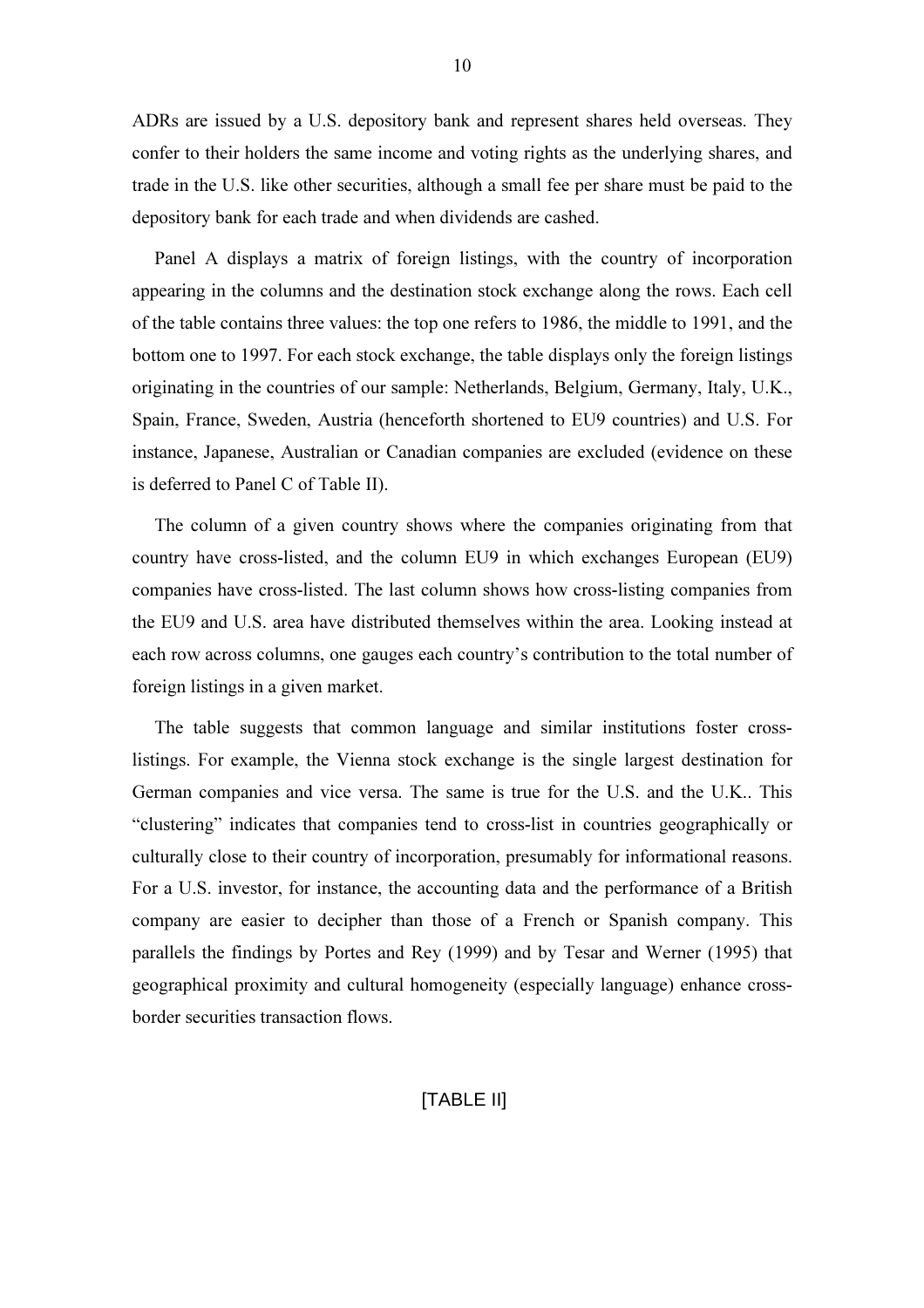### B Changes in the Geography of Cross-Listings

The information in Panel A of Table II also gives a picture of how the geography of European and U.S. cross-listings has changed between 1986 and 1997. The two bottom lines give an overall view of the change in the cross-listings pattern. The row "Total Listings" displays the number of listings that companies from a given country have in the foreign exchanges included in our sample. The bottom row "Total Companies" eliminates double counting by reporting the number of companies from a given country with at least one foreign listing. The number of foreign listings originating in a given country is greater than (or at least equal to) the corresponding number of companies listed abroad, because the same company can be listed in several foreign exchanges.

The numbers in these two rows reveal that European companies have become more outward looking in their search for investors: the number of EU9 companies listed abroad doubled (from 177 to 337) and the total number of their foreign listings increased by 61 percent (from 320 to 516).

In contrast to European companies, European stock exchanges do not appear to have become equally outward oriented. Foreign listings on most European exchanges exhibit an inverse U-shaped time pattern over time. In the European exchanges as a whole, the total number of foreign listings increased very slightly from 732 in 1986 to 757 in 1991, and then declined to 625 in 1997 (see the last cell in the row "European exchanges"). So these exchanges lost over one hundred foreign listings in a decade.

The opposite picture emerges when one considers American companies and exchanges. U.S. companies have become less eager to list in Europe, with their number decreasing from 284 to 184. In contrast, U.S. exchanges (especially the Nasdaq and the NYSE) have captured an increasing share of foreign listings by European companies. The listings of EU9 companies in the U.S. went from 53 in 1986 to 207 in 1997, while in the same interval their listings within Europe went from 267 to 309.

The contrast between these two opposite flows of "transatlantic listings" emerges very clearly in panel B of Table II. While European listings in the U.S. almost quadrupled (from 53 to 207) the number of U.S. companies listed in Europe fell by over a third (from 284 to 184). In 1986 the U.S. firms listed in Europe were more than five times as many as the European firms listed in the U.S.. In 1997, the latter outnumber the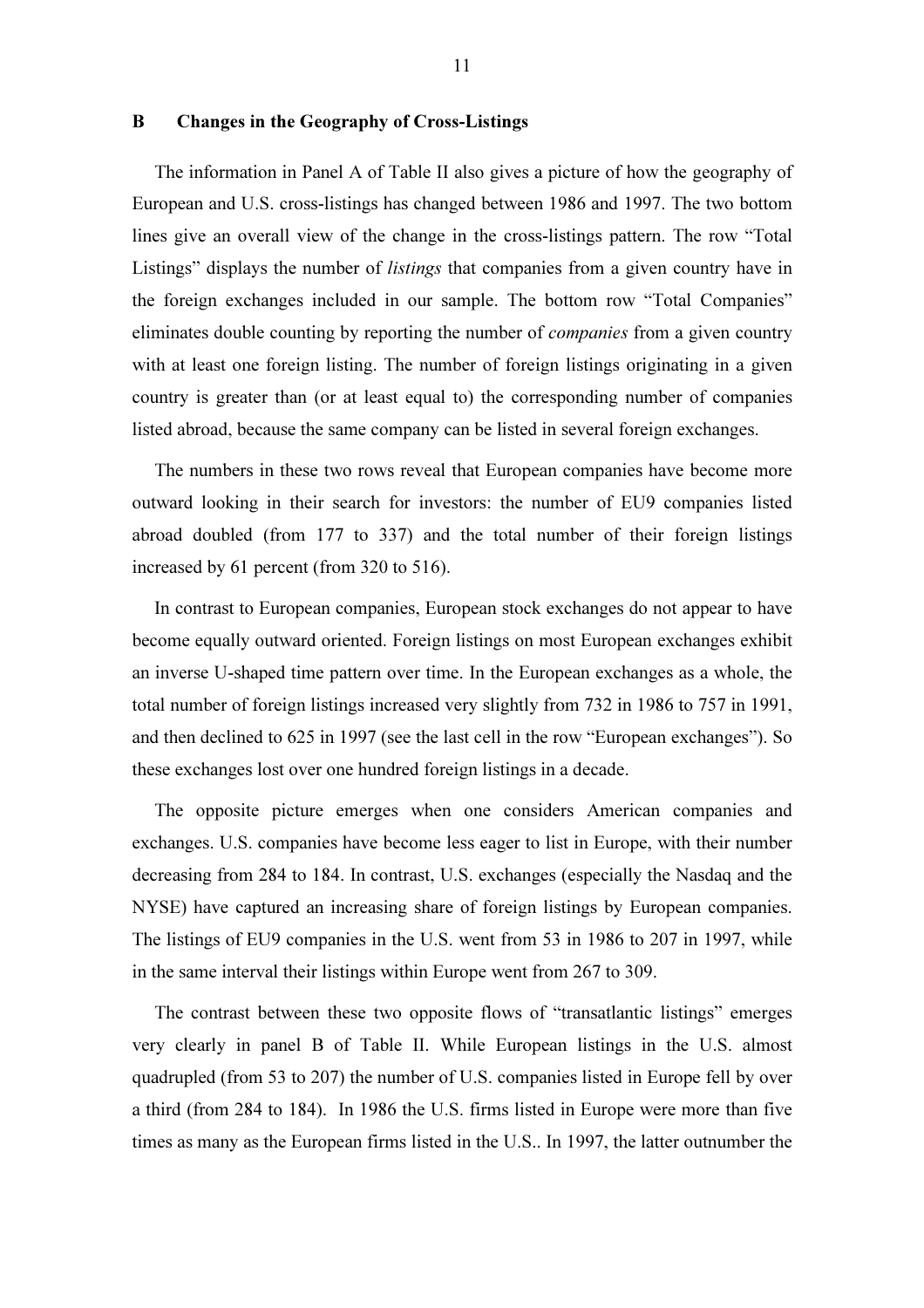former. This suggests that the relative attractiveness of European equity markets declined in this time window.

Panels A and B of Table II do not account fully for the outward orientation of each exchange, because they neglect the listings originating outside our sample of countries. Panel C completes the picture, by reporting cross-listings originating from the rest of the world. Canadian, Latin American and Israeli companies are major sources of listings in U.S. exchanges, while they list much less frequently in Europe. In contrast, South African and Asian companies list predominantly in London - with the exception of Japanese corporations, which gravitate primarily towards Frankfurt. Considering instead how the overall pattern changed over time, one sees again that the U.S. exchanges have captured the lion's share of the increase in cross-listings from the rest of the world, especially those from Australia, Canada, Latin America and Israel. In contrast, in most cases, European exchanges have lost cross-listings originating from these regions.

The data in Table II raise three questions. First, is the decline of foreign listings on European exchanges part of a general decline in their ability to attract new listings, including domestic ones? Second, are the three data points reported in Table II representative of the history of cross-listings between 1986 and 1997? Third, how did the foreign listings of the various markets considered evolve before 1996?

Figure 1a (on the left) addresses the first question. It displays the time pattern of domestic and foreign companies listed on each exchange, as well as their total number. The European exchanges' inability to attract new listings appears not to be confined to foreign listings alone. Most of them have not attracted a large number of new domestic listings either, especially in the 1990s, with the exception of Frankfurt and, to some extent, of London. The opposite is true of U.S. exchanges, where both domestic and foreign listings increased over the sample period: domestic listings rose from 6,168 in 1986 to 7,950 in 1997 (a 29% increase), while foreign listings increased from 350 to 873 (a staggering 150% increment, mostly accounted for by the NYSE).

### [FIGURES 1A-1B]

Figure 1b (on the right) shows how cross-listings from our EU9 countries and the U.S. evolved in each exchange. It is based on the same data as Table II, except that it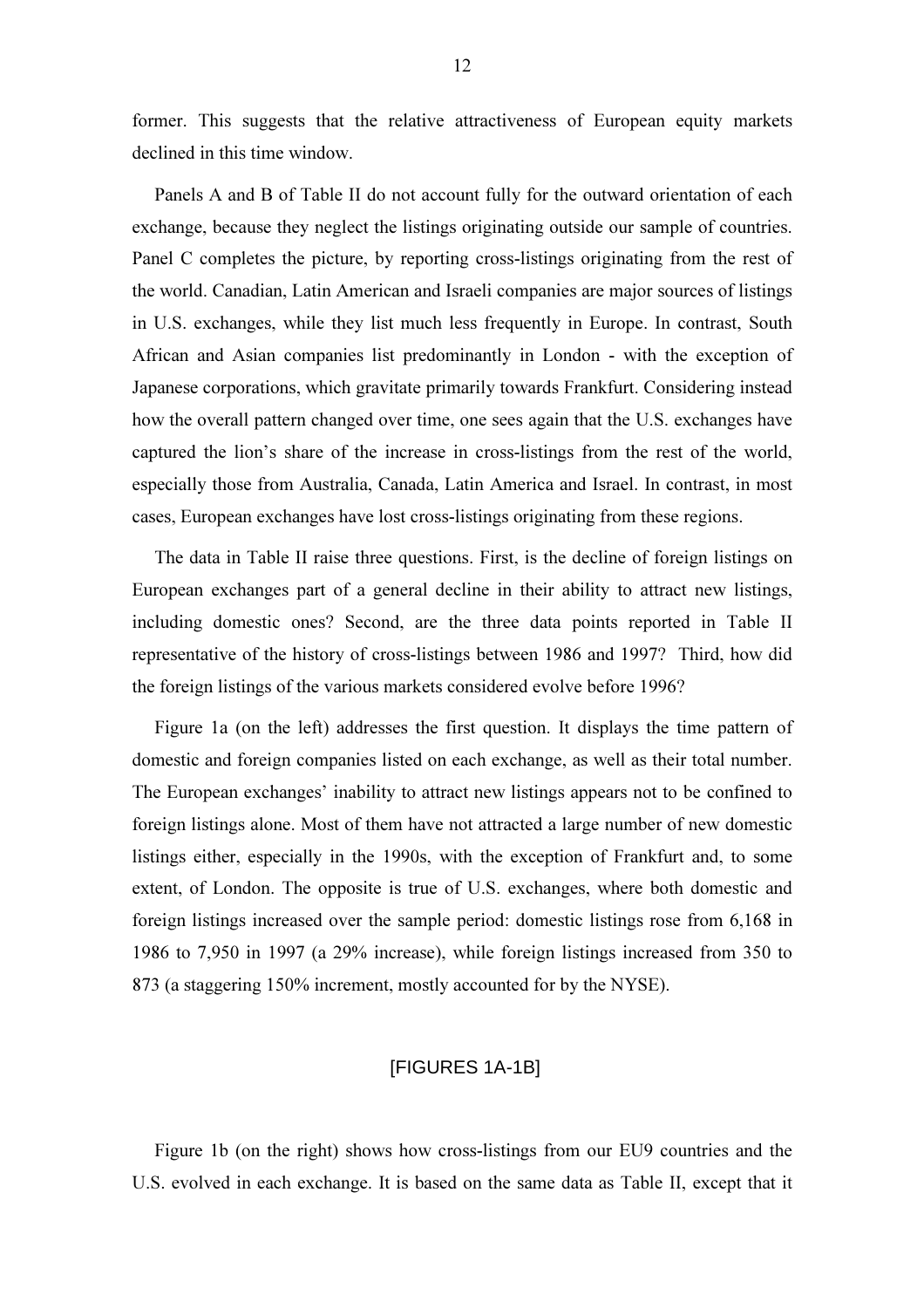reports figures for all the years of our sample. The dotted line is the number of foreign companies (from the rest of EU9 and the U.S.) listed on a given domestic exchange, whereas the solid line is the number of domestic companies listed in other EU9 and U.S. exchanges. For almost all the European exchanges, the dotted lines are declining and the solid lines are rising, especially toward the end of the sample period, whereas the opposite is true for U.S. exchanges. This confirms the findings of Table II.

Finally, we present some evidence to check if the trends documented so far are recent or have been present already for a long time. Figure 2 displays the time series of the total number of foreign listings on the NYSE and the subtotal of these NYSE listings originating in the EU9 countries. The two series feature very modest growth from 1956 to the mid-1980s, and accelerate sharply in the last 15 years. Table III provides comparable data for European exchanges in 1975, 1980 and 1985. The resulting picture is somewhat heterogeneous, but on the whole it is not as negative as in later years. London and Frankfurt experienced a large increase in the number of foreign listings. Vienna and Stockholm had large proportional increases, though starting from a small base. Paris, Brussels, Milan and Madrid featured very little change, as they do after 1985. Only foreign listings in Amsterdam decreased sharply, in line with their post-1985 downward trend.

### [FIGURE 2 AND TABLE III]

Therefore, the growing internationalization of U.S. exchanges and the decreasing attractiveness of European ones are recent phenomena, which largely occur in the interval covered in the present study. The mid-1980s mark a sharp break from a period in which U.S. stock exchanges were insular, some European exchanges substantially expanded their foreign listings, and companies were less footloose.

#### C Relationship with Characteristics of Stock Exchanges

The changes in the geography of equity listings documented so far raise the question if they are related to some characteristics of the exchanges and countries concerned. Table IV provides some information on market characteristics, based on the hypotheses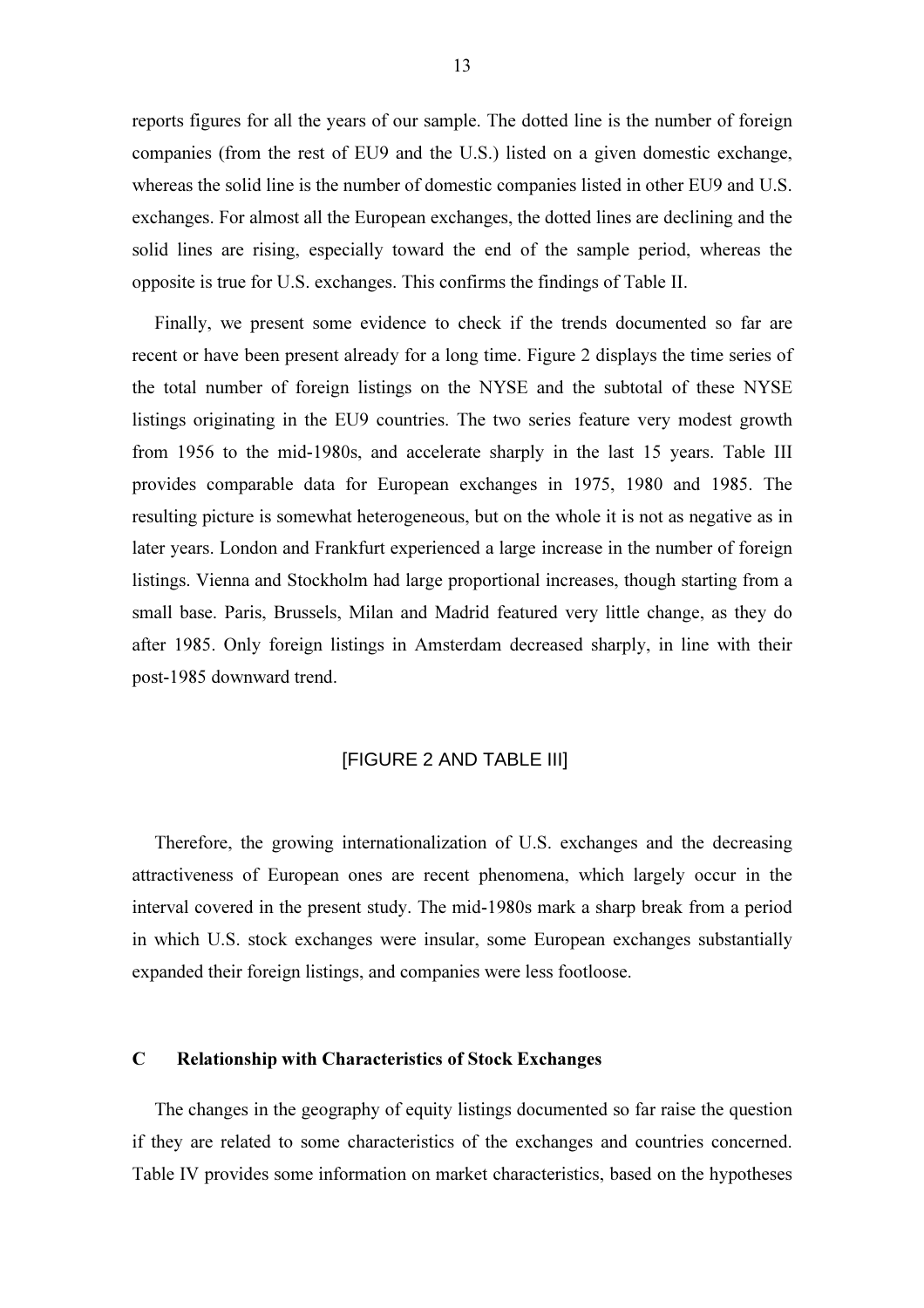outlined in Section 2 and summarized in the last column of Table I: accounting standards, degree of investor protection, market index performance, market capitalization, and trading costs.

In the first three columns we report information on the gross and net change in crosslistings of each exchange, based on the same data used for Table II, Panel A. In accord with the results so far illustrated, most EU9 markets are net losers of listings (Sweden being the only exception), while the U.S. market experiences a net gain. The normalized net change in the fourth column of the table indicates that the net loss has been particularly large in the Netherlands, followed by Great Britain, Austria and Belgium (in this order).

### [TABLE IV]

Of all the market characteristics measured in Table IV, trading costs is the indicator that appears to have the closest correlation with the normalized net change in crosslistings. The two markets with the highest trading costs − Great Britain and Austria − both feature a large net outflow of cross-listings.<sup>16</sup> By contrast, U.S. exchanges, which attract most cross-listings, have the lowest trading costs. Also investor protection and accounting standards appear to be positively correlated with the net change in crosslistings, with the glaring exception of Great Britain. The relationships between the net change in cross-listings and other market characteristics are less clear-cut.

To shed further light on these relationships one must go beyond correlations between aggregate data such as those reported in Table IV. Pagano, Randl, Röell and Zechner (2001) take a first step in this direction, by computing correlations between companies' cross-listing decisions and the differential characteristics of their destination and origin exchange (or country). Their evidence confirms that companies tend to cross-list in markets more liquid than their own, as suggested by the descriptive statistics in Table IV, as well as larger markets. They also prefer exchanges where several companies from their industry are already cross-listed, and countries with better investor protection.

While market and country attributes may shed some light on where companies crosslist, the very decision to list abroad is likely to depend mainly on company-specific characteristics, as highlighted by the theories discussed in Section 2. In the rest of the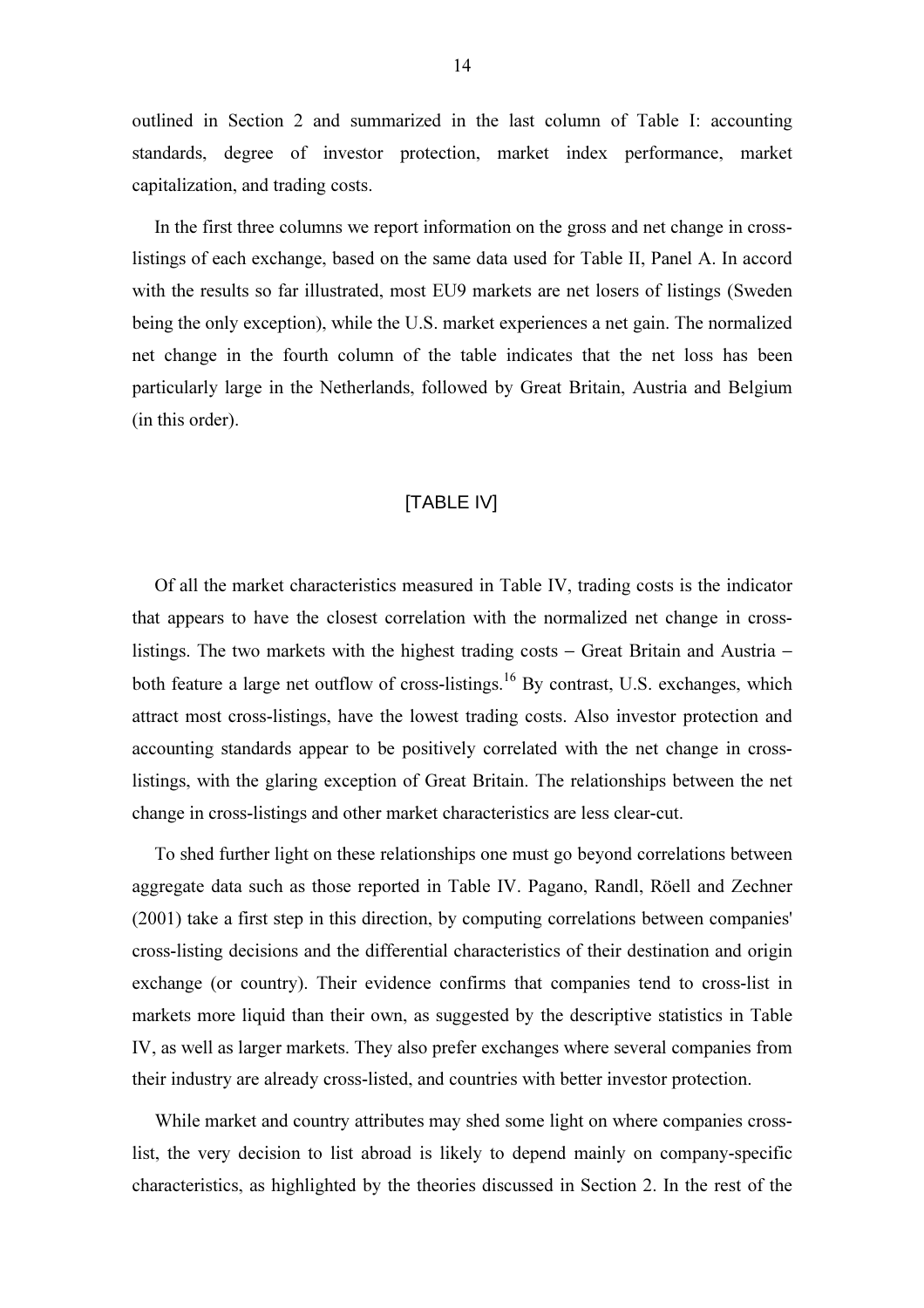paper, therefore, we turn to the analysis of company-level data. We also explore whether companies with different characteristics tend to cross-list on European or U.S. exchanges, since these two sets of exchanges differ significantly in several potentially relevant dimensions, as shown in Table IV.

### IV Company-Level Data: Descriptive Statistics

In the rest of this paper, we investigate the characteristics and performance of the companies that cross-list, using companies that do not as our control sample. The sample includes all the companies listed domestically in the main segment of our nine European exchanges at any time in 1986-97, and for which balance sheet information is available in the Global Vantage data base (at least partly) for the 1986-98 interval. We exclude from the sample financial companies and investment funds, as well as companies not listed in their country of incorporation.<sup>17</sup> Appendix B contains the definitions of the variables.

Summary statistics for the entire sample are provided in the Panel A of Table V. The total number of companies is 2,322. The median company has assets of U.S. \$ 350 million, sales of U.S. \$ 380 million and 2,760 employees. The median growth rate is 7.46 percent for assets, 6.55 percent for property plant and equipment, and 7.40 percent for sales. The median company has leverage of 9.30 percent, market to book ratio of 2.11 and earns about one third of its revenue from foreign sales.

# [TABLE V]

There is huge variation in the values of some variables, even though we eliminated economically meaningless outliers, such as negative sales figures (see the appendix for details). For instance, total assets range from U.S. \$ 174 thousand to 159 billion, and the growth rate of plant property and equipment ranges from –100 percent to over 1.88 million percent. This points to the need for robust statistical analysis in our tests.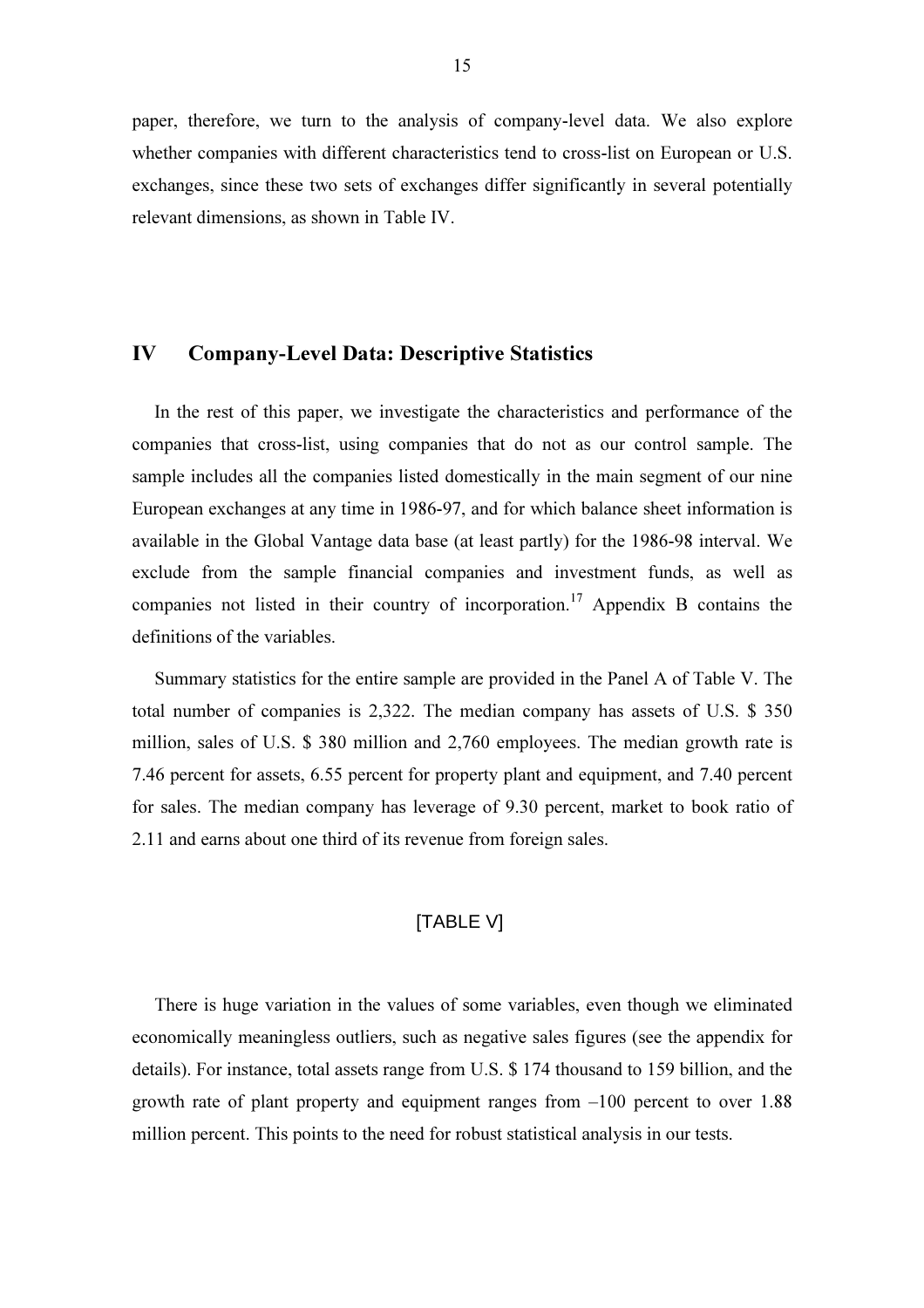R&D data is only provided for a very small proportion of the companies in the sample. The median company spends 1.77 percent of its revenue on  $R&D$ <sup>18</sup>. To remedy the paucity of observations on R&D, we construct an alternative "high-tech intensity" indicator, based on the company's SIC 4-digit classification code (see the appendix for details). This dummy classifies 11 percent of the sample as high-tech companies.

Panel B of Table V illustrates the composition of the sample in terms of country of incorporation and proportion of companies cross-listed, distinguishing those that were already cross-listed in 1986 from those that cross-listed during the sample period. For all countries of origin only a small proportion of sample companies, about 11 per cent, list abroad at all. In terms of the country composition of our sample, the United Kingdom is heavily represented: nearly half of all companies studied, and over half of the companies that first list abroad in our sample period, are British. Nevertheless, the composition by country reflects closely the relative stock market capitalizations of European exchanges, as reflected for instance in Jorion and Goetzmann (1999), Table 5.<sup>19</sup> In the last two columns of Panel B we provide some information about delistings. In our sample period, 28 companies delist from all foreign markets while staying listed on their home market, and 33 more delist even from their own exchange.<sup>20</sup>

We now turn to a first comparison of the companies that list abroad with those that do not, mainly focusing on balance sheet variables (such as total assets and sales) and ratios (such as leverage and market to book value). Panel A of Table VI reports the difference between the median values of these variables for the cross-listed companies and the companies listed only domestically, controlling for calendar year and country of incorporation. More precisely, the values reported in the table are obtained by estimating a Least Absolute Value (LAV) regression on a constant, a cross-listing dummy variable as well as control dummies for calendar year and country.<sup>21</sup> There are eight cross-listing dummy variables: each one represents a particular year relative to the year of cross-listing, ranging from year  $-3$  (three years before) to year 3 (three years after) and a "permanent" dummy (4 or more years after).

[TABLE VI]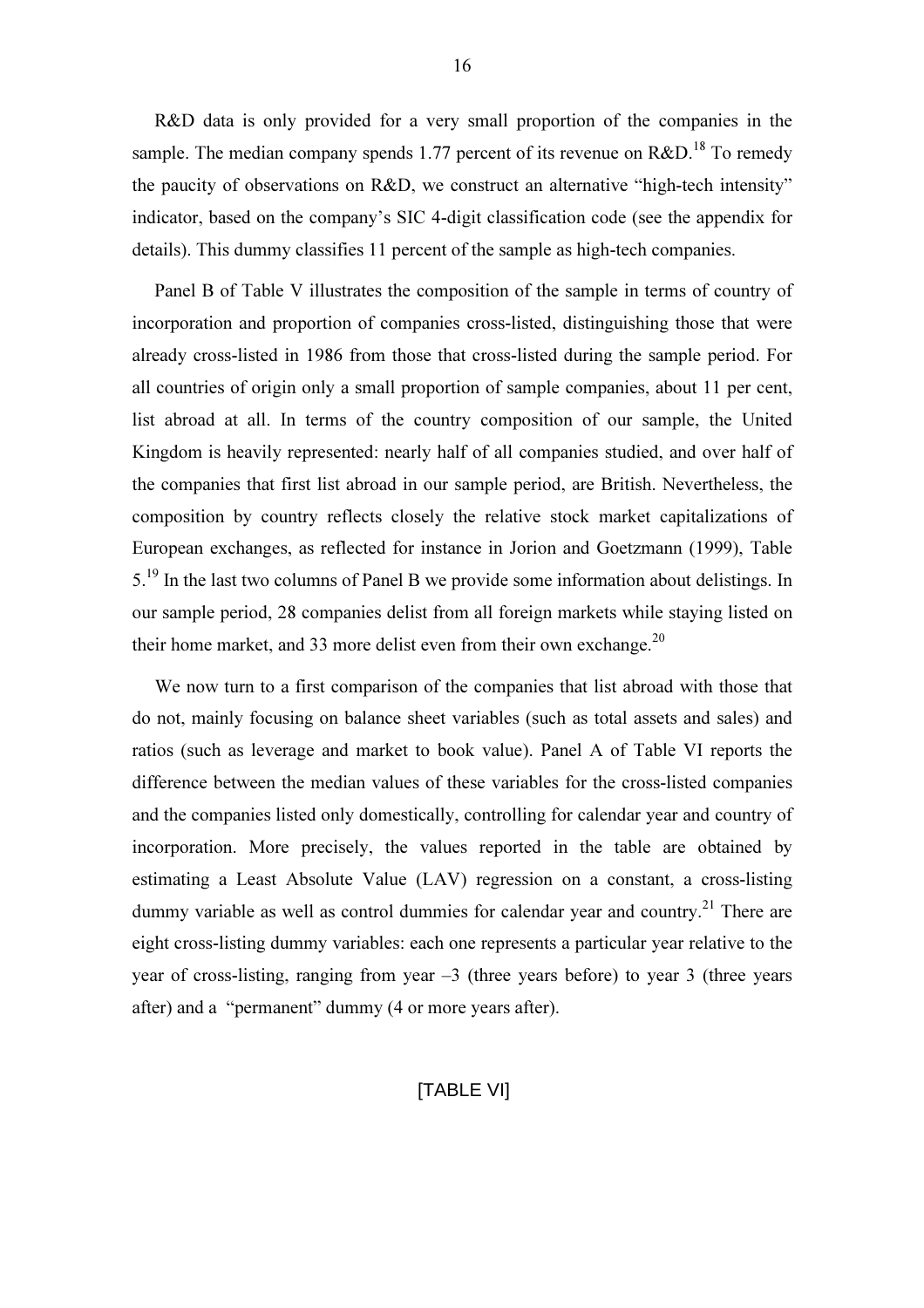The table shows that cross-listing companies are significantly larger than companies that are only listed domestically. This is the case for all the years relative to the listing period and for every size measure considered: total assets, market value of common stock, revenue and number of employees. The relatively large size of cross-listed companies agrees with the presence of economies of scale in cross-listing, reflecting fixed costs combined with benefits that increase with company size.

Turning to the relationship between cross-listing and company growth, the table displays growth in total assets, sales and plant-and-equipment. For all these variables, there is a marked peak in growth in the three years surrounding the cross-listing date. In that period, the growth rates for cross-listing firms exceed the growth rates of the control sample by about four to six percent, peaking in year zero and reverting to normal two years later: strikingly, the growth differential is not sustained in the long run. The higher growth of cross-listing firms is also mirrored in their significantly higher market-to-book ratios. That cross listing is associated with a period of exceptional growth, is consistent with the notion that new capital needs to be raised.

As an indicator of international orientation, the table includes foreign sales as a proportion of total sales. This variable is significantly larger for the cross-listing companies in all the years considered, but particularly so after the cross-listing date. So the data suggest that a foreign listing is more likely to be pursued by export-oriented companies and at the same time is part of a strategy of expansion on foreign markets.

The relatively high leverage of cross-listing firms decreases upon cross-listing. Before, leverage is about five percent above that of the control group, but the difference becomes insignificantly different from zero in the year after cross-listing and reverts to about 3 percent in the long run.

There is also some weak evidence that cross-listing firms are R&D-intensive (the ratio of R&D expense per employee is larger from year -2 onwards). They also pay significantly higher average wages in all the years around the cross-listing date. Thus, they seem to be skill-intensive firms.

Trading activity on the home exchange – as measured by the number of common shares traded divided by their total number outstanding – is larger for companies which cross-list, both before and after the cross-listing date. This is consistent with the fact that these are large companies in their home market, with accordingly high turnover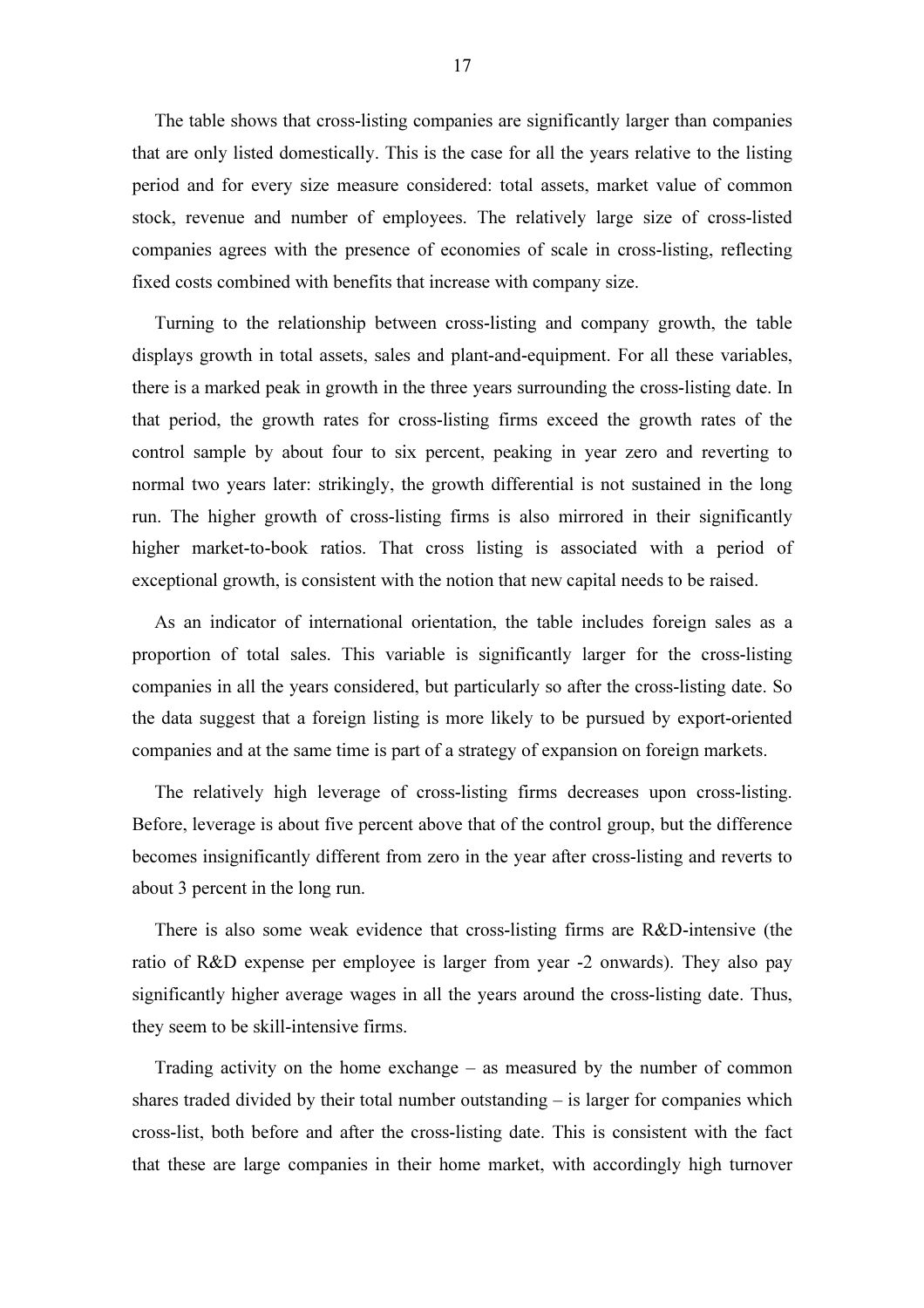ratios. Based on these data, cross-listing appears to correlate neither with enhanced liquidity on the home market nor with trade diversion away from it.

Finally, the return on assets (ROA) of cross-listing companies does not differ significantly from that of the control group, except for a marginally significant increase around the time of cross listing followed by a drop starting three years after.

In Panel B of Table VI we repeat the comparison separately for companies which cross-list for the first time in the U.S. and for those that do so within Europe. Compared with the control group, the companies that cross-list in Europe tend to be larger than those that cross-list in the U.S. in terms of total assets and number of employees, both before and after the cross-listing date. But the most visible differences between the two groups concern R&D intensity and market-to-book ratio relative to the control group. First, the companies that cross-list in the U.S. spend more on R&D than the control sample, using the three measures of Table VI, whereas this is not true of the companies that cross-list within Europe. The high-tech nature of the companies listing in the U.S. is also mirrored by their higher labor cost per employee. Second, the companies that crosslist in the U.S. appear to have a larger market-to-book ratio, compared to those that cross-list in Europe, and a correspondingly higher long-run growth rate.

# V Predicting Cross-Listing from Company Characteristics

The descriptive statistics discussed in the previous section provide some exploratory evidence concerning the reasons why European companies list abroad. However, to compare the explanatory power of the competing hypotheses and filter out spurious correlations, we must turn to regression analysis. In this section, we use duration analysis to investigate which company characteristics predict listing abroad, and multinomial logit analysis to predict where they cross-list.

In Table VII we analyze the determinants of the cross-listing decision using a Cox proportional hazard model. This method is particularly suited to the prediction of discrete events in a panel setting. It relates the hazard rate  $h(t)$  (that is, the probability of listing at time t conditional on not having listed yet) to a set of observable variables  $X$ :

$$
h(t) = h_0(t) \exp(X^{\prime} \beta)
$$
 (1)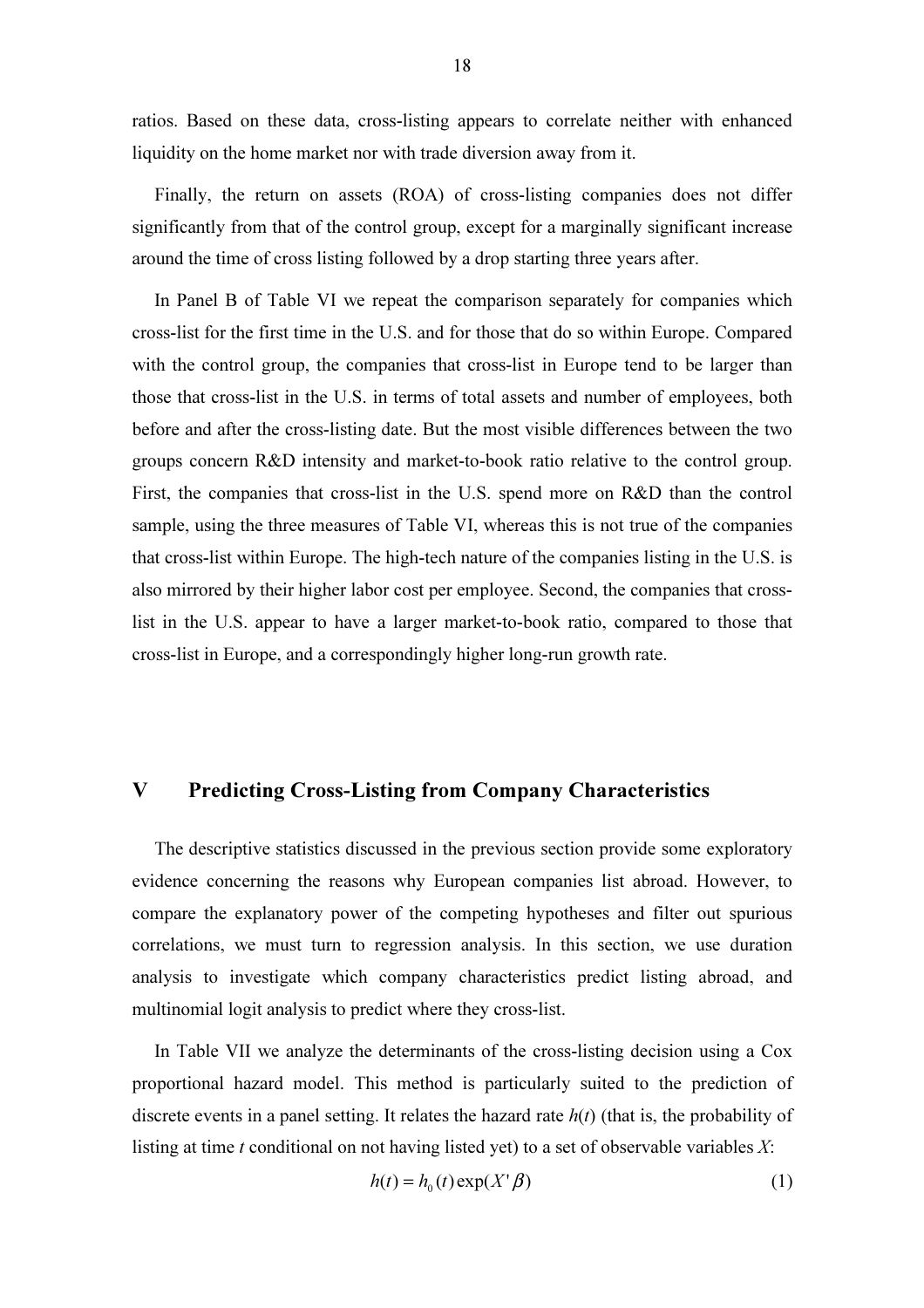where  $h_0(t)$  is the baseline hazard rate at time t for the covariate vector set at 0 and  $\beta$ is a vector of coefficients. This semiparametric estimator assumes that the hazard ratio  $h(t)/h_0(t)$  is constant over time and requires no assumptions about the baseline hazard. Table VII reports the estimates as exponentiated coefficients  $(\exp(\beta_1), \exp(\beta_2), \ldots)$ rather than as coefficients ( $\beta_1$ ,  $\beta_2$ , ...), because exponentiated coefficients can be immediately interpreted as the effect of a unit change in the explanatory variable on the hazard ratio  $h(t) / h_0(t)$ . For instance, a coefficient of 1.023 implies that a unit change of the dependent variable increases the relative hazard by 2.3 percent.

The set of determinants X includes the previous year's values of the leverage ratio, the proportion of sales abroad, the market-to-book ratio of the company, total asset growth, the return on assets (ROA), the logarithm of total assets, and the average of the three highest foreign market-to-book ratios minus the domestic exchange's market-tobook ratio.<sup>22</sup> The regression also includes a lagged privatization dummy<sup>23</sup>, the "hightech" dummy defined above, calendar year dummies and regional origin dummies for each company: South (France, Italy and Spain), East (Austria and Germany), North (Sweden, Belgium and Netherlands) and the default (United Kingdom). Standard errors and p-values are adjusted for clustering on companies, that is, take into account that the errors for the same company are not independent.

### [TABLE VII]

The variables that have the largest impact on the decision to list abroad are the proportion of sales abroad and the size of the company (as measured by the log of total assets). To interpret the economic magnitude of their effect, we multiply the logarithm of the hazard ratios in Table VII by one standard deviation of the relevant variable. A 1 standard-deviation increase in the proportion of sales abroad (26.8) increases the (relative) probability of observing a first cross-listing over a 10 year period by 84 percent (that is from 2.9 to 5.3 percent)<sup>24</sup>. This suggests that listing abroad is partly a means of capitalizing on the reputation acquired through a presence on foreign output markets. Conversely, companies that depend on foreign sales value the positive publicity associated with a foreign listing – as suggested by Stoughton, Wong and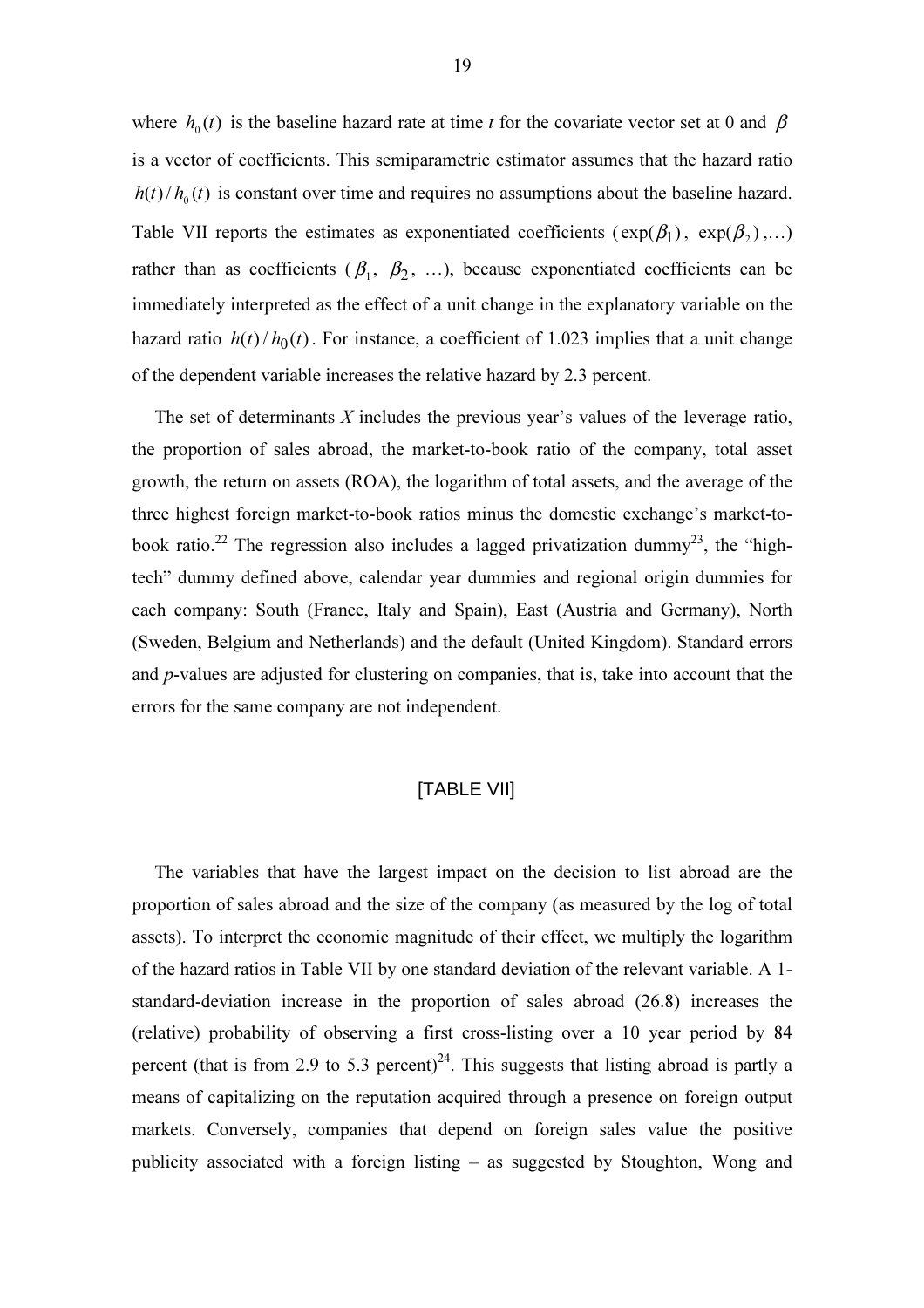Zechner (2001). Size also raises the probability of listing abroad: a 1-standard-deviation increase in the logarithm of total assets (1.47) raises the probability of observing a first cross-listing over a 10 year period by 148 percent (that is from 2.9 to 7.0 percent). The fact that the probability of listing abroad increases with company size suggests that there are substantial fixed costs involved and that benefits are increasing in size: for instance, a large company places larger demands on equity markets, thus benefiting more from a wider shareholder base.

Several other variables are significant at the 1 percent level: the privatization dummy, the asset growth rate and the company's own market-to-book value ratio.

The 1-year probability of cross-listing increases from a baseline 0.3 percent per year if the privatization dummy is set equal to zero (and all other variables at their average values) to 5.7 percent if the privatization dummy is set equal to one. Therefore, privatization raises the chances of a first cross-listing in the subsequent year by over 5 percentage points. Privatization issues tend to be very large, so that the depth of the international equity market is likely to be needed to obtain a good price.

There is also support for the view that companies list abroad after experiencing a spurt in growth and investment, as found for domestic Italian initial public offerings (IPOs) by Pagano, Panetta and Zingales (1998). Past growth of assets plays a significant role in the regression: a 1-standard-deviation increase in the growth rate (60.9) is associated with a 13 percent increase in the probability of a cross-listing in the subsequent 10 years. Also the company's own market-to-book ratio, an indicator of the company's future growth, has a positive effect. A 1-standard-deviation increase in the market-to-book ratio (11.8) has approximately the same quantitative effect (16 percent) as the corresponding change in past growth.

The high-tech dummy is significant at the 5 percent level. The 10-year probability of cross-listing, rises from 2.7 percent for traditional companies to 6.0 percent for hightech companies. This agrees with the idea that high-tech companies turn to foreign equity markets for capital because foreign investors and intermediaries know more about the company's business than their domestic counterparts, and thus can better evaluate its stock.

The difference between foreign and domestic price-to-book ratio has a small negative impact on the cross-listing probability (a 1-standard-deviation change of 0.40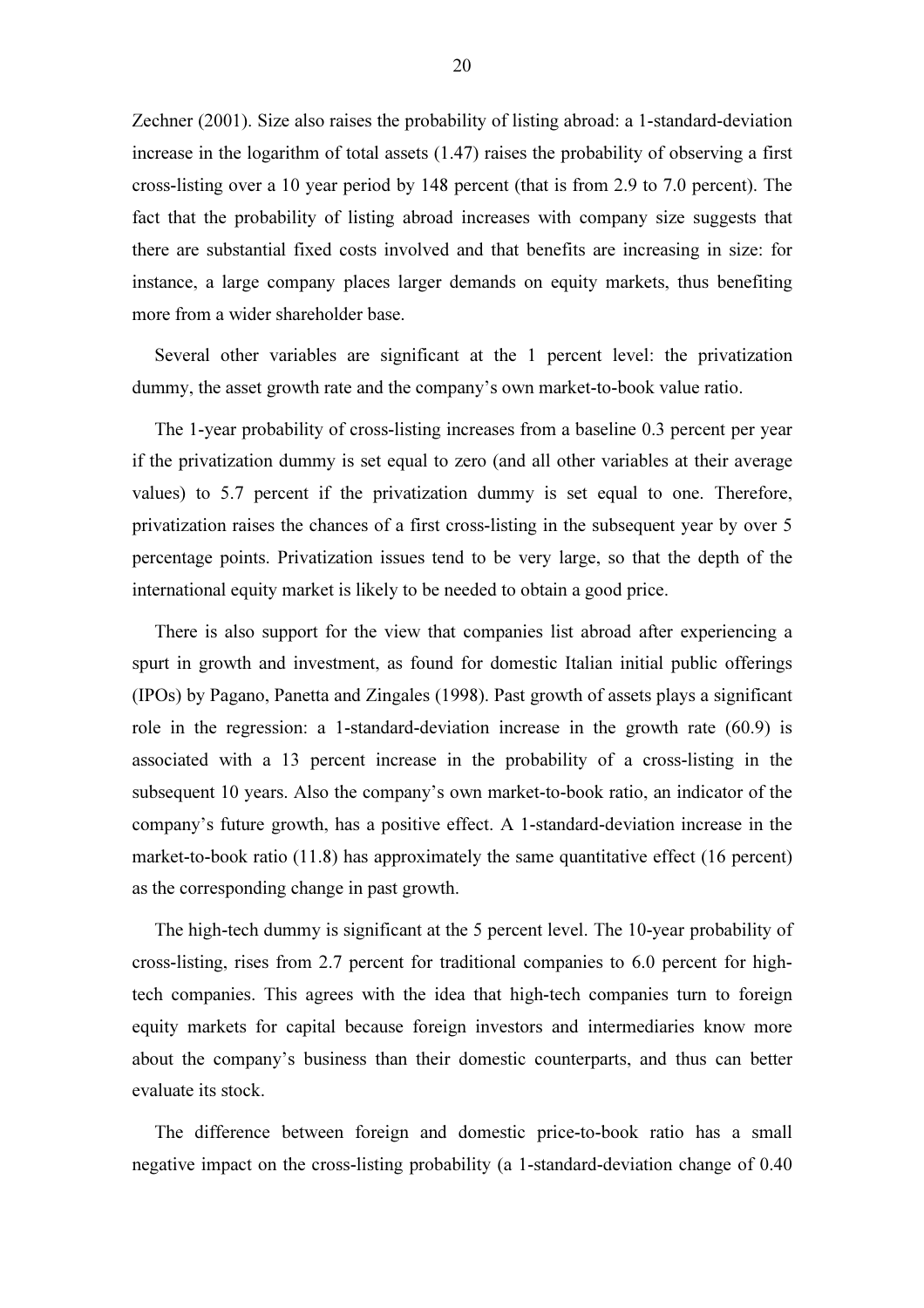decreases the probability over 10 years by 1.4 percentage points). So we do not find evidence of companies trying to exploit "windows of opportunity" in the pricing of foreign stock markets relative to their own country stock market. On the contrary, a booming domestic stock market seems to encourage its companies to cross-list.

Finally, the coefficients of leverage, profitability and of the regional origin dummies are imprecisely estimated.

We next investigate where companies cross-list for the first time. We wish to predict whether a company is more likely to cross-list in Europe, in the U.S. or not at all. This is done in the multinomial regression shown in Table VIII. As before, all the regressors are lagged. Standard errors are adjusted to allow for dependence within clusters of data concerning the same company.

### [TABLE VIII]

The estimates confirm that large and recently privatized companies are more likely to cross-list – be it in the U.S. or in Europe. But the similarities between the two groups end here. High growth and large market-to-book ratio, large foreign sales and high-tech industry classification are significant predictors of a cross listing in the U.S., but not in Europe. Instead, high past profitability is a significant predictor only for Europe.

Therefore, the overall picture is that a U.S. listing is a more natural choice for highgrowth and high-tech companies. European stock exchanges have instead been chosen more often by companies with a stronger record of past profitability, but this may reflect the tighter listing requirements of European exchanges (regarding a track record of accounting profits) compared to Nasdaq.<sup>25</sup>

The choice of cross-listing location also differs considerably by country of origin, other factors being equal. British companies (the default regional dummy) are more likely to cross-list in the U.S. and less likely to cross-list within Europe than Continental European companies. This agrees with the greater tendency of British companies to list in the U.S. noted in the aggregate statistics of Section 3.

So far, we only focussed on the first cross-listing in either continent and did not analyze how cross-listing in one continent affects the probability of a subsequent cross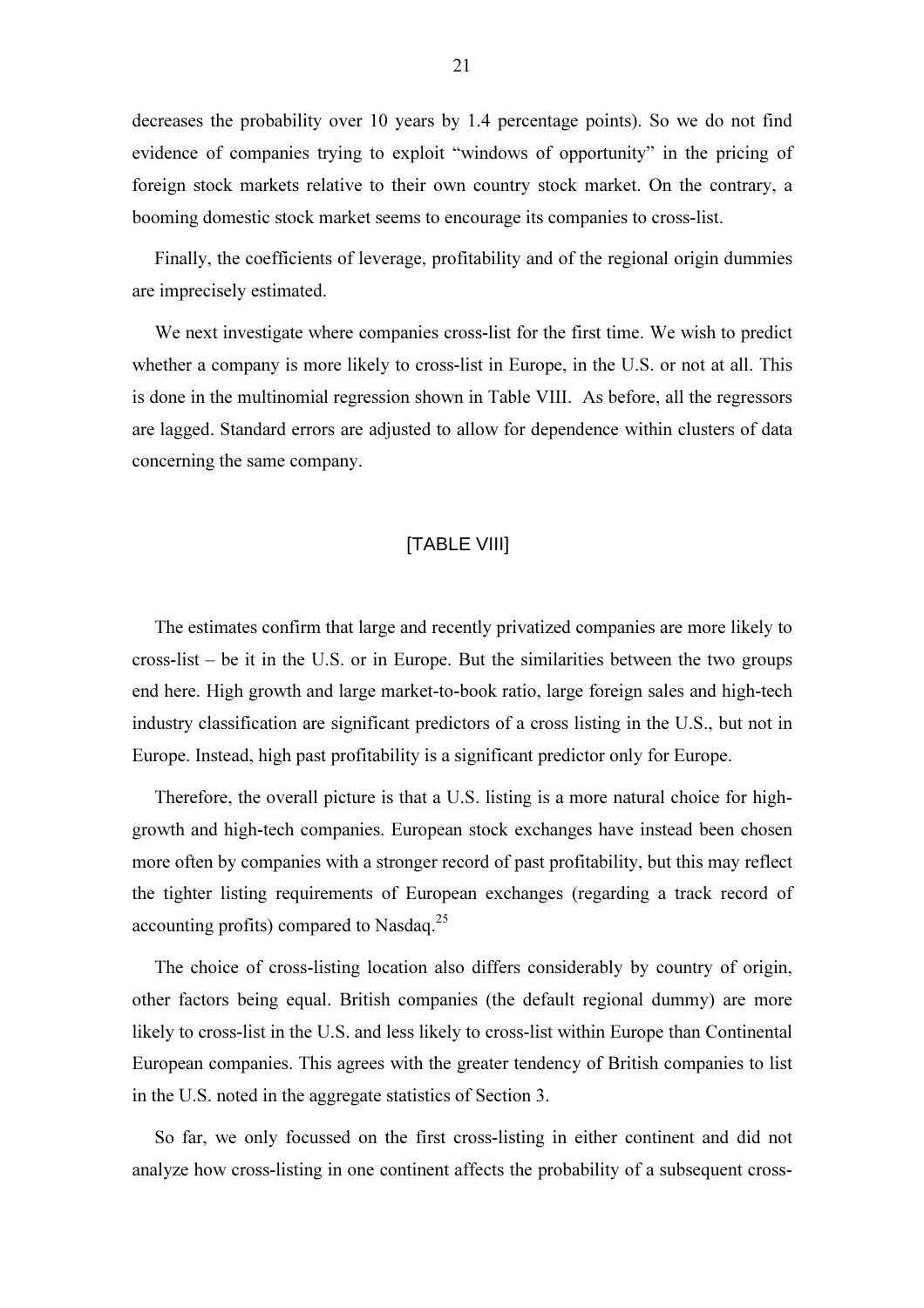listing in the other. To investigate this issue, we estimate two separate Cox regressions predicting cross-listing in the U.S. or within Europe respectively, where one of the explanatory variables is a dummy for previous cross-listings in the other continent. We find that a previous listing in Europe significantly encourages a company to list in the U.S. as well, but the converse is not true.<sup>26</sup> We do not report the full estimation results for brevity. The decision to access equity markets appears to be a one-way trip, which accords with the growing imbalance in transatlantic cross-listings noted in Section 3.

### VI Ex Post Evidence on Cross-Listed Companies

In this section we assess the effects of listing abroad on the subsequent performance of companies. In the model to be estimated each variable  $y_{it}$  (e.g., the logarithm of total assets of company  $i$  at time  $t$ ) is modeled as depending on fixed effects and a set of cross-listing dummies (first introduced in Table V):

$$
y_{it} = \alpha_0 + \alpha_1 f_i + \beta_1 d_{it}^{0, EU} + \beta_2 d_{it}^{1-3, EU} + \beta_3 d_{it}^{p, EU} + \gamma_1 d_{it}^{0, US} + \gamma_2 d_{it}^{1-3, US} + \gamma_3 d_{it}^{p, US} + \varepsilon_{it},
$$
\n(2)

where  $f_i$  denotes a company fixed effect,  $d_{it}^{0, EU}$  ( $d_{it}^{0, US}$ ) is a dummy intended to capture the impact effect of the *first* cross-listing of company  $i$  in Europe (U.S.),  $d_{it}^{1-3, EU}$  ( $d_{it}^{1-3, US}$ ) is a dummy corresponding to the three years after listing in Europe (U.S.), and  $d_{it}^{p, EU}$  ( $d_{it}^{p, US}$ ) captures the permanent shift in the dependent variable after cross-listing. To limit the effect of influential observations, we estimate least absolute value (LAV) regressions, and to eliminate fixed effects we difference both sides of the equation, so that the specification becomes:

$$
\Delta y_{it} = \beta_1 \Delta d_{it}^{0, EU} + \beta_2 \Delta d_{it}^{1-3, EU} + \beta_3 \Delta d_{it}^{p, EU} + \gamma_1 \Delta d_{it}^{0, US} + \gamma_2 \Delta d_{it}^{1-3, US} + \gamma_3 \Delta d_{it}^{p, US} + \eta_{it},
$$
\n(3)

where  $\eta_{it} \equiv \Delta \varepsilon_{it}$ . Table IX reports the estimation results of the differenced model.

# [TABLE IX]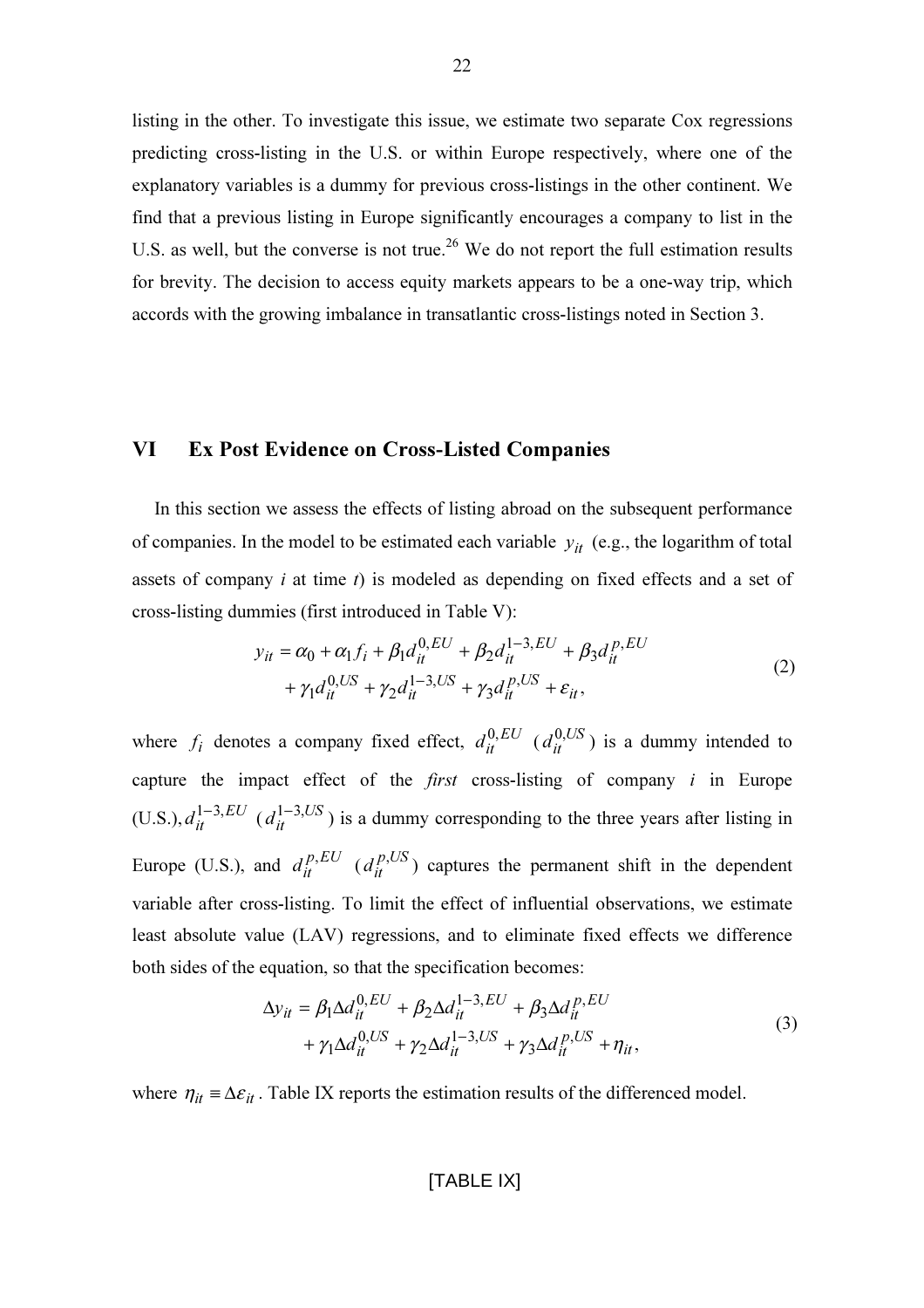After a foreign listing, some variables appear to change irrespective of the listing's location. First, companies become more export-oriented, an effect somewhat stronger for companies cross-listing in the U.S. than for those cross-listing within Europe. Second, home market liquidity decreases: the turnover ratio on the home market drops significantly, in contrast with the findings of Noronha, Sarin and Saudagaran (1996) and Foerster and Karolyi (1998). The drop is larger after a cross-listing in Europe, consistently with the "time zone" hypothesis proposed by Pulatkonak and Sofianos (1999), who show that NYSE trading in non-U.S. stocks decreases with the time zone difference.<sup>27</sup> Third, companies become more R&D-intensive throughout the post-listing period. On a per-employee basis and as a percentage of sales, R&D spending increases more after European cross-listings, whereas as a percentage of total labor expenses it rises more after U.S. listings.

For other variables, the location of the cross listing seems to play an important role. The companies that cross-list in the U.S. experience a 5 percent permanent increase in total assets. In contrast, companies that cross-list within Europe end up with a 3 percent permanent reduction of total assets and a 5 percent long-run decrease in the growth rate of sales, relative to the control sample.

The estimates for the leverage ratios show that the expansion of total assets for the companies which cross-list in the U.S. is funded by an increased amount of equity and no significant leveraging. In contrast, there is a significant permanent increase in the leverage of companies cross-listing within Europe. These different developments in the capital structures of the two types of companies are also mirrored in the opposing time patterns of the market value of their outstanding stock after the cross-listing.

Overall, cross-listings in the U.S. appear to be prompted by the need to fuel rapid expansion via new equity issues, while those within Europe are at best used to increase the debt capacity of the company and are hardly followed by rapid growth. This striking difference is consistent with the results of Table VIII, where cross-listings in the U.S. – but not in Europe – are shown to follow rapid expansion of the asset base.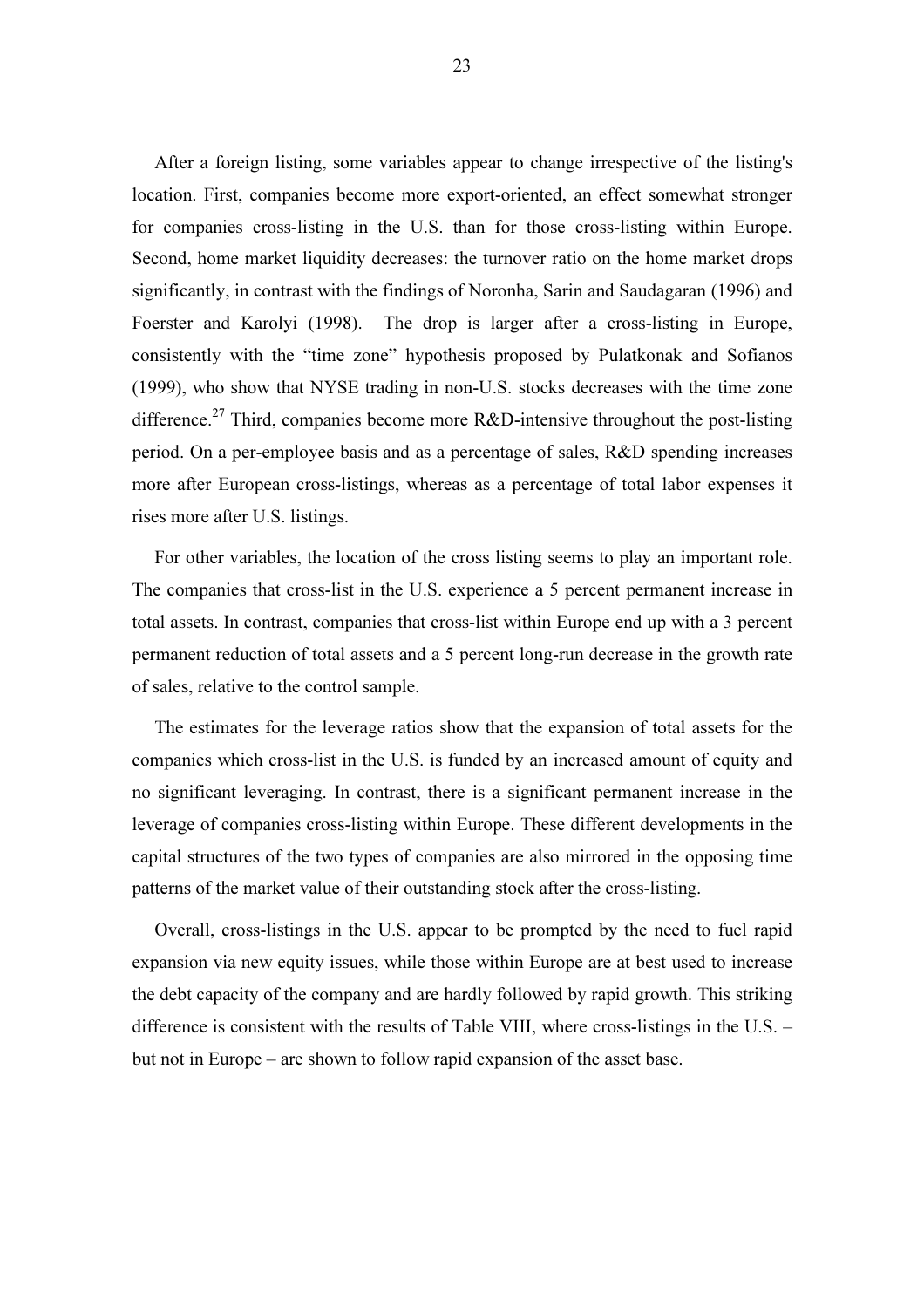### VII Conclusions

We can now bring together the results in the two parts of this paper: the account of the aggregate trends in the geography of listings in Europe and the U.S. in 1986-97 and the analysis of European company-level in the same time interval. In particular, it is worthwhile asking if our findings about the individual cross-listing decisions help us explain the changes in the geography of equity listings.

Our aggregate figures show that the number of European companies cross-listing their shares increased considerably, but most of the increase went to U.S. exchanges (of which the NYSE absorbed more than half). At the same time, the number of U.S. companies cross-listing in Europe fell by a third. The end result has been a decline of foreign listings in Europe and a large increase in European listings in the U.S..

The decline of foreign listings on European exchanges appears to be part of a more general decline in their ability to attract new listings. Most of them have not attracted a large number of new domestic listings either, especially in the 1990s, with the exception of Frankfurt and, to some extent, of London. The opposite is true of U.S. exchanges, where both domestic and foreign listings increased over the sample period.

Interestingly, the European countries whose companies have been more eager to seek foreign listings and whose exchanges have been least able to attract or retain foreign listings are those with the highest trading costs and - with the exception of the U.K. with the lowest accounting standards and worst shareholder protection. Conversely, the U.S. offers lower trading costs, tighter accounting standards and better shareholder protection than most European countries.

The microeconomic analysis of the characteristics and behavior of European companies helps to shed light on the motives of their cross-listing decisions, and thus the reasons behind the one-way flow of cross-listings from Europe to the U.S.. Apart from a few common features, European companies that cross-list in Europe and in the U.S. appear to have sharply different characteristics and performances.

The single major common feature is size. The importance of size suggests that the cross-listing decision involves non-negligible fixed costs and economies of scale, consistently with the findings of studies of the decision to list in domestic market such as Pagano, Panetta and Zingales (1998). In addition to size, being a newly privatized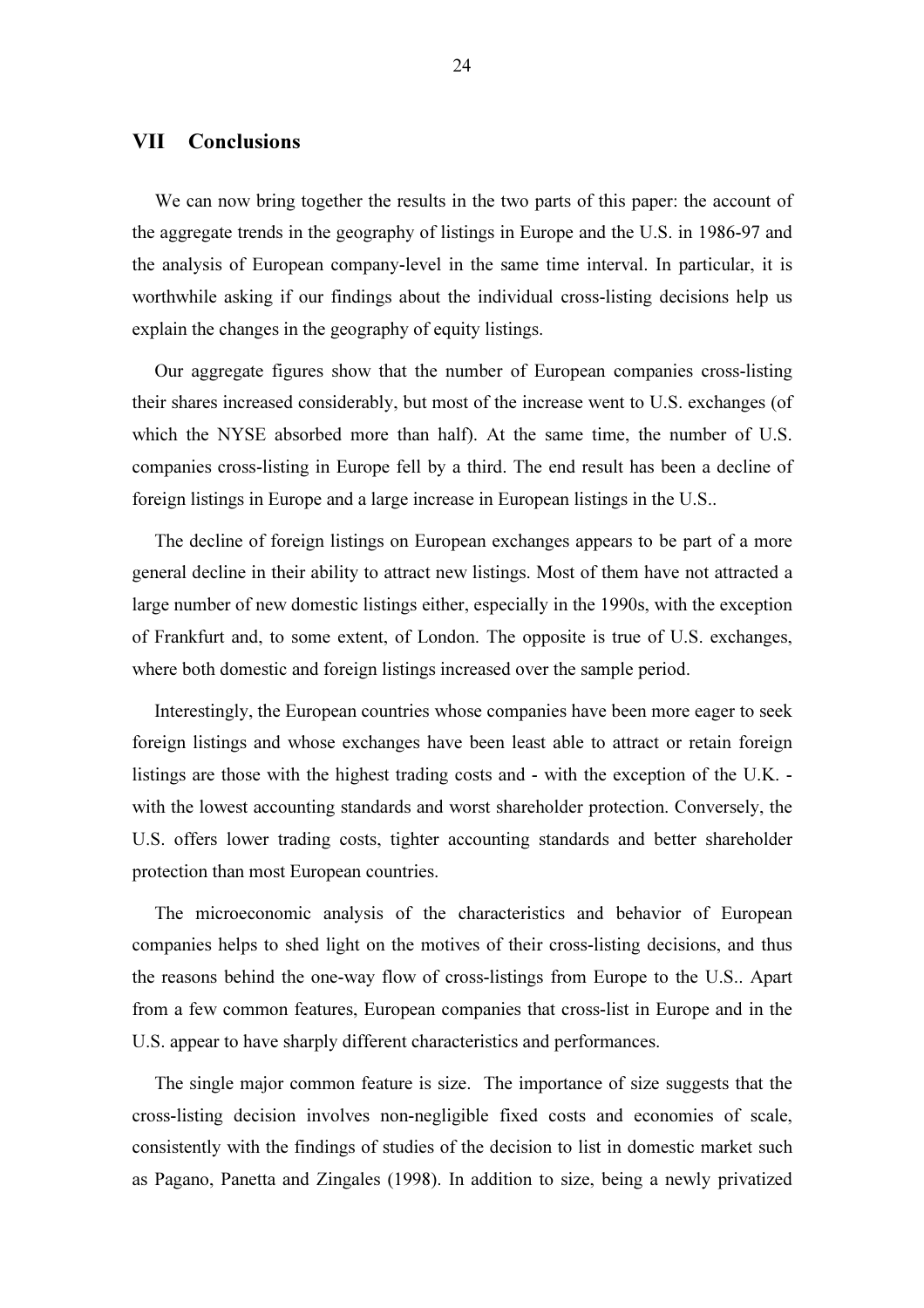company also increases the probability of cross-listing both in Europe and in the U.S. This is consistent with the hypothesis that cross-listing is particularly advantageous for firms which need to sell a large number of their shares. Apart from these common features, European companies that cross-list in the United States differ considerably from those which do so within Europe. In the first case, companies pursue a strategy of rapid, equity-funded expansion after the listing. They feature significant reliance on export markets before the listing, and tend to belong to high-tech industries. Companies which cross-list in Europe, instead, have a higher return on assets in the years before the cross-listing, do not grow more than the control group, and increase their leverage in the long run. Moreover, they do not rely on foreign sales to the same extent as firms crosslisting in the U.S., and generally do not belong to high-tech sectors. Therefore, on the whole a U.S. listing appears to be motivated by the need for an equity infusion by rapidly expanding companies that expand their sales internationally and/or belong to high-tech industries. The latter finding is consistent with Blass and Yafeh (2000), who report that Israeli and Dutch firms which choose Nasdaq for the first listing are overwhelmingly high-tech oriented. The motivations for cross-listing within Europe are not equally clear, but the companies that take this route are definitely less dynamic, less outward-oriented and in more mature sectors than those of the other group.

The contrast between these two groups is reminiscent of the contrast between European and U.S. companies' domestic IPOs, documented by Pagano, Panetta and Zingales (1998), Planell (1995), Rydqvist and Högholm (1995) and Mikkelson, Partch and Shah (1997). These studies, respectively conducted on Italian, Spanish, Swedish and U.S. panel data, investigate the characteristics and behavior that distinguish companies listing for the first time (on their domestic market) from those that decide to stay private. In Italy, Spain and Sweden, domestic IPOs do not appear to finance subsequent investment and growth while in the U.S. they feature phenomenal growth. Moreover, European IPOs are on average much older then their U.S. counterparts.

These studies on domestic IPOs therefore suggest that in European countries the stock market mainly caters to large, mature companies with little need to finance investment, while the opposite is true of the United States. In the present paper we find that this applies equally to cross-listing decisions: when it comes to cross-listing, the most dynamic and outward-oriented European companies self-select in U.S. exchanges.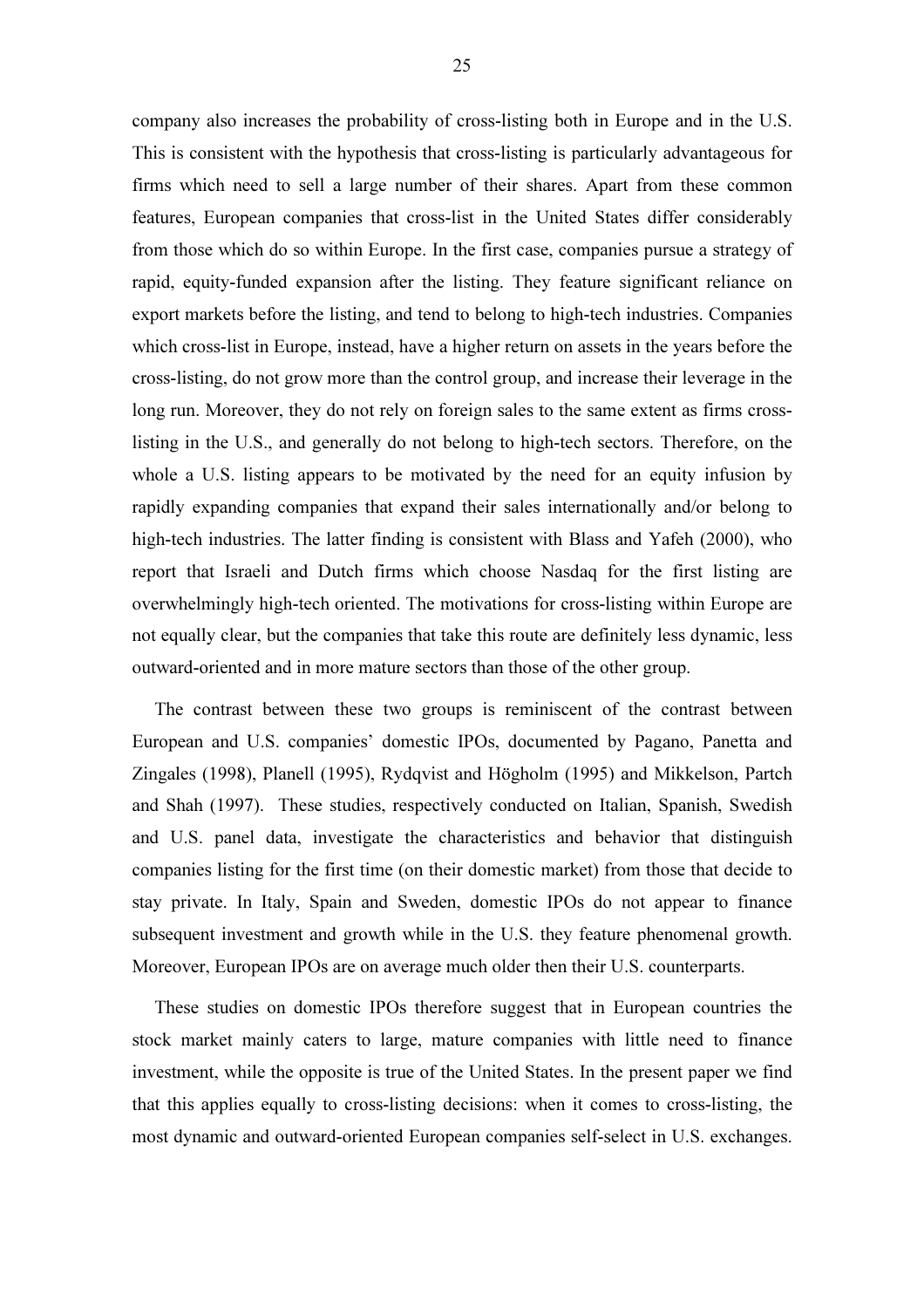The main remaining puzzle is why European exchanges are judged to be less attractive by this group of companies. Probably the answer has several pieces to itself.

First, the high-tech nature of the European companies listing in the U.S. suggests that a key advantage of the U.S. market is the presence of skilled analysts and institutional investors specializing in evaluating these companies. This agrees with the finding by Baker, Nofsinger and Weaver (1999) that listing on the NYSE induces higher analyst coverage than listing in London. This comparative advantage of the U.S. market may partly reflect its sheer size, combined with the fixed costs of expertise in high-tech industries. The costly investments in human capital required to evaluate high-tech companies are worthwhile only if many such companies are already listed, and this is true of a large continental market such as the U.S., but not of European markets.

Second, as already stated, American exchanges are more liquid than most European exchanges, and the U.S. has better accounting standards and shareholder rights' protection than most European countries. Insofar as these comparative advantages translate in a lower cost of equity capital, they may be particularly important to companies who need to raise large amounts of fresh equity.

Last, but not least, the U.S. economy has not only a large capital market but also a huge product market – and one that has grown at a consistently higher pace than European markets in the last decade. Therefore, it has been the natural springboard for foreign companies with a strong export orientation, since it has allowed them to capitalize on their product market reputation and expand their foreign sales rapidly, possibly via acquisitions in the U.S.

If these are the main factors of comparative advantage of U.S. exchanges relative to European ones, they may attenuate gradually as the process of integration of European capital markets proceeds. The removal of capital controls and the more homogeneous regulatory framework of European directives is likely to lead to the birth of a truly continental equity market and to increasing integration of markets for goods and services in Europe. If many of the factors of comparative advantage discussed above depend on sheer market size, European companies may become less interested in crosslisting on U.S. exchanges. But this will not apply to companies from many non-European countries, for which the U.S. market is likely to retain its attraction.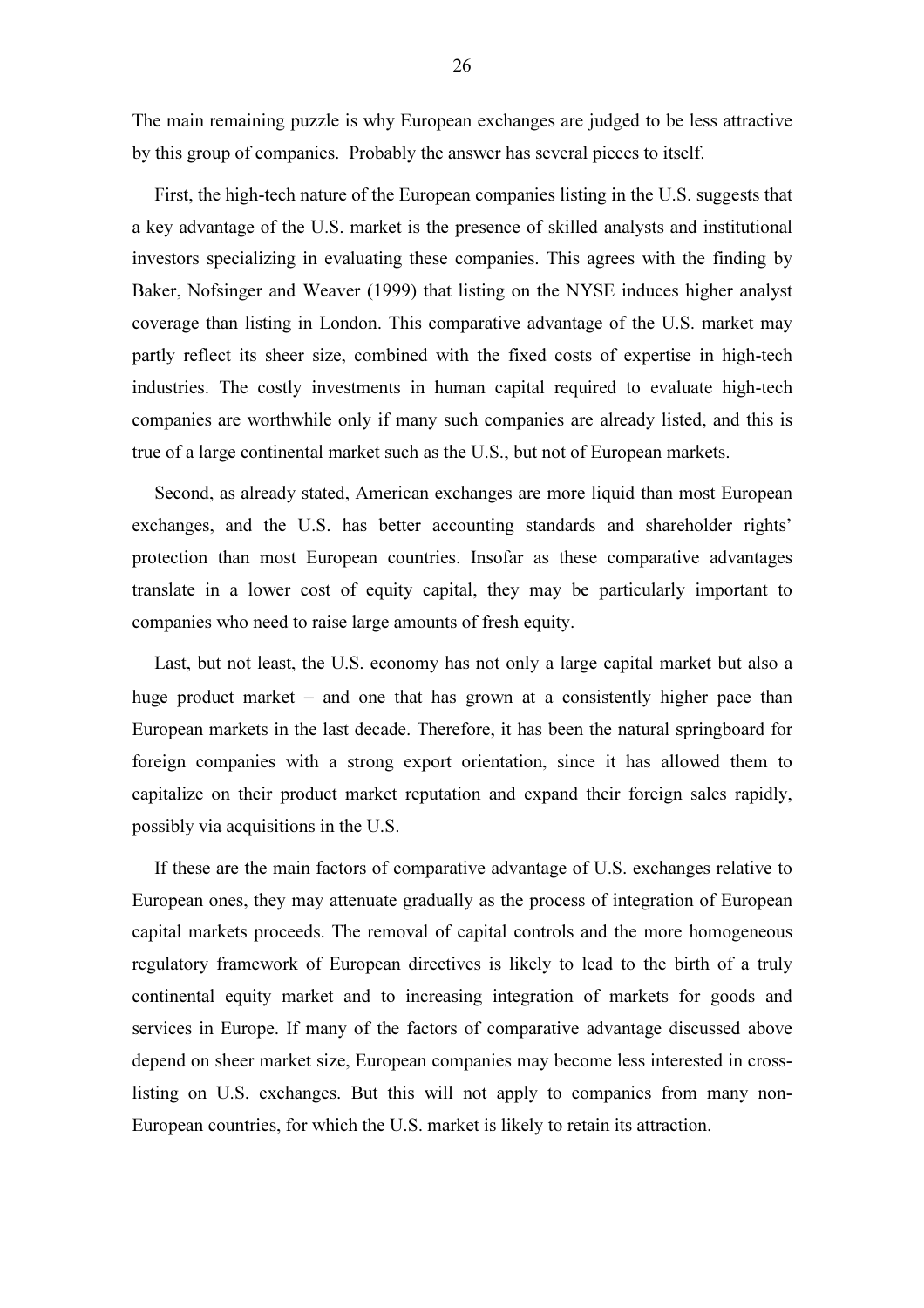# Appendix: Data Sources and Definitions

| <b>Stock exchange</b> | <b>Market segment</b>         | <b>Market segment</b>      | Data sources                   |
|-----------------------|-------------------------------|----------------------------|--------------------------------|
|                       | (foreign companies)           | (domestic companies)       |                                |
| Amex                  | and<br>Canadian<br>Foreign    | ا -                        | <b>Stock Exchange</b>          |
|                       | Issues                        |                            |                                |
| Amsterdam             | Aandelen Buitenland           | Aandelen<br>Binnenland.    | Het Financieele Dagblad;       |
|                       |                               | (excl. parallel market)    | Officiele Prijscourant;        |
|                       |                               |                            | <b>Stock Exchange</b>          |
| <b>Brussels</b>       | Premier Marché                | Premier Marché             | <b>Stock Exchange</b>          |
| Easdaq                | EASDAQ market                 |                            | Financial Times 27. 11. 1997   |
|                       |                               |                            | and FT Information             |
| Frankfurt             | <b>Amtlicher Handel</b>       | <b>Amtlicher Handel</b>    | Amtliches Kursblatt der        |
|                       |                               |                            | Frankfurter Wertpapier-börse,  |
|                       |                               |                            | 1986-1997                      |
| <b>Milan</b>          | Listino Ufficiale,            | Listino Ufficiale,         | <b>Stock Exchange</b>          |
|                       | including Mercato             | including Mercato          |                                |
|                       | Ristretto                     | Ristretto                  |                                |
| London                | Overseas Listings             | Constituents of the        | Official price list, Financial |
|                       | (excl. Ireland)               | F.T. All Shares Index      | <b>Times Business Research</b> |
|                       | [Official List]               |                            | Centre fact books, LSE         |
|                       |                               |                            | Quarterly, LBS Risk            |
|                       |                               |                            | Measurement Service, 1986-     |
|                       |                               |                            | 1997                           |
| <b>Madrid</b>         | Continuous and Floor          | Primero Mercado            | <b>Stock Exchange</b>          |
| <b>Nasdaq</b>         | <b>International Listings</b> |                            | <b>Stock Exchange</b>          |
| <b>NYSE</b>           | Non-U.S. corporate            |                            | <b>Stock Exchange</b>          |
|                       | issuers                       |                            |                                |
| Paris                 | Premier and Second            | Premier and Second         | <b>Stock Exchange</b>          |
|                       | Marché                        | Marché                     |                                |
| Stockholm             | A, O und OTC-list             | A, O und OTC-list          | <b>Stock Exchange</b>          |
| Vienna                | Amtlicher Handel and          | Amtlicher<br>Handel<br>and | <b>Stock Exchange</b>          |
|                       | Geregelter Freiverkehr        | Geregelter Freiverkehr     |                                |

### (A) Market segments used and data sources

Note: The number of domestic companies used for Figures 1 to 3 are obtained by adjusting FIBV data on main and parallel markets in various ways. First, since the FIBV 1986-88 figures include investment funds, 1986-88 figures are adjusted downwards by the proportion of investment funds in 1989. Second, we had to make a number of market-specific adjustments.

For the Paris Stock Exchange the FIBV numbers before 1997 do not include the Second Marché. We therefore use FIBV data only for 1997, and before 1997 draw our data from the SBF 1997 factbook.

For the Frankfurt Stock Exchange we restrict ourselves to the Amtlicher Handel, and leave out foreign companies traded in the Freiverkehr (which contains an inflated number of foreign companies, since their shares are traded even if they do not apply for a listing). We could not obtain data on the Geregelter Markt, but only very few companies in this segment would qualify for our sample.

For Nasdaq before 1997, the number of domestic firms was provided by Nasdaq, the total number of listings is drawn from the Nasdaq Factbook 1997, and the number of foreign firms is calculated as the difference between the two.

For the Stockholm Stock Exchange, the total number of listings and the number of foreign listings are drawn from the 1997 and 1998 fact books; the number of domestic listings is the difference between the two.

For the Amsterdam Stock Exchange, for 1993 and 1994 the FIBV reports the number of shares, not companies. To obtain a proxy for the number of domestic companies, we multiply the FIBV figures by the ratio of the number of domestic companies (OM) to the number of domestic shares (OM) reported in the 1993 Amsterdam Stock Exchange fact book.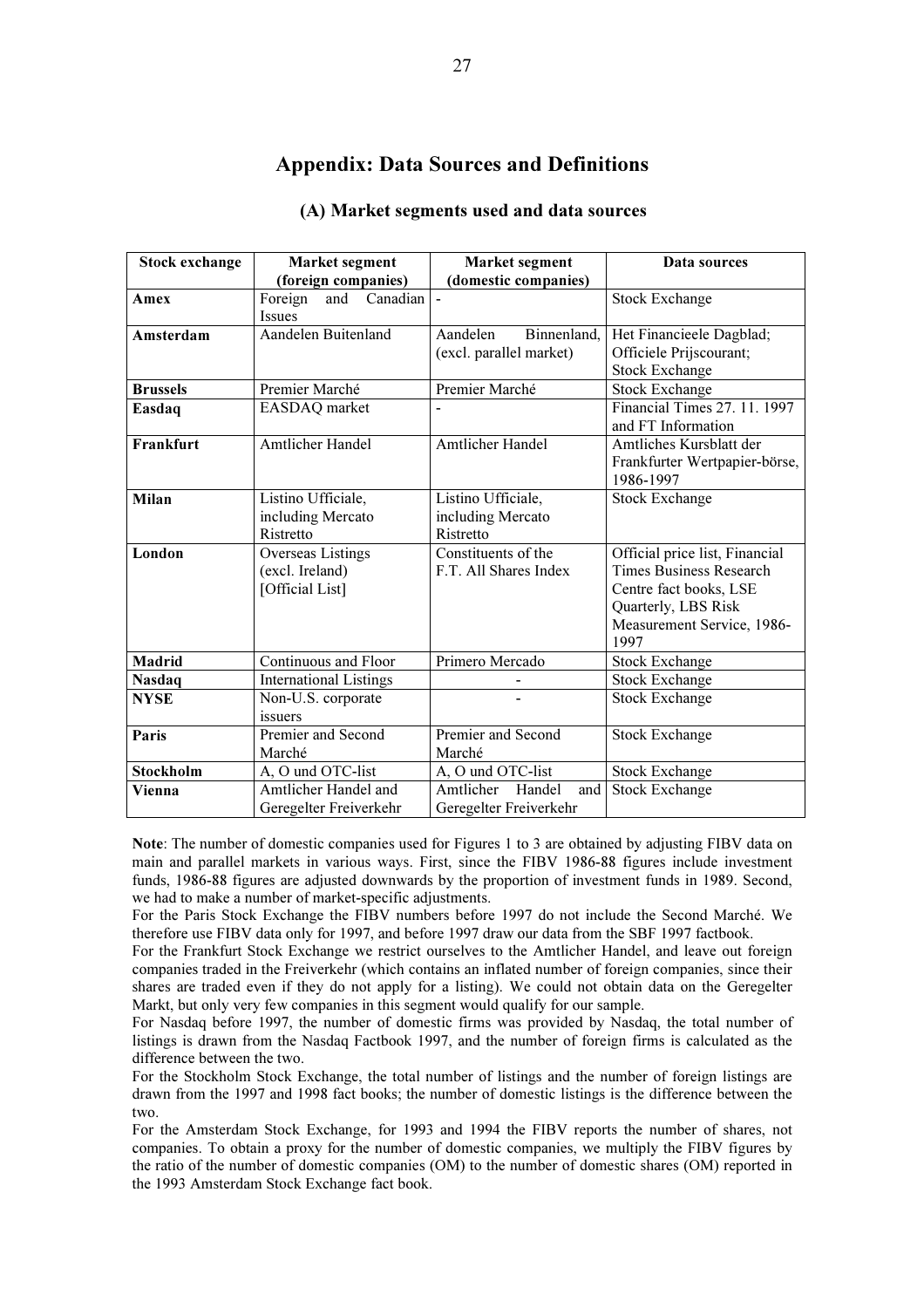# (B) Variable Definitions and Sources

| Variable                         | Source and/or definition                                                                                  | Method used to correct for  |
|----------------------------------|-----------------------------------------------------------------------------------------------------------|-----------------------------|
|                                  |                                                                                                           | measurement error           |
| Calendar Year<br>Dummies         | The calendar dummy for year $t$ equals 1 in year $t$<br>and 0 in all other years, for $t = 1986,, 1997$ . |                             |
| <b>Common Shares</b>             | Global Vantage "issue item": net number of                                                                | Set to "not available"      |
| Outstanding                      | common / ordinary shares outstanding as of the                                                            | whenever smaller than or    |
|                                  | company's fiscal year-end.                                                                                | equal to zero               |
| Common Shares                    | Global Vantage "issue item": monthly number of                                                            | Set to "not available"      |
| Traded                           | shares traded (in December).                                                                              | whenever smaller than zero  |
| <b>Common Shares</b>             | Common shares traded divided by common shares                                                             |                             |
| Traded / Outstanding             | outstanding.                                                                                              |                             |
| Countries' PBV                   | Morgan Stanley Capital International; year-end                                                            |                             |
|                                  | price-to-book ratios for the countries investigated                                                       |                             |
| <b>Country Dummies</b>           | Set to 1 for the country where the company is                                                             |                             |
|                                  | incorporated or legally registered. The country of<br>incorporation is drawn from Global Vantage.         |                             |
| Employees                        | Global Vantage: number of company workers as                                                              | Negative sign on number of  |
| (in 1000s)                       | reported to shareholders (for some companies, the                                                         | employees changed to a      |
|                                  | average number of employees; for others, the                                                              | positive sign for: Greenall |
|                                  | number of employees at year-end).                                                                         | Whitley, 1994; Rugby        |
|                                  |                                                                                                           | Cement, 1991; Spring Ram    |
|                                  |                                                                                                           | Corp PLC, 1991; Bluebird    |
|                                  |                                                                                                           | Toys, 1996. Otherwise, set  |
|                                  |                                                                                                           | to "not available" when     |
|                                  |                                                                                                           | negative or when employee   |
|                                  |                                                                                                           | growth rate below -99%.     |
| <b>Employees Growth</b>          | Percent change in Employees, year $t-1$ to year $t$ .                                                     |                             |
| (in percent)                     |                                                                                                           |                             |
| Foreign Sales                    | Worldscope.                                                                                               | Set to "not available"      |
| Proportion                       |                                                                                                           | whenever negative or larger |
| (in percent)<br>High-tech Sector | Set to 1 for the following SIC-codes, 0 otherwise:                                                        | than 100 percent.           |
| Dummy                            |                                                                                                           |                             |
|                                  | 2830 drugs                                                                                                |                             |
|                                  | 2833 medicinal chemicals, botanical products                                                              |                             |
|                                  | 2834 pharmaceutical preparations                                                                          |                             |
|                                  | 2835 in vitro, in vivo diagnostics                                                                        |                             |
|                                  | 2836 biological products, ex diagnostics                                                                  |                             |
|                                  | 3570 computer and office equipment                                                                        |                             |
|                                  | 3571 electronic computers                                                                                 |                             |
|                                  | 3572 computer storage devices                                                                             |                             |
|                                  | 3575 computer terminals                                                                                   |                             |
|                                  | 3576 computer communication equipment                                                                     |                             |
|                                  | 3577 computer peripheral equipment                                                                        |                             |
|                                  | 3651 household audio and video equipment                                                                  |                             |
|                                  | 3660 communication equipment                                                                              |                             |
|                                  | 3661 telephone and telegraph apparatus<br>3663 radio, tv broadcast, communication                         |                             |
|                                  | equipment                                                                                                 |                             |
|                                  | 3669 communications equipment                                                                             |                             |
|                                  | 3670 electronic components and accessories                                                                |                             |
|                                  | 3671 electron tubes                                                                                       |                             |
|                                  | 3672 printed circuit boards                                                                               |                             |
| (continues overleaf)             | 3674 semiconductor and related device                                                                     |                             |
|                                  | 3760-3761 guided missiles, space vehicles                                                                 |                             |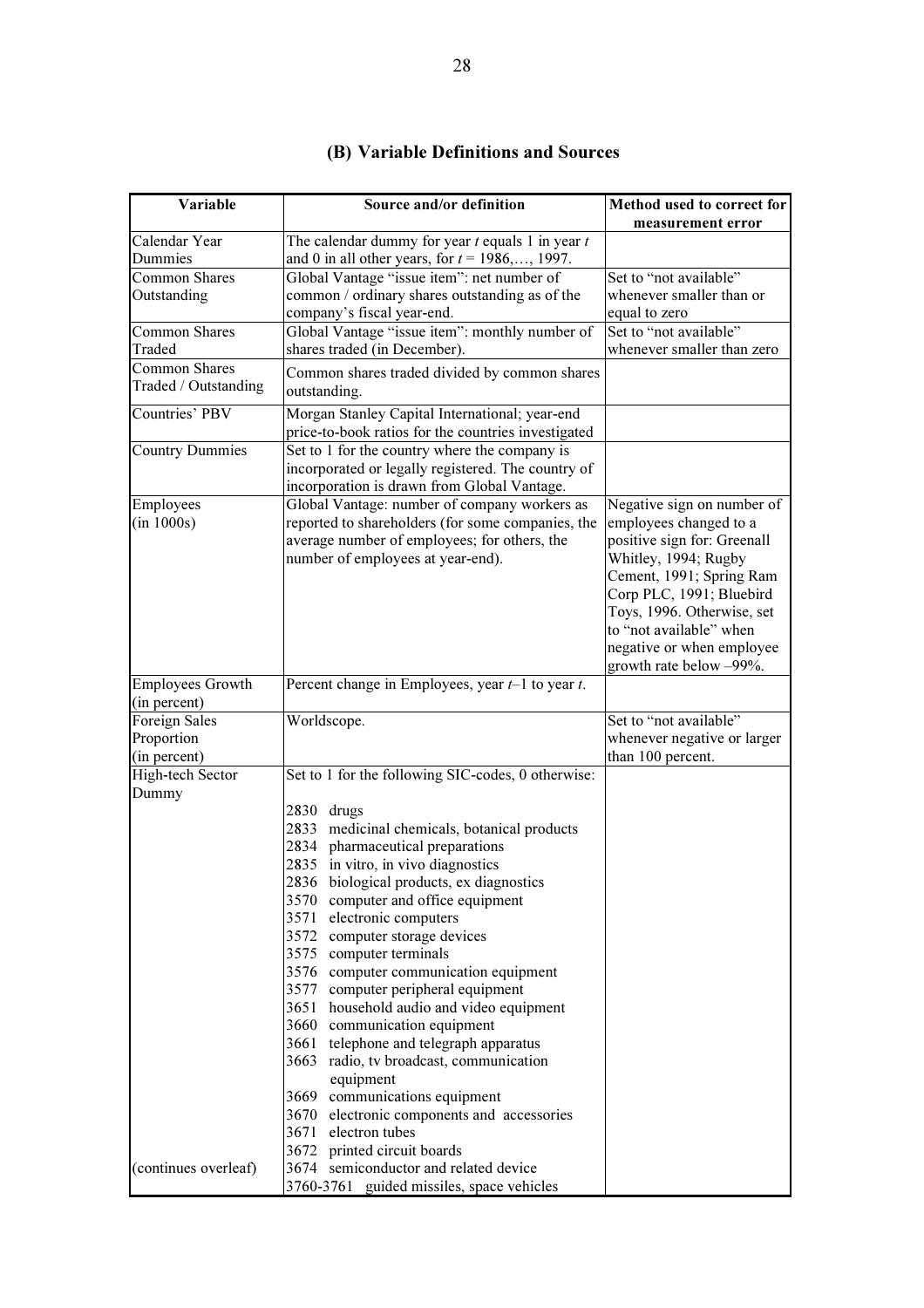| Variable                   | Source and/or definition                                             | Method used to correct for     |  |  |
|----------------------------|----------------------------------------------------------------------|--------------------------------|--|--|
|                            |                                                                      | measurement error              |  |  |
| High-tech                  | Sector 3764 guided missiles, space vehicles propulsion               |                                |  |  |
| Dummy                      | 3769 guided missiles, space vehicles parts                           |                                |  |  |
|                            | 3810-3812 search, detection, naval, guided, aero                     |                                |  |  |
| (continued)                | systems                                                              |                                |  |  |
|                            | 3820<br>laboratory apparatus, optical, measure,                      |                                |  |  |
|                            | control instruments                                                  |                                |  |  |
|                            | 3821 laboratory apparatus and furniture                              |                                |  |  |
|                            | 3822 automatic regulating controls                                   |                                |  |  |
|                            | 3823 industrial measurement instruments                              |                                |  |  |
|                            | 3826 laboratory analytical instruments                               |                                |  |  |
|                            | 3840-3841 surgical, medical, dental instruments                      |                                |  |  |
|                            | 4800 communications                                                  |                                |  |  |
|                            | 4810 telephone communications                                        |                                |  |  |
|                            | 4812 radiotelephone communications                                   |                                |  |  |
|                            | 4813 phone comm. excl. radiotelephone                                |                                |  |  |
|                            | 4820-4822 telegraph and other communication                          |                                |  |  |
|                            | 4830-4832-4833 radio, tv broadcasting stations                       |                                |  |  |
|                            | 4840-4841 cable and other pay tv services                            |                                |  |  |
|                            | 4890-4899 communication services                                     |                                |  |  |
|                            | 7370 cmp programming, data processing                                |                                |  |  |
|                            | 7371 computer programming service                                    |                                |  |  |
|                            | 7372 prepackaged software                                            |                                |  |  |
|                            | 7373 component integrated system design                              |                                |  |  |
|                            | Issue Market to Book Global Vantage "issue item": December closing   | Set to "not available"         |  |  |
| Ratio                      | price multiplied by common shares outstanding                        | whenever smaller than or       |  |  |
|                            | and divided by book value of common/ordinary                         | equal to zero, and/or if total |  |  |
|                            | equity. If the current figure for common shares                      | shareholders' equity is        |  |  |
|                            | outstanding is not available, the previous year's                    | smaller than zero.             |  |  |
|                            | value is used.                                                       |                                |  |  |
| Market Value               | December closing price multiplied by common                          | Set to "not available"         |  |  |
| (in billion USD)           | shares outstanding. If the current figure for                        | whenever smaller than or       |  |  |
|                            | common shares outstanding is not available, the                      | equal to zero.                 |  |  |
|                            | previous year's value is used.                                       |                                |  |  |
| &<br>Labor                 | Related Global Vantage: direct payments to, and indirect             | Set to "not available"         |  |  |
| Expense                    | payments on behalf of, all employees.                                | whenever smaller than zero.    |  |  |
| (in million USD)           |                                                                      |                                |  |  |
|                            | Labor Cost / Employee Labor and related expense divided by employees |                                |  |  |
| (in 1000 USD)              |                                                                      |                                |  |  |
| Leverage                   | Total debt divided by (Total Assets minus Book                       |                                |  |  |
| (in percent)               | Value of Common Stock plus the Market Value of                       |                                |  |  |
|                            | Common Stock), multiplied by 100. The Book                           |                                |  |  |
|                            | Value of Common Stock includes any common                            |                                |  |  |
|                            | shareholders' interest and any reserves in the                       |                                |  |  |
|                            | Shareholders'<br>Equity<br>section.<br>It<br>excludes                |                                |  |  |
|                            | participation right certificates and preferred stock.                |                                |  |  |
| <b>Privatisation Dummy</b> | Data kindly provided by Bernardo Bortolotti,                         |                                |  |  |
|                            | Fondazione ENI Enrico Mattei: dummy set to 1 in                      |                                |  |  |
|                            | the year of a privatisation (or seasoned offering)                   |                                |  |  |
|                            | and 0 in other years.                                                |                                |  |  |
| <b>Property Plant</b>      | Global Vantage: net cost or valuation of tangible                    | Set to "not available"         |  |  |
| Equipment (Net)            | fixed property used in the production of revenue.                    | whenever negative.             |  |  |
|                            | Calculated by Global Vantage as: Total Fixed                         |                                |  |  |
|                            | Assets (gross) less Depreciation, Depletion,                         |                                |  |  |
|                            | Amortisation (Accumulated), less Investment                          |                                |  |  |
|                            | Grants and Other Deductions.                                         |                                |  |  |
| <b>Property Plant</b>      | Percent change in Property Plant Equipment (Net),                    |                                |  |  |
| <b>Equipment Growth</b>    | year $t-1$ to year t.                                                |                                |  |  |
|                            |                                                                      |                                |  |  |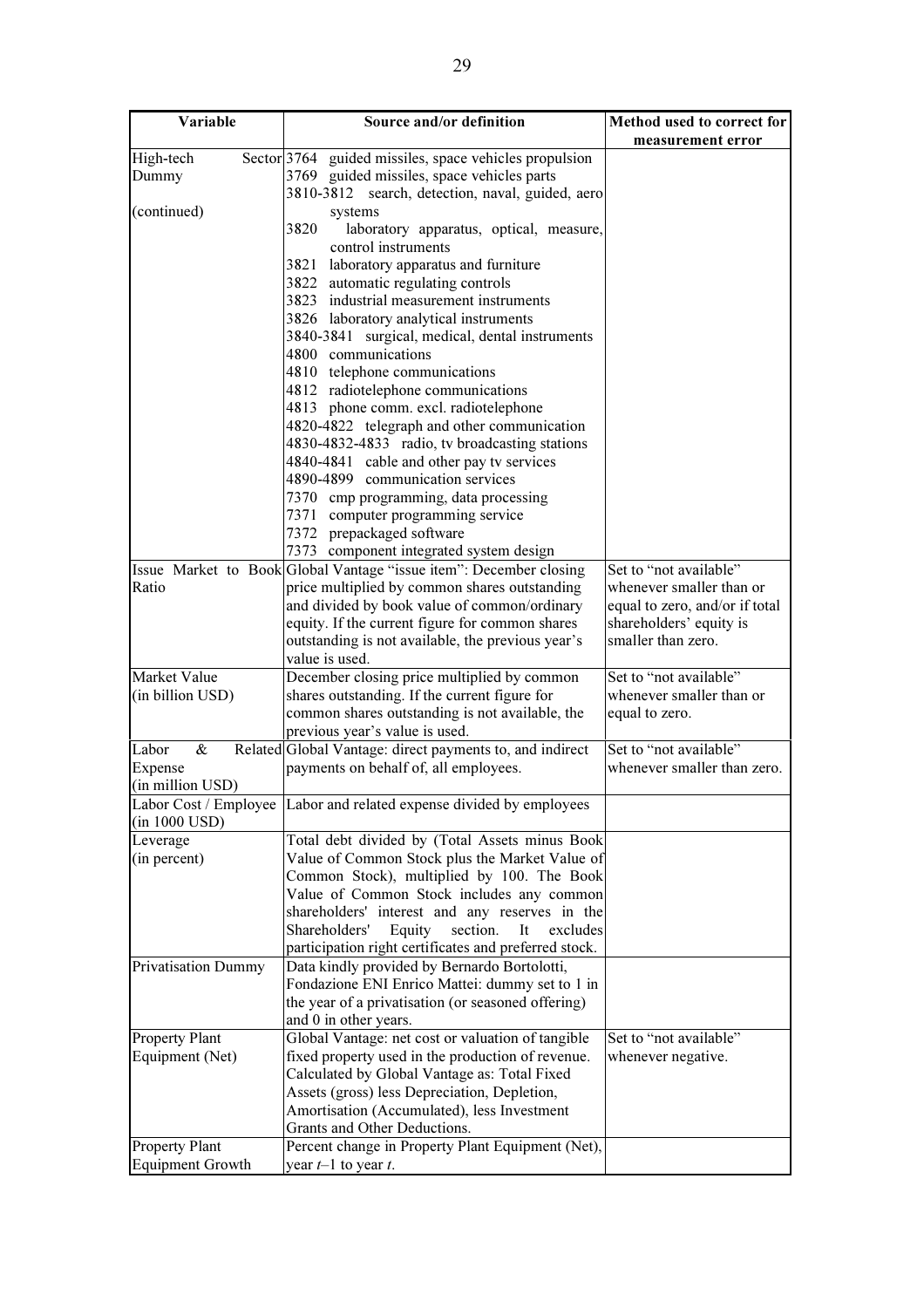| Variable                                   | Source and/or definition                                           | Method used to correct for    |
|--------------------------------------------|--------------------------------------------------------------------|-------------------------------|
|                                            |                                                                    | measurement error             |
| Regional Dummy                             | Set to 1 if country of incorporation is Netherlands,               |                               |
| North                                      | Sweden or Belgium, 0 otherwise.                                    |                               |
| <b>Regional Dummy</b>                      | Set to 1 if country of incorporation is Germany or                 |                               |
| East                                       | Austria, 0 otherwise.                                              |                               |
| <b>Regional Dummy</b>                      | Set to 1 if country of incorporation is France, Italy              |                               |
| South                                      | or Spain, 0 otherwise.                                             |                               |
| Regional Dummy U.K.                        | Set to 1 if country of incorporation is Great                      |                               |
|                                            | Britain, 0 otherwise.                                              |                               |
| Research                                   | Labor Research and Development Expenses divided by                 |                               |
| Expense                                    | labor and related expense.                                         |                               |
| Research / Revenue                         | Research and Development Expenses divided by                       |                               |
| (in percent)                               | Total Revenue, divided by 10 to yield percentage.                  |                               |
| Research                                   | and Global Vantage: all costs incurred to develop new Set          | available"<br>"not<br>to      |
| Development Expenses products or services. |                                                                    | whenever smaller than zero    |
| (in million USD)                           |                                                                    |                               |
|                                            | Research per Employee Research and development expenses divided by |                               |
| (in 1000 USD)                              | employees                                                          |                               |
| <b>Return on Assets</b>                    | Global Vantage: income before extraordinary                        | Set to "not available"        |
| (in percent)                               | items divided by the average of the most recent                    | whenever return on assets is  |
|                                            | two years of Total Assets multiplied by 100                        | below $-100%$ .               |
| <b>SIC Codes</b>                           | Global Vantage: 4-digit Standard Industry                          |                               |
|                                            | Classification code                                                |                               |
| <b>Total Assets</b>                        | Global Vantage: total value of assets reported on                  | Set to "not available"        |
| (in billion USD)                           | the balance sheet.                                                 | whenever total assets is zero |
|                                            |                                                                    | or negative, or total assets  |
|                                            |                                                                    | growth is below $-95$ %.      |
| <b>Total Assets Growth</b>                 | Percent change in Total Assets, year $t-1$ to year $t$ .           |                               |
| (in percent)                               |                                                                    |                               |
| <b>Total Debt</b>                          | Global Vantage: sum of Long Term Debt (Total)                      | Set to "not available"        |
| (in billion USD)                           | and Current Liabilities.                                           | whenever negative.            |
| <b>Total Revenue</b>                       | Global Vantage; represents Sales/Turnover (Net)                    | Set to "not available"        |
| (in billion USD)                           |                                                                    | whenever negative.            |
| <b>Total Revenue Growth</b>                | Global Vantage: percent change in Total Revenue,                   | Set to "not available" if     |
| (in percent)                               | year $t-1$ to year t.                                              | below $-99\%$                 |
| Total                                      | Shareholders Global Vantage; common/ordinary and                   |                               |
| Equity                                     | preferred/preference shareholders' interest in the                 |                               |
|                                            | company plus any reserves reported in the                          |                               |
|                                            | Shareholders' Equity section.                                      |                               |
| Variables                                  | concerning Based on data sources described in Appendix A.          |                               |
| <b>Foreign Listings</b>                    | Definitions of these variables are reported in the                 |                               |
|                                            | legends of the tables where they appear.                           |                               |

Note: Derived variables are constructed from data corrected for measurement error. The variables marked "issue item" concern only a selected class of securities issued by the company. Where available, we select common/ordinary shares; otherwise, we select an issue as close as possible to common shares.

### Additional adjustments:

- Several variables for Fiat 1988, DAF 1989, 1992, Heidelberger 1989 and ENI 1986-88 are set to "not available" due to unrealistic values in those years.
- If Total Revenue is zero or the ratio of Total Revenue to Total Assets is below 0.01, the company is assumed to be a holding company. All accounting variables are set to "not available" for these companies.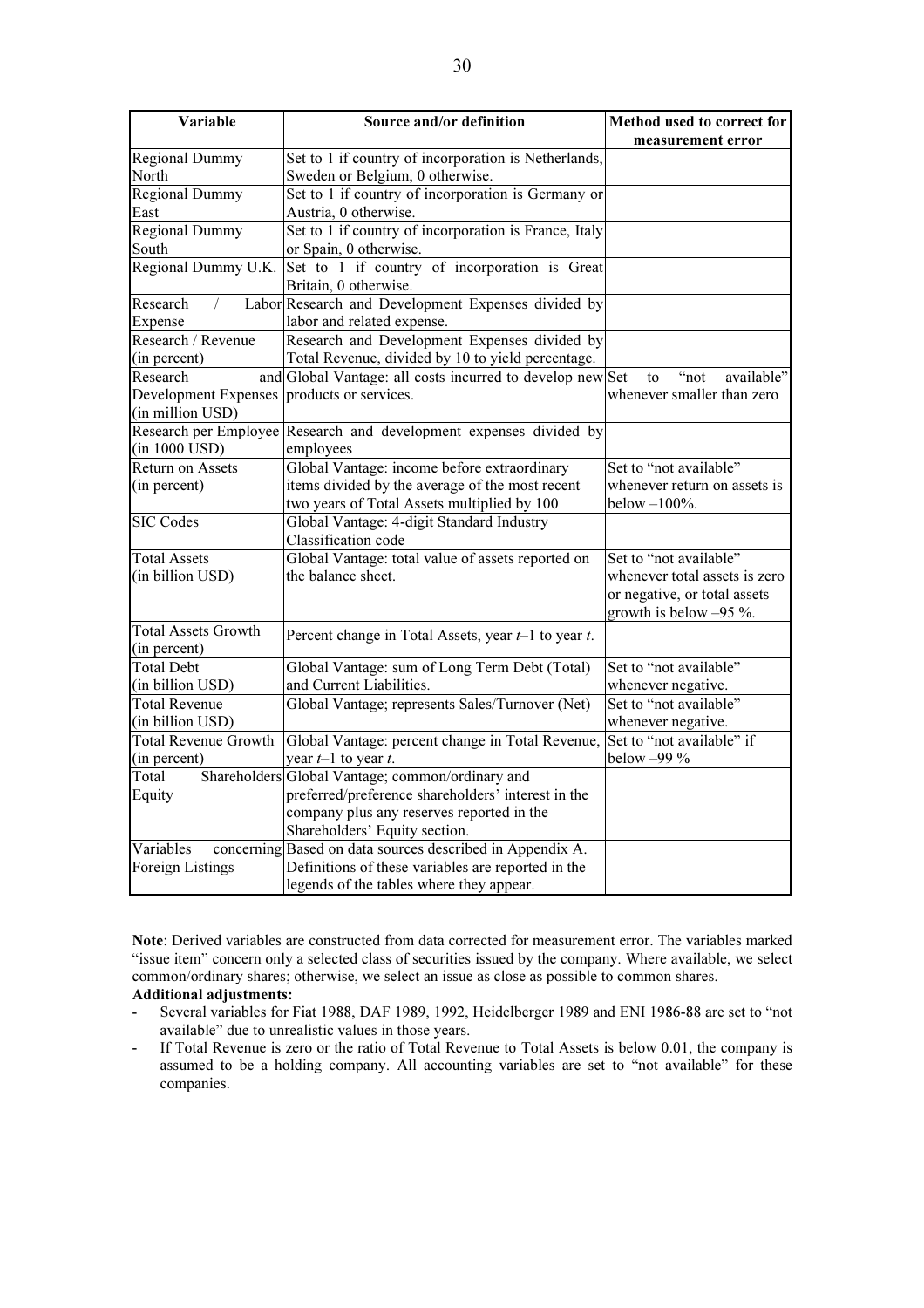### References

- Ashbaugh, Hollis, 1997, Non-U.S. Firms' Accounting Standard Choices in Accessing Foreign Markets, working paper, University of Iowa.
- Baker, H. Kent, John R. Nofsinger and Daniel G. Weaver, 1999, International Cross-Listing and Visibility, NYSE Working paper no. 99-01, forthcoming in Journal of Financial and Quantitative Analysis.
- Bancel, Franck, and Usha R. Mittoo, 2001, European Managerial Prceptions of the Net Benefits of Foreign Stock Listings, European Financial Management 7(2), 213-236.
- Biddle, Gary C. and Shahrokh M. Saudagaran, 1989, The Effects of Financial Disclosure Levels on Firms' Choices among Alternative Foreign Stock Exchange Listings, Journal of International Financial Management and Accounting 1, 55-87.
- Blass, Asher and Yishay Yafeh, 2000, Vagabond Shoes Longing to Stray: Why Foreign Firms List in the United States, Journal of Banking and Finance, 25(3), 555-572.
- Bolton, Patrick and Ernst-Ludwig von Thadden, 1998, Blocks, Liquidity, and Corporate Control, Journal of Finance 53, 1-25.
- Brennan, Michael J. and H. Henry Cao, 1997, International Portfolio Investment Flows, Journal of Finance 52, 1851-1880.
- Cantale, Salvatore, 1996, The Choice of a Foreign Market as a Signal, INSEAD working paper.
- Chemmanur, Thomas J., and Paolo Fulghieri, 1999, A Theory of the Going-Public Decision, Review of Financial Studies 12(2), 249-279.
- Chemmanur, Thomas J., and Paolo Fulghieri, 1998, Choosing an Exchange to List Equity: A Theory of Dual Listing, Listing Requirements, and Competition among Exchanges, INSEAD, unpublished manuscript.
- Chowdry, Bhagwan, and Vikram Nanda, 1991, Multimarket Trading and Market Liquidity, Review of Financial Studies 4(3), 483-511.
- Decker, William E., 1994, The Attractions of the U.S. Securities Markets to Foreign Issuers and the Alternative Methods of Accessing the U.S. Markets: From the Issuer's Perspective, Fordham International Law Journal 17, S10-S24.
- Domowitz, Ian, Jack Glen and Ananth Madhavan, 1998, International Cross-Listing and Order Flow Migration: Evidence from an Emerging Market, Journal of Finance 53, 2001-27.
- Fanto, James A. and Roberta S. Karmel, 1997. A Report on the Attitudes of Foreign Companies Regarding a U.S. Listing, NYSE Working Paper 97-01, forthcoming in Stanford Journal of Law, Business and Finance.
- Foerster, Stephen R. and G. Andrew Karolyi, 2000, Multimarket Trading and Liquidity: A Transactions Data Analysis of Canada-U.S. Interlistings, Journal of Financial and Quantitative Analysis 35, 499-528.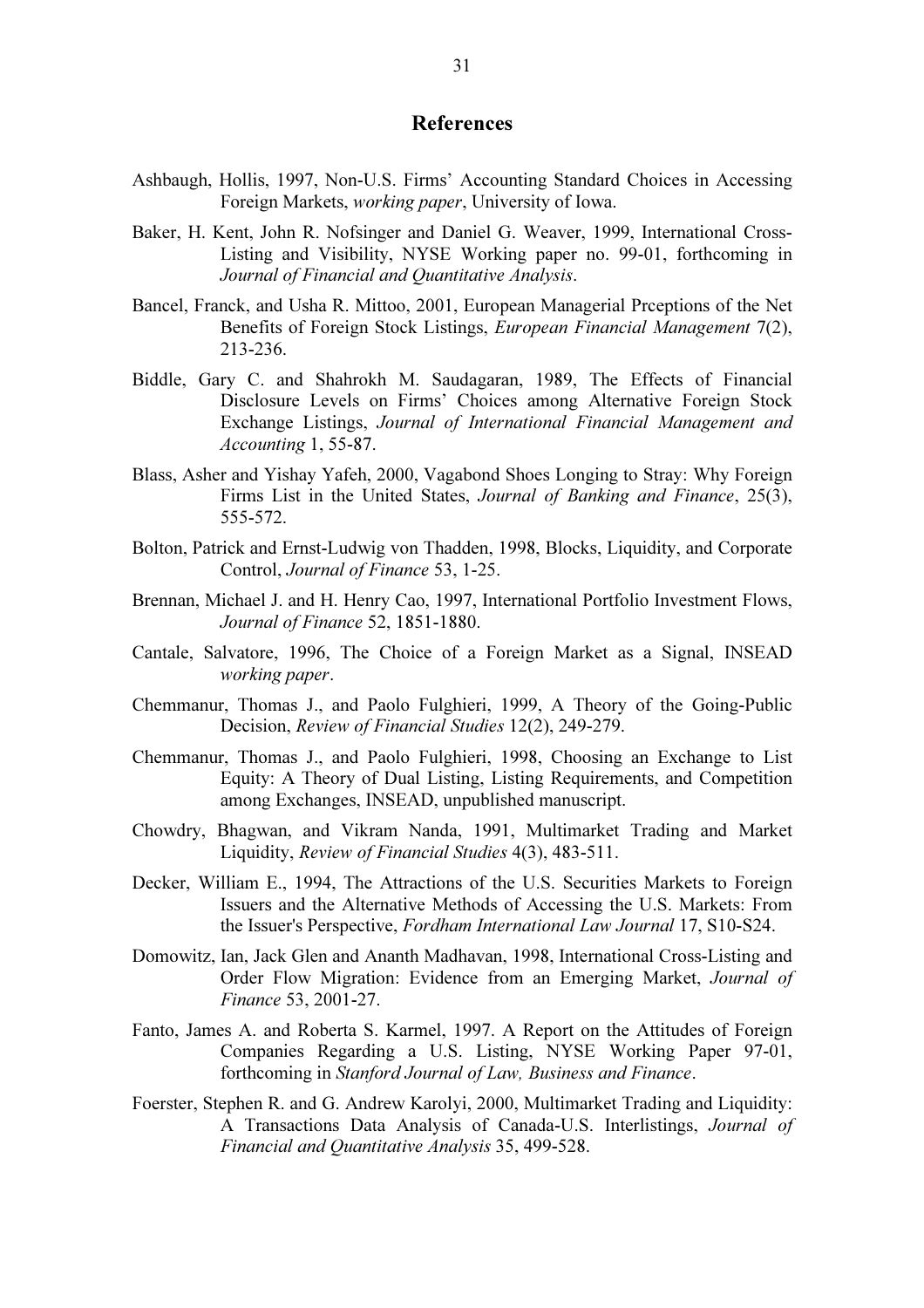- Foerster, Stephen R. and G. Andrew Karolyi, 1999, The Effects of Market Segmentation and Investor Recognition on Asset Prices: Evidence from Foreign Stocks Listing in the United States, Journal of Finance 54, 981- 1013.
- Foerster, Stephen R. and G. Andrew Karolyi, 1998, The Long-Run Performance of Global Equity Offerings, Journal of International Financial Markets, Institutions and Money 8, 393-412.
- Fuerst, Oren, 1998, A Theoretical Analysis of the Investor Protection Regulations Argument for Global Listing of Stocks, Yale School of Management, unpublished manuscript.
- Gehrig, Thomas, 1993, An Information Based Explanation of the Domestic Bias in International Equity Investment, Scandinavian Journal of Economics, 97- 109.
- Huddart, Steven, John S. Hughes, and Markus Brunnermeier, 1999, Disclosure Requirements and Stock Exchange Listing Choice in an International Context, Journal of Accounting and Economics 26(1-3), 237-269.
- Jorion, Philippe, and William Goetzmann, 1999, Global Stock Markets in the Twentieth Century, Journal of Finance 54, 953-980.
- Kadlec, Gregory B., and John J. McConnell, 1994, The Effect of Market Segmentation and Illiquidity on Asset Prices: Evidence from Exchange Listings, Journal of Finance 49, 611-636.
- Karolyi, G. Andrew, 1998, Why Do Companies List Shares Abroad? A Survey of the Evidence and its Managerial Implications, Financial Markets, Institutions & Instruments 7, New York University Salomon Center.
- Kilka, Michael and Martin Weber, 1997, Home Bias in International Stock Return Expectation, unpublished manuscript, University of Mannheim.
- La Porta, Rafael, Florencio Lopez-de-Silanes, Andrei Shleifer, and Robert W. Vishny, 1998, Law and Finance, Journal of Political Economy 106, 1113-1155.
- Lombardo, Davide, and Marco Pagano, 1999, Law and Equity Markets: A Simple Model, Università di Salerno, CSEF Working Paper no. 25, and CEPR Discussion Paper no. 2276, November, forthcoming in Luc Renneboog, Joe McCahery, Pieter Moerland and Theo Raaijmakers, ed.: Convergence and diversity of corporate governance regimes and capital markets (Oxford University Press).
- Madhavan, Ananth, 1995, Consolidation, Fragmentation, and the Disclosure of Trading Information, Review of Financial Studies 8(3), 579-603.
- Martin, Philippe and Hélène Rey, 2000, Financial Integration and Asset Returns, European Economic Review, 44(7), 1327-1350.
- Mello, Antonio S. and John E. Parsons, 1998, Going Public and the Ownership Structure of the Firm, Journal of Financial Economics 49(1), 79-109.
- Merton, Robert C., 1987, A Simple Model of Capital Market Equilibrium with Incomplete Information, Journal of Finance 42, 483-510.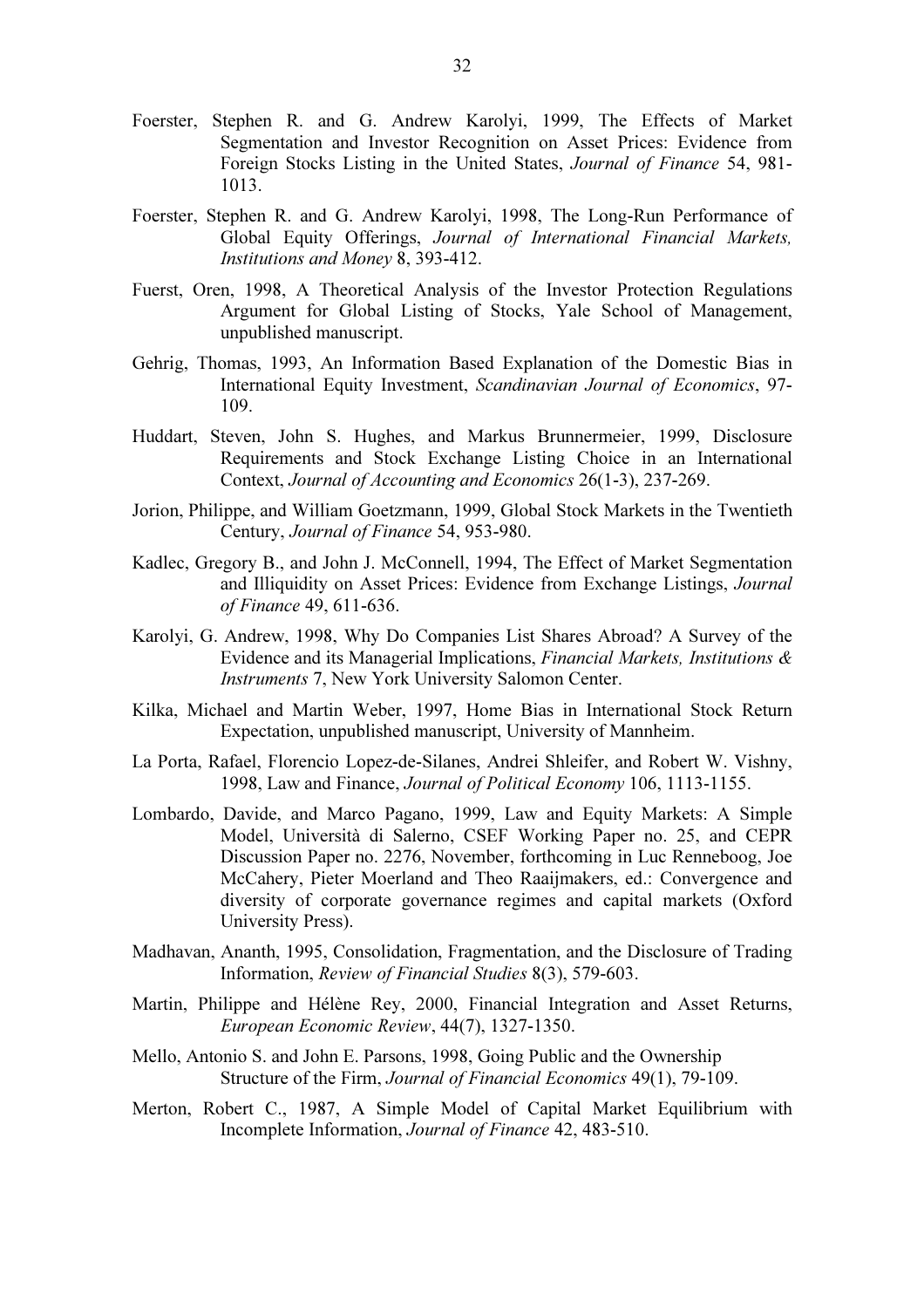- Mikkelson, Wayne H., M. Megan Partch and Ken Shah, 1997, Ownership and Operating Performance of Companies that Go Public, Journal of Financial Economics 44, 281-308.
- Miller, Darius, 1999, The Market Reaction to International Cross-listings: Evidence from Depository Receipts, Journal of Financial Economics 51, 103-123.
- Noronha, Gregory M., Atulya Sarin, and Shahrokh M. Saudagaran, 1996, Testing for Micro-Structure Effects of International Dual Listings Using Intraday Data, Journal of Banking and Finance, 20, 965-983.
- Pagano, Marco, 1989. Trading Volume and Asset Liquidity, Quarterly Journal of Economics 104(2), 255-274.
- Pagano, Marco, 1993. The Flotation of Companies on the Stock Market: A Coordination Failure Model, European economic Review 37, 1101-1125.
- Pagano, Marco, Fabio Panetta, and Luigi Zingales, 1998, Why Do Companies Go Public? An Empirical Analysis, Journal of Finance 53, 27-64.
- Pagano, Marco, and Ailsa A. Röell, 1998, The Choice of Stock Ownership Structure: Agency Costs, Monitoring and the Decision to Go Public, Quarterly Journal of Economics 113, 187-225.
- Pagano, Marco, Otto Randl, Ailsa A. Röell, and Josef Zechner, 2001, What Makes Stock Exchanges Succeed? Evidence from Stock Listing Decisions, European Economic Review 45(4-6), 770-782.
- Planell, Sergio B., 1995, Determinantes y Efectos de la Salida a Bolsa en España: Un Analisi Empirico, working paper, Centro de Estudios Monetarios y Financieros.
- Portes, Richard and Hélène Rey, 1999, The Determinants of Cross-Border Equity Flows, CEPR Discussion Paper no. 2225, September.
- Pulatkonak, Melek and George Sofianos, 1999, The Distribution of Global Trading in NYSE-Listed Non-US Stocks, NYSE Working Paper 99-03.
- Reese, William A., Jr. and Michael S. Weisbach, 2001, Protection of Minority Shareholder Interests, Cross-listing in the United States, and Subsequent Equity Offerings, working paper, University of Illinois.
- Röell, Ailsa A., 1996, The Decision to Go Public an Overview, European Economic Review, 40, 1071-1081.
- Rydqvist, Kristian and Kenneth Högholm, 1995, Going Public in the 1980's: Evidence from Sweden, European Financial Management, 1, 287-316.
- Saudagaran, Shahrokh M., 1988. An Empirical Study of Selected Factors Influencing the Decision to List on Foreign Stock Exchanges, Journal of International Business Studies, 101-127.
- Saudagaran, Shahrokh M. and Gary C. Biddle, 1992, Financial Disclosure Levels and Foreign Stock Exchange Listing Decisions, Journal of International Financial Management and Accounting 4, 106-147.
- Smith, Katherine and George Sofianos, 1997, The Impact of an NYSE Listing on the Global Trading of Non-US Stocks, NYSE working paper 97-02.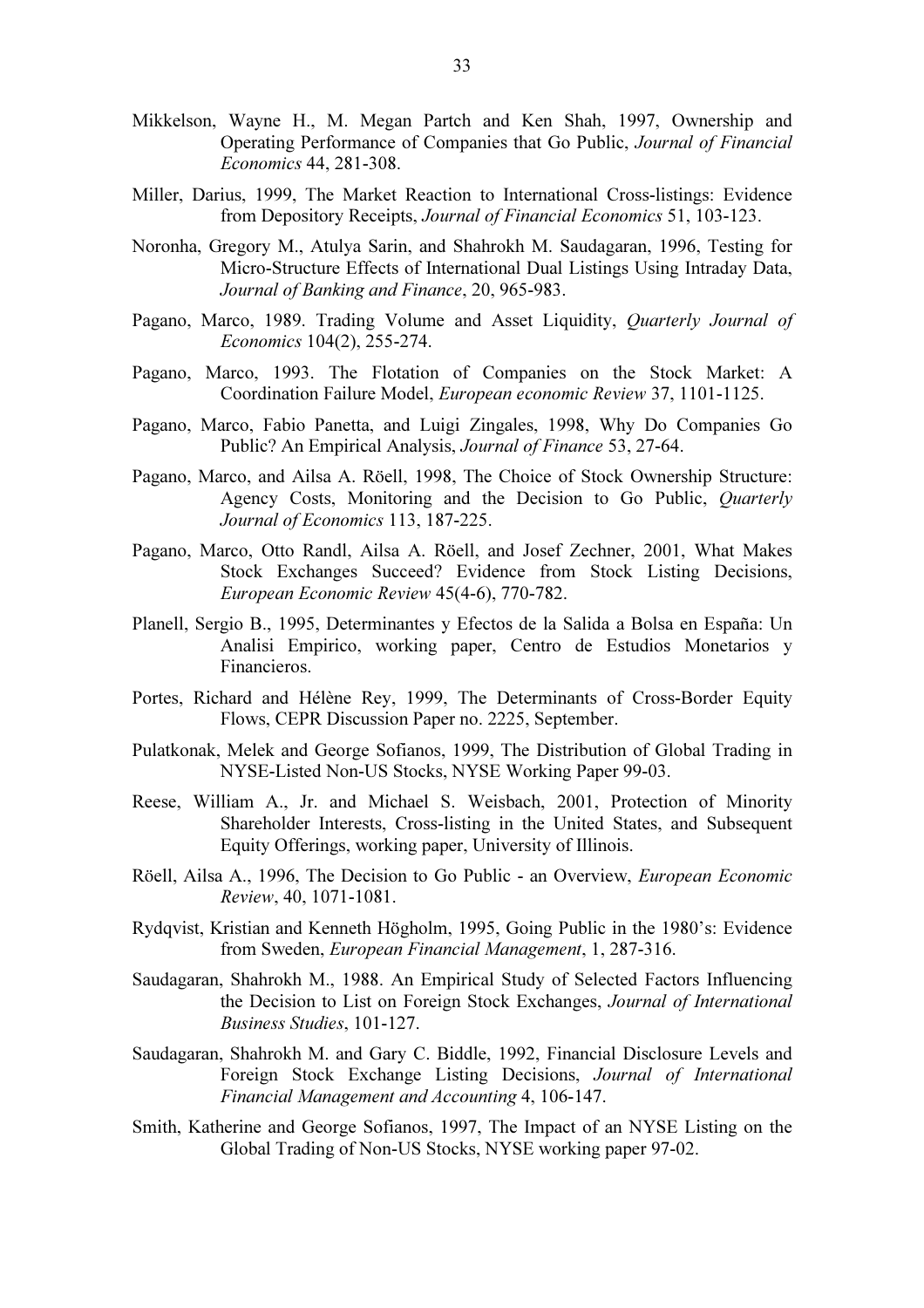- Stoughton, Neal M., K.P. Wong and Josef Zechner, 2001, IPO's and Product Quality, Journal of Business 74, 375-408.
- Stulz, René M., 1999, Globalization of Equity Markets and the Cost of Capital, Journal of Applied Corporate Finance, Fall, 8-25.
- Subrahmanyam, Avanidhar and Sheridan Titman, 1999, The Going-Public Decision and the Development of Financial Markets, Journal of Finance 54, 1045-1082.
- Teoh, Siew-Hong, Ivo Welch and T.J. Wong, 1998a, Earnings Management and the Post-Issue Underperformance in Seasoned Equity Offerings, Journal of Financial Economics, 50(1), 63-99.
- Teoh, Siew-Hong, Ivo Welch and T.J. Wong, 1998b, Earnings Management and Long-Run Market Performance of Initial Public Offerings, Journal of Finance 53(6), 1935-1974.
- Tesar, Linda and Ingrid Werner, 1995, Home Bias and High Turnover, Journal of International Money and Finance 15, 467-92.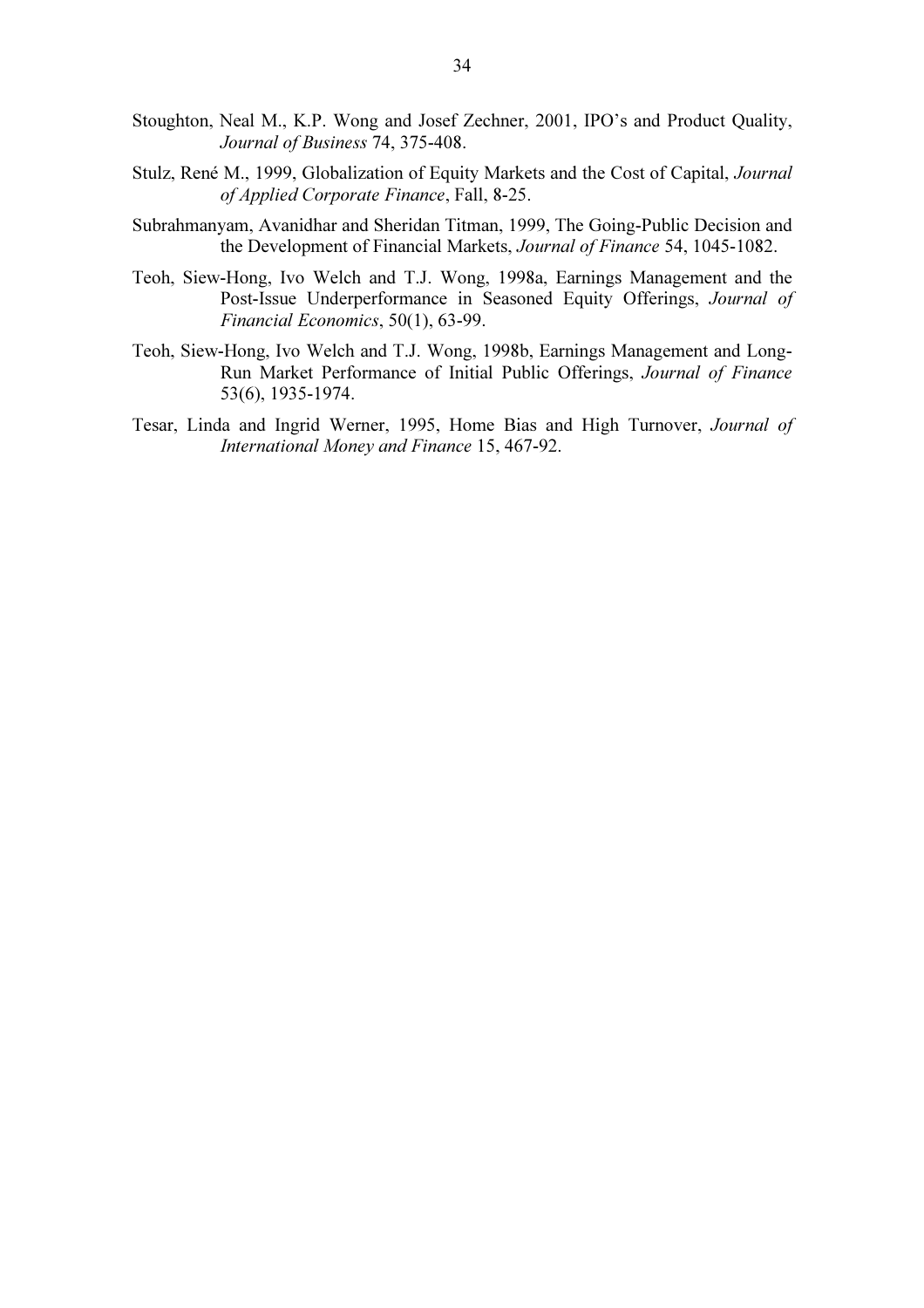# Endnotes

 $\overline{a}$ 

<sup>&</sup>lt;sup>1</sup> The decision to list on a foreign exchange is related to the more general issue of why firms go public, recently explored by Bolton and von Thadden (1998), Pagano and Röell (1998), Chemmanur and Fulghieri (1999), Mello and Parsons (1998), Pagano (1993), Röell (1996), Stoughton, Wong and Zechner (2001), and Subrahmanyam and Titman (1999).

<sup>2</sup> Since debt capacity depends on the firm's growth prospects and the nature of its assets, in relating the probability of cross-listing to leverage, we shall control for growth and various firm characteristics.

<sup>&</sup>lt;sup>3</sup> Listing abroad may also enhance future growth by creating the necessary contacts and reputation in the local financial community and by facilitating the identification of potential target companies.

<sup>&</sup>lt;sup>4</sup> No study so far has examined if cross-listing companies have lower betas with the destination market and higher home market betas than comparable domestic companies. Consistently with Merton's (1987) model, such firms would reap the highest risk sharing gains from listing abroad.

<sup>&</sup>lt;sup>5</sup> Merton (1987) derives a simple model of market equilibrium with incomplete information. Listing in a foreign market can be easily incorporated in his framework by assuming that it involves a cost but broadens the firm's investor base. Risk characteristics should then determine which firms are most likely to incur the cost of broadening their shareholder base by listing in a foreign market.

<sup>&</sup>lt;sup>6</sup> The "home bias" induced by informational frictions may take the form of overconfidence about domestic shares relative to foreign ones, as shown by Kilka and Weber's (1997) experimental study. The publicity associated with a cross-listing could change this perception.

 $\overrightarrow{C}$  Cross-listed firms may gain access to cheaper capital not only in the stock market but also in bond and credit markets, because more information is available about the company.

<sup>&</sup>lt;sup>8</sup> Also the long-run returns for non-U.S. firms raising equity in the U.S. are related to the magnitude of investment barriers that segment their home markets from world markets (Foerster and Karolyi, 2000).

<sup>&</sup>lt;sup>9</sup> On this point see also Chemmanur and Fulghieri (1998).

 $10$  A related issue is whether foreign trading volume of cross-listed stocks tends to remain permanently high after the foreign listing or gravitates back towards the home market over time ("flowback").

 $\hat{I}$ <sup>1</sup> It may also improve the quality of its managerial decisions since, after the foreign listing, its stock price incorporates information which otherwise managers may have overlooked.

 $12$  For instance, a prominent corporate lawyer explains Glaxo's cross-listing as follows: "When we helped Glaxo into the U.S. markets for the first time, they weren't interested in raising funds; they were just interested in increasing their name recognition and market following here in the United States. Believe it or not, at that time, hardly anybody had ever heard of Glaxo in the United States, and now it's pretty much a household name" (Decker, 1994). On the same score, the NYSE features regular advertising events for listed firms on its premises or at the opening bell, which is the most televised daily event in the world. For instance, on 24 April 2000 Honda Motor Company announced at the opening bell the next day's official groundbreaking of a new \$ 400-million plant in Alabama.

 $\overline{13}$  As far as profitability is concerned, caution is in order because this effect is also consistent with other hypotheses. Moreover, the corresponding test may be biased because companies may choose to list when their earnings performance is abnormally good, and may even manipulate their accounts (as found by Teoh, Welch and Wong, 1998a, 1998b).

 $14$  The figures in the table refer to the stock of foreign listings on a given market, not the flow of new listings in a given year. Moreover, the figures do not include shares traded in foreign markets without a cross-listing, such as those traded on SEAQ-International in London or in the German "third market". The inception of such trading activity does not require any involvement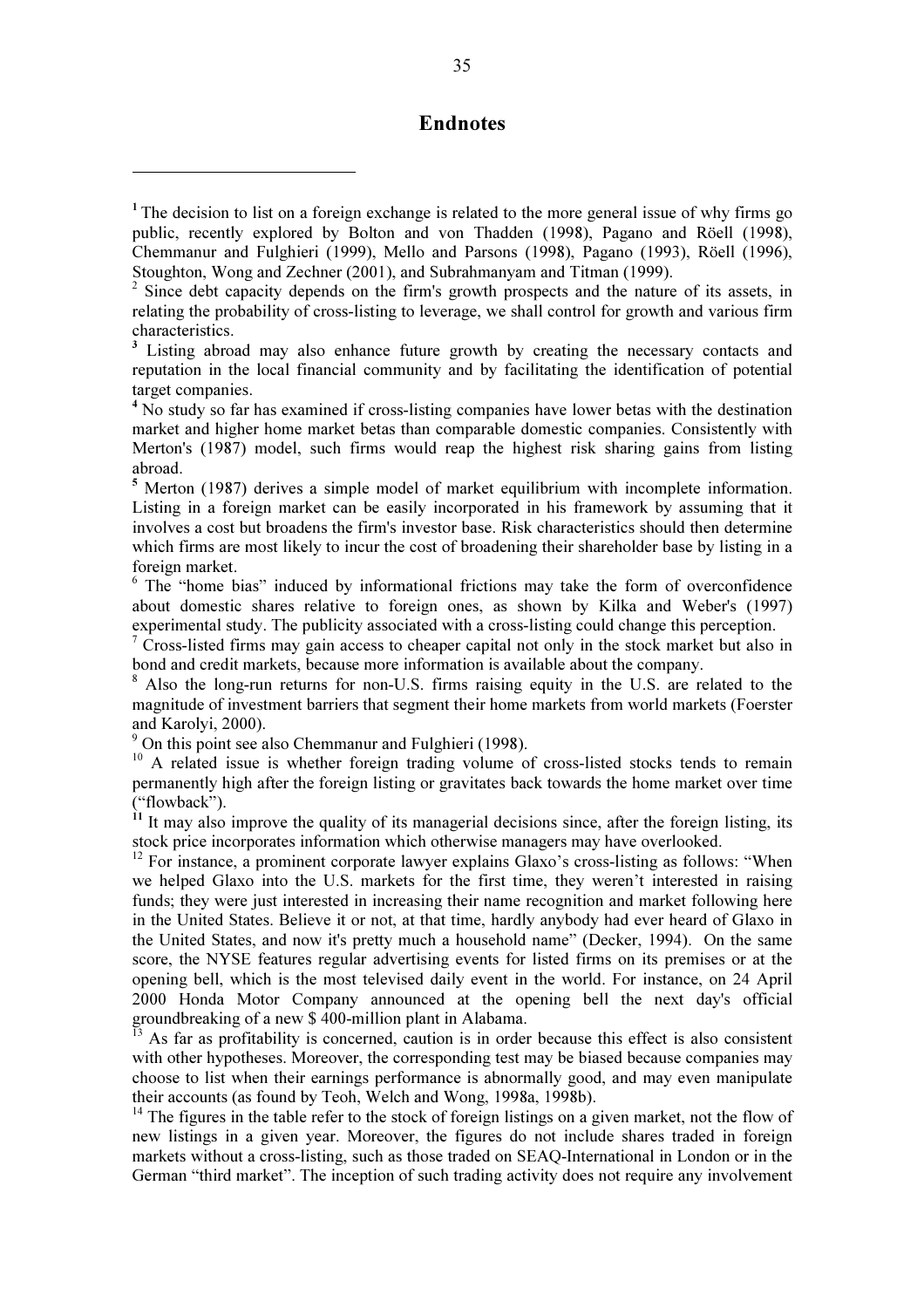of the company concerned. In addition, it does not confer most of the benefits of a listing (such as the ability to raise equity capital or the added reputation) nor does it entail the corresponding costs.

<sup>15</sup> Some Dutch companies issue "New York shares", which are very similar to ADRs.

 $\overline{a}$ 

<sup>16</sup> The only other country with a high net outflow of listings – the Netherlands – has high trading costs only if measured to include market impact.

 $17$  Within the data base, we select only the companies in the Global Vantage sections named "industrial active" or "industrial research" and listed on their home-country stock exchange. To exclude financial companies, all companies with SIC-codes starting with 6 have been dropped. We scrutinized companies whose name (or, in the case of UK companies, SEDOL codes) changed during the sample period to identify cases where mergers occurred: when a merger was identified and the merged company listed on any foreign market, the new merged company was treated as a new listing.

 $18$  One may wonder if, besides being sparse, our data for R&D may not be affected by selfselection. In many countries such data are not mandatorily disclosed, so companies may report them only after a cross-listing in a market with more stringent disclosure requirements. Indeed, the number of companies reporting R&D expenses in our sample increases steeply around the cross-listing date. However, we also find that, if anything, this introduces a bias against our result that R&D expenses increase around the cross-listing date (see Table IX). Average R&D expenses rise much more if they are computed for the subsample of companies that already reported them before the cross-listing than if they are computed including in the sample all companies for which R&D is reported at any date.

 $19$  We computed the stock market capitalization of all the companies of each country in our sample in 1995 and compared the resulting weights with the corresponding weights in Table 5, p. 973, of Jorion and Goetzmann (1999), which also refer to 1995 (rescaling them to take into account only European exchanges). The average absolute deviation of the two sets of weights is 2.2 percent. British companies are only slightly overweighted in our sample: they account for 38.2 percent of total capitalization of the companies in our sample, whereas the corresponding figure using the data in Jorion and Goetzmann (1999) would be 40 percent. Only French companies are considerably overweighted in our sample.

 $20$  We have estimated logit regressions (not reported) to understand why companies delist within our sample. Companies that delist from some but not all foreign markets have lower asset growth before delisting. Those that delist from all foreign markets have low size, as measured by total assets and other scale variables. Companies that delist from all markets, including their own, feature low size and high leverage. This suggests that many such delistings occur when companies are experiencing financial problems or are involved as targets in mergers or acquisitions.

 $21$  Being based on the minimization of the sum of absolute deviations, the LAV estimator assigns a lower weight to outliers than the OLS estimator.

 $22$  The foreign sales variable in our data set is missing for roughly one third of all companies. We impute these missing values via regressions which generate predicted values of the percentage of foreign sales based on the following regressors: the company mean value of the fraction of foreign sales (for the companies where at least one data point is available), the logarithm of total assets, the growth rates of total assets and sales, dummies for SIC codes at the 1-digit level, country of incorporation, calendar year, and the high-tech dummy. The regression results reported in Tables VI and VII use the data obtained with this imputation method. Since a regional breakdown of sales may be missing more frequently for companies with no foreign sales, we perform a robustness check via an alternative imputation method whereby the percentage of foreign sales is set equal to zero wherever it is missing. The estimates of the coefficients in Table VI and VII are practically unaffected, and so are their estimated standard errors.

 $23$  This dummy equals 1 when the government makes a public offering of shares in the company.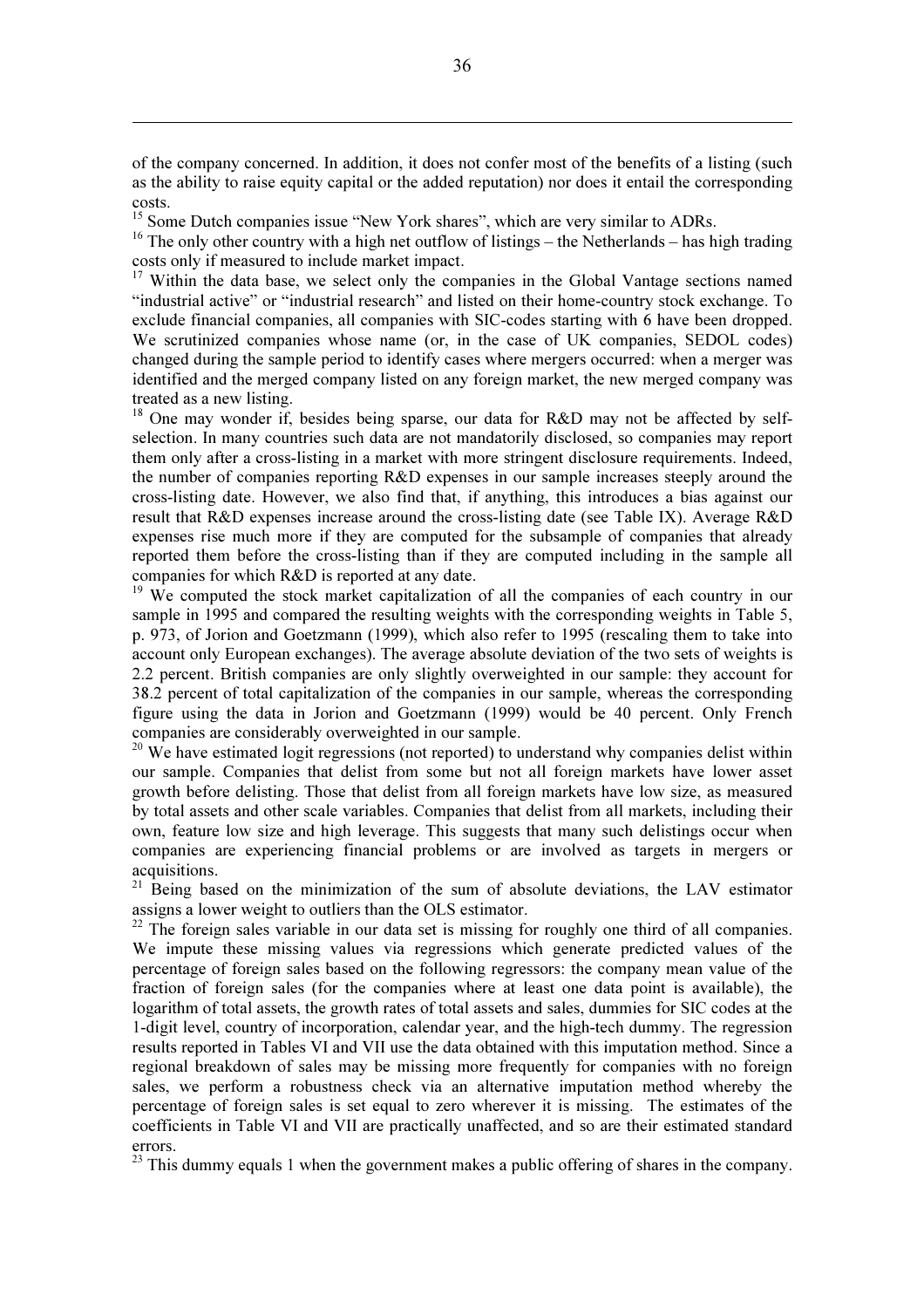<sup>24</sup> The base probability of a sample firm cross-listing over a 10 year period is 2.9 percent, evaluated at the sample means of the explanatory variables. The hazard ratio of a one standard deviation change in variable i,  $\sigma_i$ , is exp( $\sigma_i\beta_i$ ). This calculation yields 1.84 for the proportion of foreign sales. Multiplication with the base probability of 2.9 gives 5.3 percent, which is the probability of a sample firm cross-listing over a 10 year period, after increasing foreign sales by one standard deviation and holding all other variables at their sample means.

 $25$  The market-wide price-to-book ratios are mostly insignificant, with the exception of the difference between the U.S. and the domestic price-to-book ratio, which has a negative impact on the probability of cross-listing within Europe.

 $26$  In our sample, two thirds of the companies that cross-listed in the U.S. had not previously cross-listed elsewhere in Europe. 88 firms that cross-listed in the U.S. had no prior EU crosslisting, 17 had one, 9 had two, 7 had three, 4 had four and 7 had five cross-listings in Europe prior to listing in the U.S..

<sup>27</sup> In Table 9 (p. 47) of their study they show that for European, non-UK stocks the share of NYSE trading is considerably lower than that of London trading: for the cross-listed stocks of the Netherlands, Spain, Germany, Italy, France, and Sweden, the NYSE share of total trading is on average 12 percent, while the UK share is 28 percent. Being effected on a closer marketplace, a cross-listing within Europe tends to "eat" into domestic turnover much more than a listing effected in the U.S.

 $\overline{a}$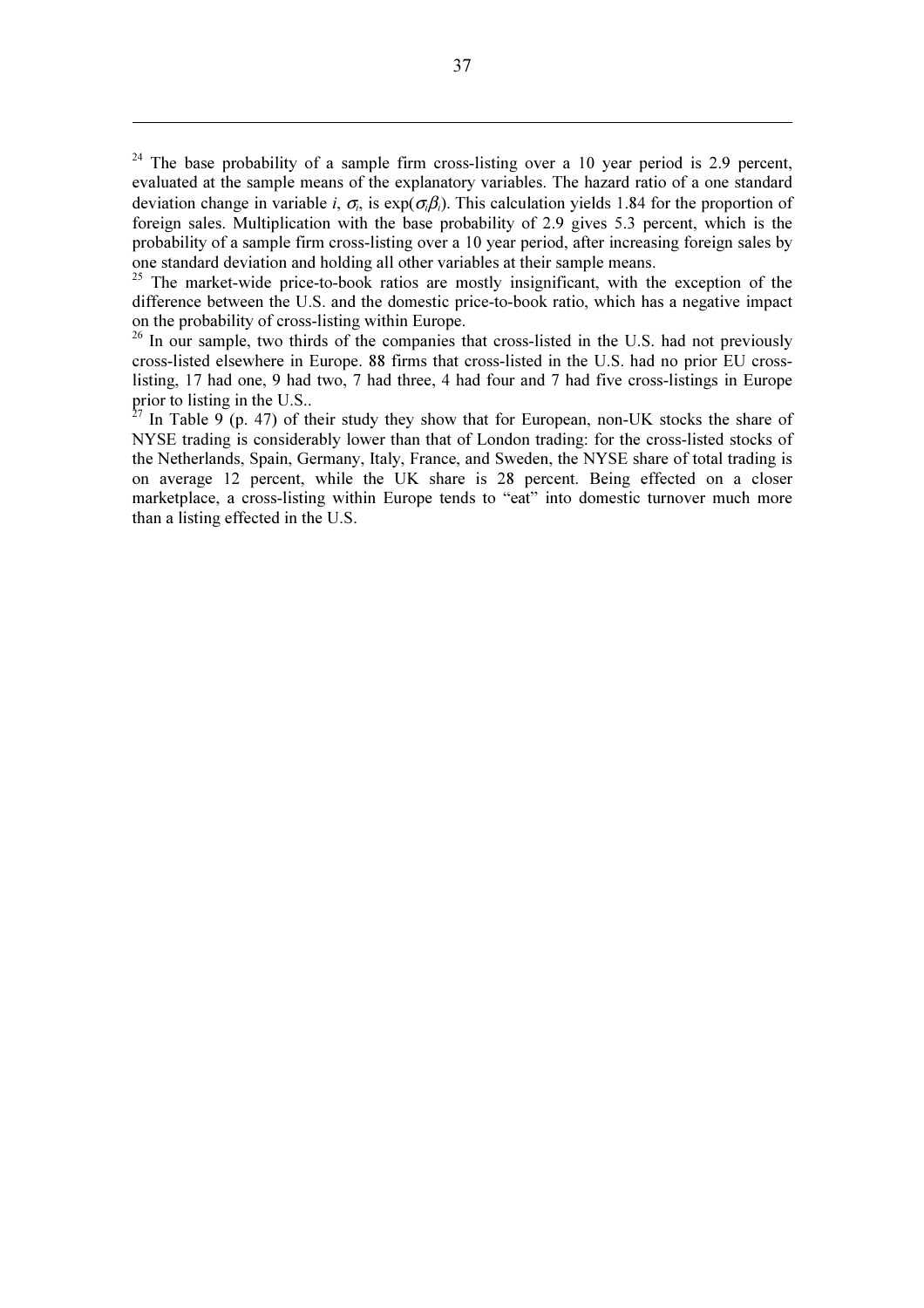# Table I:

# Motives for Cross-Listing and Their Empirical Implications

|    | <b>Hypothesis about</b>  | <b>Predicting cross-listing</b> | <b>Consequences of cross-</b> | <b>Stock market</b>     |
|----|--------------------------|---------------------------------|-------------------------------|-------------------------|
|    | motive for cross-listing | (ex ante evidence)              | listing (ex post              | characteristics that    |
|    |                          |                                 | evidence)                     | attract cross-listings  |
| 1. | Raising capital for      | High leverage                   | High growth, P/E and          | Deep and liquid stock   |
|    | investment               | High growth, P/E and            | real investment               | market                  |
|    |                          | real investment                 |                               |                         |
| 2. | <b>Stock sales by</b>    | Newly privatized firms          | High share turnover           | Deep and liquid stock   |
|    | existing                 |                                 |                               | market                  |
|    | shareholders             |                                 |                               |                         |
| 3. | <b>Broadening</b>        | High risk firms                 | More foreign investors        | Large stock market      |
|    | shareholders' base       |                                 | and high foreign              |                         |
|    |                          |                                 | turnover                      |                         |
| 4. | Foreign expertise        | High-tech sector, large         |                               | Knowledgeable           |
|    |                          | R&D spending                    |                               | investors and analysts  |
| 5. | <b>Commitment</b> to     | Low domestic                    | Higher profitability than     | High regulatory         |
|    | disclosure and           | regulatory standards            | other companies               | standards               |
|    | governance               |                                 |                               |                         |
|    | standards                |                                 |                               |                         |
| 6. | Liquidity                |                                 | Higher share turnover         | Stock market with low   |
|    |                          |                                 |                               | spreads, low brokerage  |
|    |                          |                                 |                               | fees and high volume    |
| 7. | <b>Relative</b>          | Low domestic E/P ratio          |                               | Recent bull market      |
|    | mispricing               | relative to foreign E/P         |                               |                         |
|    |                          | ratio                           |                               |                         |
| 8. | <b>Capitalizing on</b>   | High fraction of foreign        |                               | Stock market located    |
|    | product market           | sales, especially in            |                               | where company's         |
|    | reputation               | consumer products               |                               | foreign sales are high  |
| 9. | <b>Strengthen the</b>    | Product market                  | Higher foreign sales and      | Market located where    |
|    | company's output         | competitors already             | profits, without              | company's foreign sales |
|    | market                   | cross-listed in the same        | necessarily raising more      | have large growth       |
|    |                          | exchange                        | capital                       | potential               |
|    | 10. Listing costs are    | Large size                      |                               | Low listing fees        |
|    | low relative to          |                                 |                               | and disclosure          |
|    | benefits                 |                                 |                               | requirements            |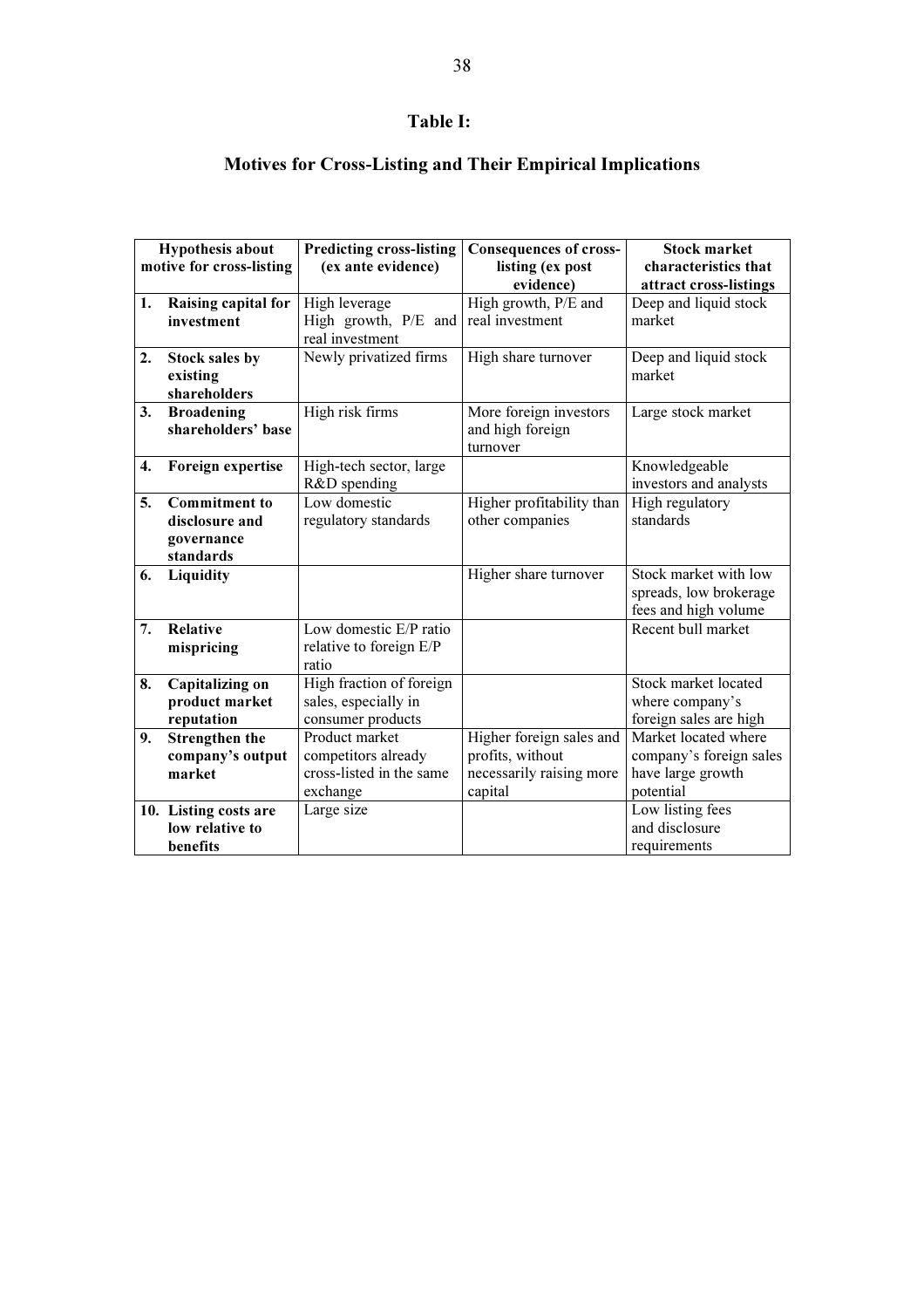# Table II:

# Number of Cross-Listings in 1986, 1991 and 1997 (End-of-Year Values)

|                                 |                          | Country of origin   |                                   |                         |                                   |                     |                                  |                       |                |                                       |                         |                                                |
|---------------------------------|--------------------------|---------------------|-----------------------------------|-------------------------|-----------------------------------|---------------------|----------------------------------|-----------------------|----------------|---------------------------------------|-------------------------|------------------------------------------------|
| <b>Stock Exchange</b>           | Nether-Belgiu<br>lands   | $\mathbf{m}$        | Germa<br>ny                       | <b>Italy</b>            | U.K.                              | Spain               |                                  | France Sweden Austria |                | EU9                                   | <b>USA</b>              | <b>Total</b><br>Comp.                          |
| Amsterdam                       |                          | $\overline{7}$      | 12                                | $\overline{\mathbf{3}}$ | 14                                |                     |                                  | $\overline{c}$        |                | 38                                    | 129                     | 167                                            |
| <b>Stock</b>                    |                          | 8                   | 11                                | 3                       | 20                                |                     | $\overline{c}$                   |                       |                | 44                                    | 108                     | 152                                            |
| Exchange                        |                          | 7                   | 10                                | 1                       | 11                                |                     | $\overline{c}$                   |                       |                | 31                                    | 83                      | 114                                            |
| <b>Brussels Stock</b>           | 15<br>15                 |                     | 10<br>9                           | 5<br>$\overline{4}$     | 14<br>17                          |                     | 8<br>13                          | $\sqrt{2}$<br>1       |                | 54<br>60                              | 36<br>36                | 90<br>96                                       |
| <b>Exchange</b>                 | 14                       |                     | 8                                 | $\overline{c}$          | 11                                |                     | 12                               | 1                     | 1<br>1         | 49                                    | 34                      | 83                                             |
| Frankfurt                       | 12                       | 2                   |                                   | $\overline{4}$          | 14                                | 6                   | 5                                | 3                     | $\overline{2}$ | 48                                    | 51                      | 99                                             |
| <b>Stock</b>                    | 16                       | 4                   |                                   | 6                       | 21                                | $\overline{4}$      | 10                               | $\overline{4}$        | 9              | 74                                    | 58                      | 132                                            |
| <b>Exchange</b>                 | 19                       | 4                   |                                   | 5                       | 13                                | $\overline{4}$      | 8                                | $\overline{4}$        | 8              | 65                                    | 42                      | 107                                            |
| <b>Italian</b>                  |                          |                     |                                   |                         |                                   |                     |                                  |                       |                |                                       |                         |                                                |
| <b>Stock</b>                    |                          |                     | $\overline{c}$                    |                         |                                   |                     |                                  |                       |                | 2                                     |                         | $\overline{2}$                                 |
| <b>Exchange</b>                 |                          |                     | $\overline{\mathbf{3}}$           |                         |                                   |                     | 1                                |                       |                | $\overline{4}$                        |                         | $\overline{4}$                                 |
| London                          | $\overline{7}$<br>10     | $\overline{c}$<br>1 | $\overline{\boldsymbol{8}}$<br>11 | 1<br>$\mathbf{1}$       |                                   | $\overline{4}$<br>4 | 4<br>7                           | 15<br>13              |                | 41<br>47                              | 193<br>159              | 234<br>206                                     |
| <b>Stock</b><br><b>Exchange</b> | 11                       | $\overline{c}$      | 11                                |                         |                                   | 4                   | 5                                | 14                    |                | 47                                    | 111                     | 158                                            |
| <b>Madrid</b>                   |                          |                     |                                   |                         |                                   |                     |                                  |                       |                |                                       |                         |                                                |
| <b>Stock</b>                    |                          |                     | 3                                 |                         |                                   |                     |                                  |                       |                | 3                                     |                         | 3                                              |
| <b>Exchange</b>                 |                          |                     | $\overline{\mathbf{3}}$           |                         |                                   |                     | 1                                |                       |                | $\overline{4}$                        |                         | $\overline{4}$                                 |
| Paris                           | 10                       | 12                  | 12                                | 6                       | 14                                | 5                   |                                  | $\sqrt{5}$            |                | 64                                    | 52                      | 116                                            |
| <b>Stock</b>                    | 9                        | 11                  | 15                                | 6                       | 24                                | 5                   |                                  | 5                     | 1              | 76                                    | 52                      | 128                                            |
| Exchange                        | 8                        | 9                   | 13                                | 3                       | 17                                | 4                   |                                  | 5                     | $\overline{2}$ | 61                                    | 37                      | 98                                             |
| Stockholm                       |                          |                     |                                   |                         |                                   |                     |                                  |                       |                | $\boldsymbol{0}$                      | 1                       | $\mathbf{1}$                                   |
| <b>Stock</b>                    | 1                        |                     | $\mathbf{1}$<br>$\mathbf{1}$      |                         |                                   |                     | $\overline{c}$<br>$\overline{2}$ |                       |                | 3<br>$\overline{4}$                   | 1<br>5                  | $\overline{4}$<br>9                            |
| Exchange<br>Vienna              | $\overline{\mathcal{L}}$ |                     | 17                                |                         | $\mathbf{1}$                      |                     |                                  |                       |                | 22                                    | $\overline{\mathbf{3}}$ | 25                                             |
| <b>Stock</b>                    | 5                        |                     | 21                                | 3                       | 1                                 |                     |                                  |                       |                | 30                                    | $\overline{4}$          | 34                                             |
| Exchange                        | 5                        |                     | 20                                | 1                       |                                   |                     |                                  |                       |                | 26                                    | $\overline{2}$          | 28                                             |
| Easdaq                          |                          | 6                   |                                   | $\sqrt{2}$              | $\overline{3}$                    |                     | 5                                |                       | $\overline{2}$ | 18                                    | $\overline{c}$          | 20                                             |
| European                        | 48                       | 23                  | 59                                | 19                      | $\overline{57}$                   | 15                  | $\overline{17}$                  | 27                    | $\overline{2}$ | 267                                   | 465                     | 732                                            |
| exchanges                       | 55                       | 24                  | 73                                | 23                      | 83                                | 13                  | 34                               | 23                    | 11             | 339                                   | 418                     | 757                                            |
| (EU9 &                          | 58                       | 28                  | 69                                | 14                      | 55                                | 12                  | 36                               | 24                    | 13             | 309                                   | 316                     | 625                                            |
| Amex                            |                          |                     |                                   |                         | $\overline{\mathbf{3}}$<br>4<br>4 |                     | 1                                |                       |                | $\mathfrak{Z}$<br>5<br>$\overline{4}$ |                         | $\mathfrak{Z}$<br>5<br>$\overline{\mathbf{4}}$ |
|                                 | 6                        |                     | $\,$ 1 $\,$                       |                         | 18                                |                     | $\overline{c}$                   | $\sqrt{ }$            |                | $\overline{34}$                       |                         | 34                                             |
| <b>Nasdaq</b>                   | 5                        |                     | 1                                 |                         | 25                                |                     | $\overline{2}$                   | 6                     |                | 39                                    |                         | 39                                             |
|                                 | 17                       | $\mathfrak{Z}$      | 1                                 | $\overline{2}$          | 55                                |                     | 8                                | 10                    |                | 96                                    |                         | 96                                             |
| <b>NYSE</b>                     | $\overline{4}$<br>6      |                     |                                   | 4                       | 11<br>26                          | $\mathbf{1}$<br>7   | 3                                |                       |                | 16<br>46                              |                         | 16<br>46                                       |
|                                 | 16                       | 1                   | $\tau$                            | 11                      | 46                                | 9                   | 14                               | $\mathfrak{Z}$        |                | 107                                   |                         | 107                                            |
|                                 | 58                       | 23                  | 60                                | 19                      | 89                                | 16                  | 19                               | 34                    | $\sqrt{2}$     | 320                                   | 465                     | 785                                            |
| <b>Total Listings</b>           | 66                       | 24                  | 74                                | 27                      | 138                               | 20                  | 40                               | 29                    | 11             | 429                                   | 418                     | 847                                            |
|                                 | 91                       | 32                  | $77 \,$                           | $27\,$                  | 160                               | 21                  | 58                               | 37                    | 13             | 516                                   | 316                     | 832                                            |
|                                 |                          |                     |                                   |                         |                                   |                     |                                  |                       |                |                                       |                         |                                                |
| <b>Total</b>                    | $27\,$                   | 17                  | 26                                | 10                      | 54                                | $\bf 8$             | 15                               | 18                    | $\overline{c}$ | 177                                   | 284                     | 461                                            |
| Companies                       | 32                       | 15                  | 29                                | 11                      | 89                                | 9                   | 22                               | 15                    | 9              | 231                                   | 234                     | 465                                            |
|                                 | 48                       | 24                  | 31                                | 19                      | 130                               | 10                  | 43                               | 21                    | 11             | 337                                   | 184                     | 521                                            |

# Panel A: EU9-USA Cross-Listings Matrix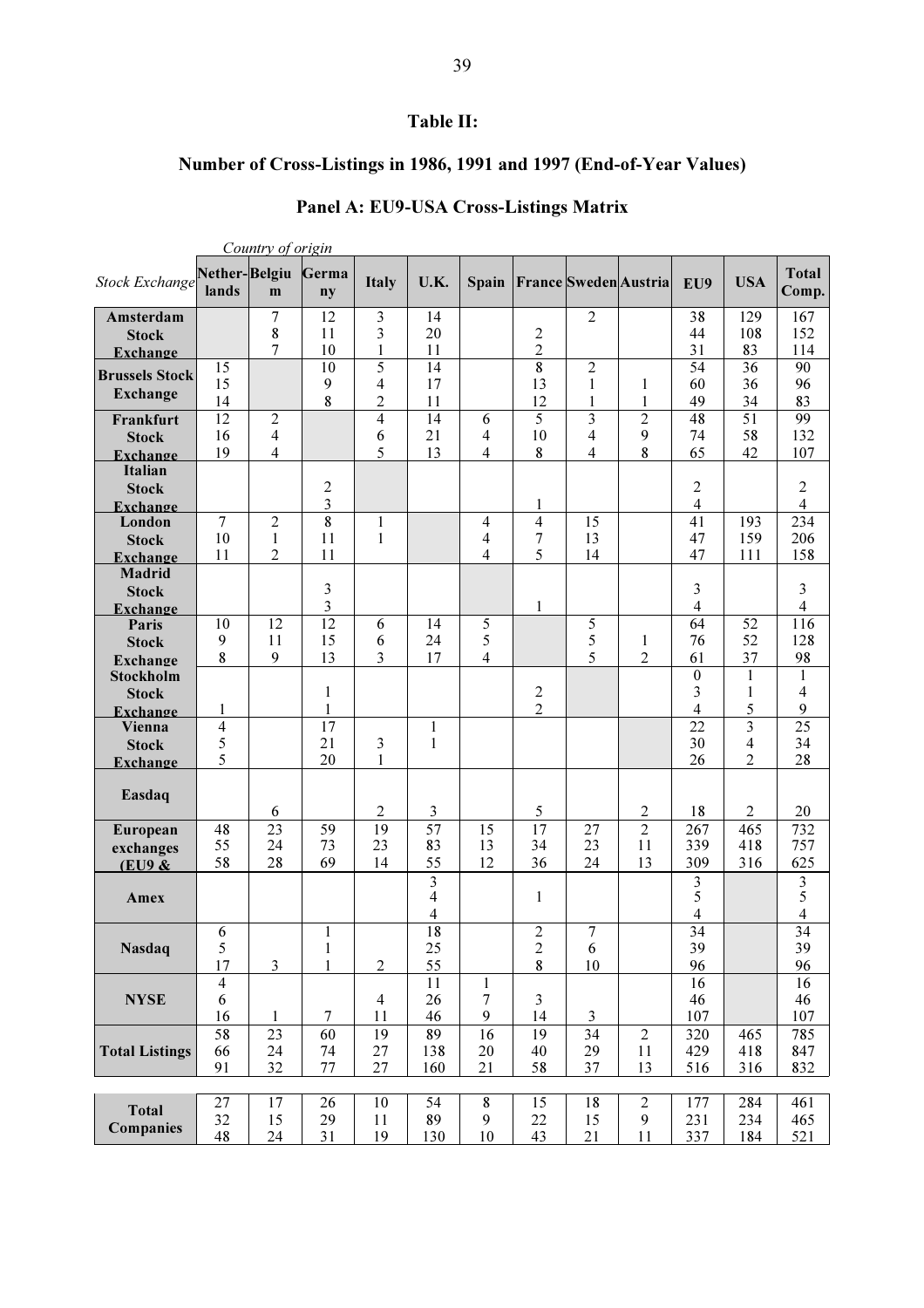# [Table II, continued]

|                       | Country of origin |                                                                              |     |      |
|-----------------------|-------------------|------------------------------------------------------------------------------|-----|------|
|                       |                   | <b>EU9-Countries</b>                                                         |     | U.S. |
| <b>Stock Exchange</b> |                   | <b>Foreign Listings Foreign Companies Foreign Listings Foreign Companies</b> |     |      |
|                       | 267               | 147                                                                          | 465 | 284  |
| EU9                   | 339               | 182                                                                          | 418 | 234  |
| <b>Exchanges</b>      | 309               | 180                                                                          | 316 | 184  |
|                       | 53                | 52                                                                           |     |      |
| <b>U.S.</b>           | 90                | 89                                                                           |     |      |
| <b>Exchanges</b>      | 207               | 206                                                                          |     |      |

# Panel B: Summary of Transatlantic Listings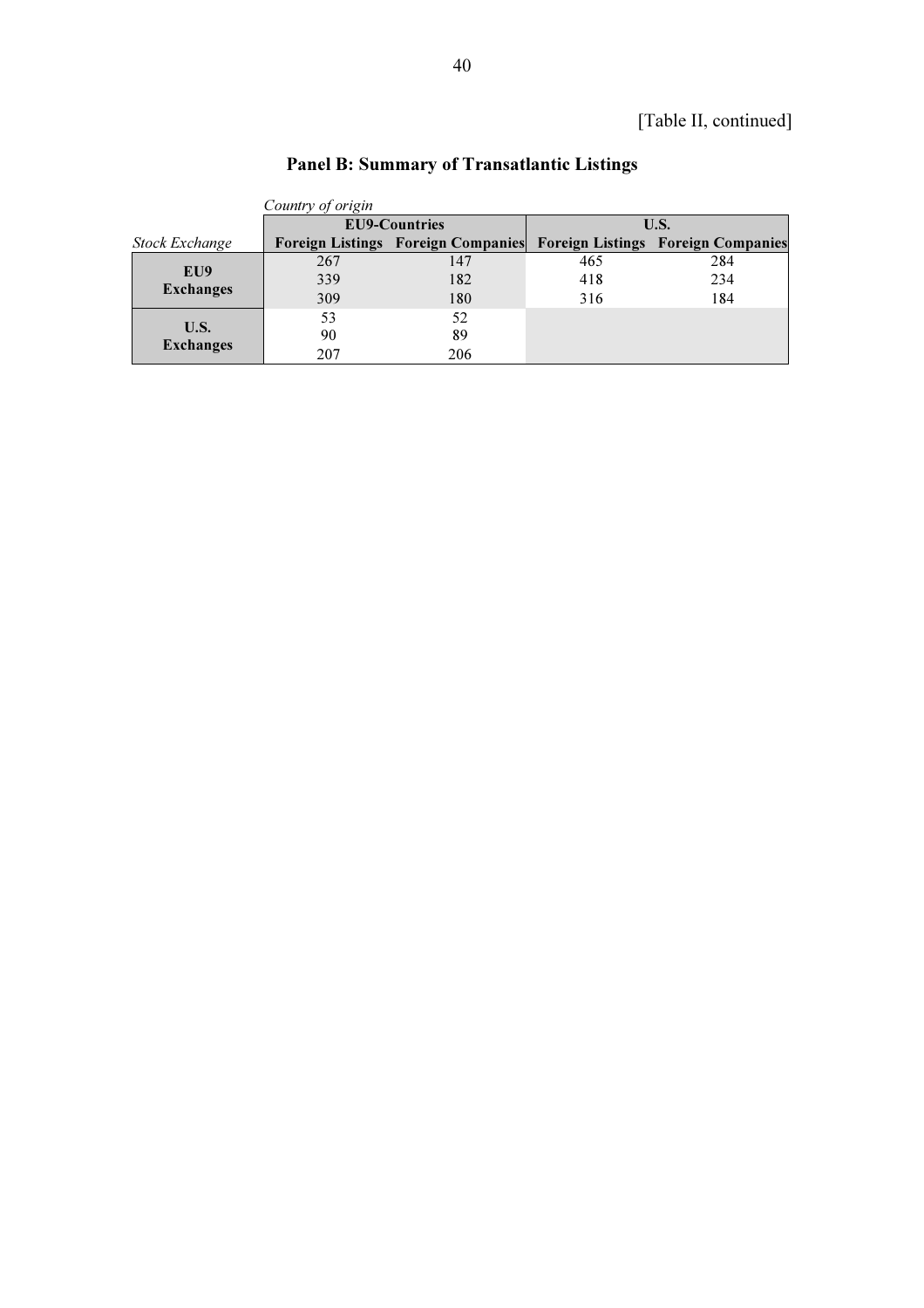# [Table II, continued]

|                           | Country of origin |                |                |                     |                |          |          |                         |                     |                |                |
|---------------------------|-------------------|----------------|----------------|---------------------|----------------|----------|----------|-------------------------|---------------------|----------------|----------------|
|                           | Australia,        |                |                | Central Central     |                |          |          |                         |                     |                |                |
|                           | <b>New</b>        | Canada         | and            | and                 | Israel         |          |          | Rest of Rest of Rest of |                     | South          | West           |
| <b>Stock Exchange</b>     | Guinea,           |                | Eastern        | South               |                | Japan    | Africa   | Europe                  | Asia                | Africa         | Indies         |
|                           | <b>New</b>        |                | Europe Americ  |                     |                |          |          |                         |                     |                |                |
| Amsterdam                 | $\overline{c}$    | 13             |                |                     |                | 23       | 1        | $\overline{4}$          | 1                   | $\overline{c}$ |                |
| <b>Stock</b>              | 5                 | 8              |                |                     |                | 24       | 1        | 5                       | $\overline{2}$      | 1              |                |
| Exchange                  |                   | $\overline{4}$ |                |                     |                | 21       |          | 3                       | $\overline{2}$      | 1              |                |
| <b>Brussels</b>           |                   | 9              |                |                     |                | 6        | 6        | 7                       |                     | 16             |                |
| <b>Stock</b>              | 1                 | 11             |                | 1                   |                | 6        | 6        | 9                       |                     | 16             | $\mathbf{1}$   |
| Exchange                  |                   | 9              |                | 1                   |                | 5        | 4        | 6                       |                     | 18             |                |
| Frankfurt                 |                   | $\sqrt{2}$     |                |                     |                | 57       |          | 12                      |                     | 5              |                |
| <b>Stock</b>              | 6                 | $\overline{4}$ |                | 1                   |                | 60       |          | 23                      |                     | 5              |                |
| Exchange                  | 3                 | $\overline{2}$ |                |                     |                | 56       |          | 18                      |                     | 6              |                |
| Italian                   |                   |                |                |                     |                |          |          |                         |                     |                |                |
| <b>Stock</b>              |                   |                |                |                     |                |          |          |                         |                     |                |                |
| Exchange                  |                   |                |                |                     |                |          |          |                         |                     |                |                |
| London                    | 18                | 25             | 1              | 7                   | 3              | 8        | 8        | 14                      | 22                  | 90             | $\overline{4}$ |
| <b>Stock</b>              | 19                | 29             | 1              | 16                  | 3              | 27       | 7        | 24                      | 15                  | 94             | 15             |
| Exchange                  | 14                | 22             | 14             | 19                  | $\overline{2}$ | 29       | 6        | 18                      | 50                  | 55             | 5              |
| Madrid                    |                   |                |                |                     |                |          |          |                         |                     |                |                |
| <b>Stock</b>              |                   |                |                |                     |                |          |          |                         |                     |                |                |
| Exchange                  |                   |                |                |                     |                |          |          |                         |                     |                |                |
| Paris                     | 1                 | 15             | 1              | 3<br>$\overline{4}$ |                | 16       | 11<br>12 | 8                       |                     | 22             | 1              |
| <b>Stock</b>              | 3<br>1            | 13             | 1              | 3                   |                | 37<br>32 | 10       | 8<br>8                  | $\overline{c}$<br>1 | 22<br>17       | 1<br>1         |
| Exchange                  |                   | 7              |                |                     |                |          |          | 6                       |                     |                |                |
| Stockholm<br><b>Stock</b> |                   | 1              |                |                     |                |          |          | 7                       | 1                   |                |                |
|                           |                   | 1              |                |                     |                |          |          | $\overline{4}$          |                     |                |                |
| Exchange<br>Vienna        |                   |                |                |                     |                |          |          | 1                       |                     |                |                |
| <b>Stock</b>              |                   |                | $\overline{c}$ |                     |                |          |          | 5                       |                     |                |                |
| Exchange                  |                   |                | $\overline{2}$ |                     |                |          |          | $\overline{2}$          |                     |                |                |
|                           |                   |                |                |                     |                |          |          |                         |                     |                |                |
| Easdaq                    |                   |                |                |                     |                |          |          |                         |                     |                |                |
|                           |                   | 1              |                |                     |                |          |          | $\overline{2}$          |                     |                |                |
|                           |                   | 34             |                | 1                   | 5              |          |          |                         | 3                   | 1              | 1              |
| Amex                      |                   | 44             |                | 1                   | 5              |          |          | $\overline{2}$          | 8                   | 1              | $\overline{c}$ |
|                           | 1                 | 40             |                | $\overline{4}$      | 5              |          |          |                         | $\overline{4}$      | 1              | $\overline{3}$ |
|                           | 12                | 119            |                | 11                  | 16             | 16       |          | 8                       | $\overline{2}$      | 17             | 9              |
| Nasdaq                    | 10                | 125            |                | $\bf 8$             | 23             | 15       |          | 6                       | 1                   | 17             | 9              |
|                           | 22                | 165            |                | 26                  | 71             | 16       |          | 23                      | 14                  | 15             | 8              |
|                           | 1                 | 21             |                | $\mathfrak{Z}$      | 1              | 8        |          | $\overline{2}$          | $\boldsymbol{2}$    | 1              | 4              |
| <b>NYSE</b>               | 9                 | 27             |                | $\overline{4}$      | 1              | 9        |          | $\overline{3}$          | $\overline{3}$      | 1              | $\overline{4}$ |
|                           | 15                | 65             | $\overline{c}$ | 93                  | 6              | 11       |          | 21                      | 32                  | 1              | 13             |
|                           | 34                | 238            | $\sqrt{2}$     | 25                  | 25             | 134      | 26       | 62                      | 30                  | 154            | 19             |
| <b>Total Listings</b>     | 53                | 262            | $\overline{4}$ | 35                  | 32             | 178      | 26       | 92                      | 32                  | 157            | 32             |
|                           | 56                | 316            | 18             | 146                 | 84             | 170      | 20       | 105                     | 103                 | 114            | 30             |
|                           |                   |                |                |                     |                |          |          |                         |                     |                |                |
| Total                     | 32                | 198            | 1              | 21                  | 23             | 81       | 24       | 44                      | 30                  | 102            | 16             |
| Companies                 | 36                | 221            | $\mathfrak{Z}$ | 26                  | 31             | 99       | 24       | 63                      | 32                  | 105            | 29             |
|                           | 47                | 285            | 18             | 139                 | 84             | 100      | 19       | 78                      | 101                 | 67             | 28             |

# Panel C: Listings on EU9-USA Exchanges from the Rest of World, by Country or Region of Origin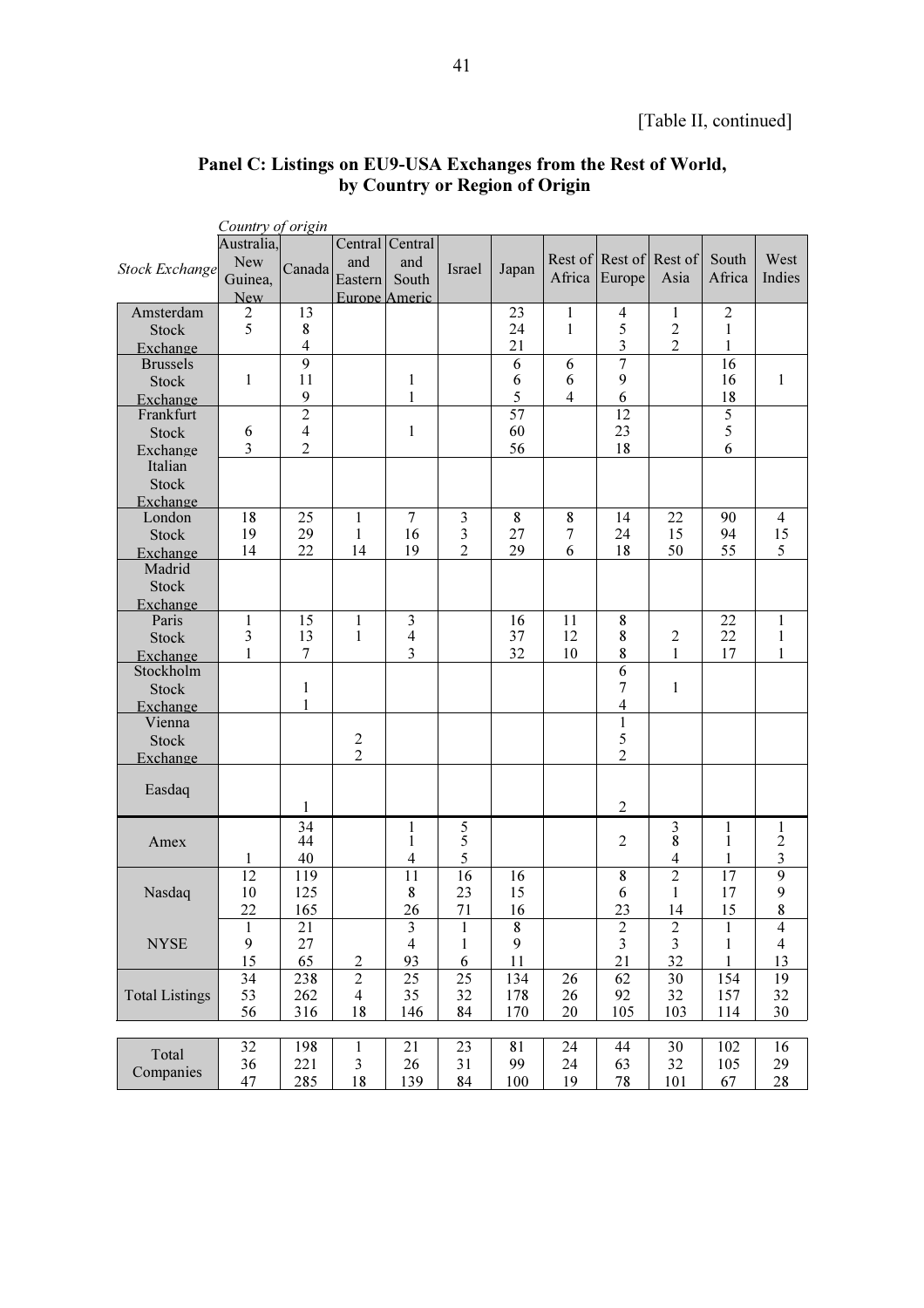# Table III:

### Foreign Listings on European Exchanges, 1975-85

This table reports the total number of foreign listings on European exchanges, end-of-year values. The figures are not fully comparable to those of Table II, because they include investment trusts and for Paris do not include the listings of the Second Marché. The data for the Frankfurt Stock Exchange are drawn from the Stock Exchange Statistics of Frankfurter Wertpapierboerse, 1988 issue. All other data were provided by the Federation International de Bourses de Valeurs (FIBV).

|                                 | Year     |                  |          |
|---------------------------------|----------|------------------|----------|
|                                 | 1975     | 1980             | 1985     |
| <b>Stock Exchange</b>           |          |                  |          |
| Amsterdam<br><b>Stock</b>       | 323      | 294              | 242      |
| Exchange                        |          |                  |          |
| <b>Brussels</b><br><b>Stock</b> | 149      | 152              | 144      |
| Exchange                        |          |                  |          |
| <b>Stock</b><br>German          | 129      | 173              | 177      |
| Exchange                        |          |                  |          |
| Italian Stock Exchange          | 1        | $\boldsymbol{0}$ | $\theta$ |
|                                 |          |                  |          |
| London<br><b>Stock</b>          | 370      | 482              | 572      |
| Exchange                        |          |                  |          |
| Madrid Stock Exchange           | 3        | $\theta$         | $\theta$ |
|                                 |          |                  |          |
| Paris Stock Exchange            | 160      | 162              | 189      |
|                                 |          |                  |          |
| Stockholm<br><b>Stock</b>       | $\theta$ | $\theta$         | 7        |
| Exchange                        |          |                  |          |
| Vienna Stock Exchange           | 27       | 35               | 38       |
|                                 |          |                  |          |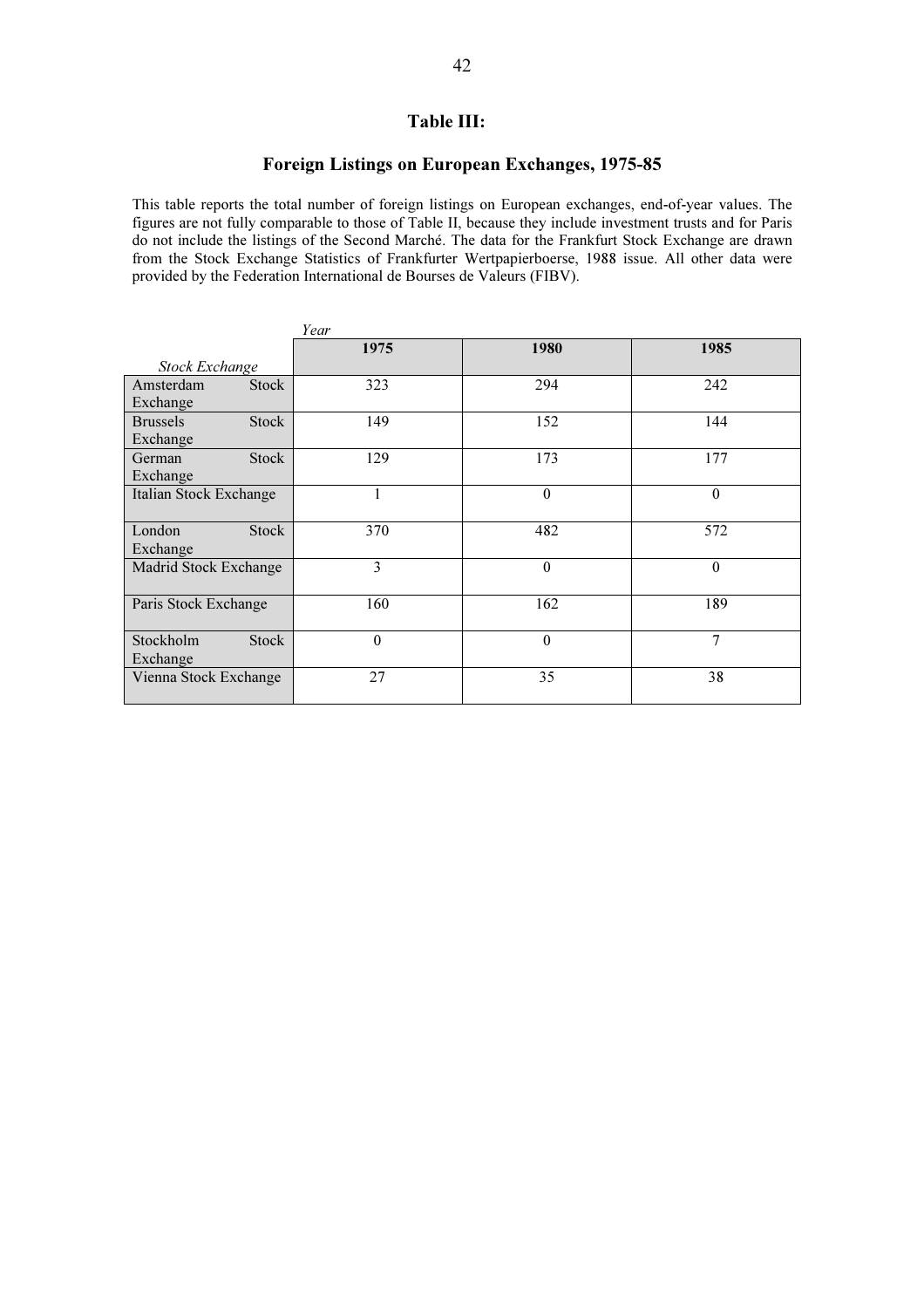### Table IV:

#### Foreign Listings, Market and Country Characteristics

This table merges information on cross-listings within the EU9 and U.S. area with market and country characteristics. Change in Cross-Listings into Market is the change in the number of cross-listings of EU9 and U.S. companies on a given market between 1986 and 1997. Change in Cross-Listings Out of Market is the change in the number of listings by domestic companies on other EU9 and U.S. markets between 1986 and 1997. Net Change is the difference between Change in Cross-Listings into Market and Change in Cross Listings Out of Market. Normalized Net Change is the ratio of Net Change to the total number of EU9 and U.S. companies listed in 1991 on the relevant market, multiplied by 100. Accounting Standards is the rating reported by La Porta et al. (1998) on the basis of 1990 accounting information. Investor Protection is the Antidirector Rights Index from LaPorta et al. (1998). Yearly Market Return is the percent annual change in the corresponding MSCI market return index in U.S. dollars, with dividend reinvested, between 1986 and 1997, year-end values. Capitalization is measured in billions of U.S. dollars in 1991 (source: International Federation of Stock Exchanges). Trading Cost is measured in basis points as of the  $3<sup>rd</sup>$  quarter of 1998. It is the average sum of commission and fees (with market impact added in on the second line of each cell) in a given market based on global trading data from 135 institutional investors (source: Elkins/McSherry Co., Inc.).

| <b>Market</b>        | Cross-<br><b>Listings</b><br>into<br><b>Market</b> | Change in Change in<br>Cross-<br>Listings<br>out of<br>Market | <b>Net</b><br>Change | Normal-<br>ized<br><b>Net</b><br>Change | Account-<br>ing Stand-<br>ards | <b>Investor</b><br><b>Protection</b> | Yearly<br>Market<br>Return | <b>Market</b><br>Capital-<br>ization | Trading<br><b>Costs</b><br>(including<br>Market<br>Impact) |
|----------------------|----------------------------------------------------|---------------------------------------------------------------|----------------------|-----------------------------------------|--------------------------------|--------------------------------------|----------------------------|--------------------------------------|------------------------------------------------------------|
| <b>Netherlands</b>   | $-53$                                              | $+33$                                                         | $-86$                | $-24.2$                                 | 64                             | $\overline{2}$                       | 18.68                      | 135.98                               | 23.01<br>(34.56)                                           |
| <b>Great Britain</b> | $-76$                                              | $+71$                                                         | $-147$               | $-6.6$                                  | 78                             | 5                                    | 15.73                      | 986.11                               | 41.20<br>(51.88)                                           |
| <b>Austria</b>       | $+3$                                               | $+11$                                                         | $-8$                 | $-5.8$                                  | 54                             | 2                                    | 7.31                       | 26.04                                | 32.44<br>(51.29)                                           |
| <b>Belgium</b>       | $-7$                                               | $+9$                                                          | $-16$                | $-5.7$                                  | 61                             | $\boldsymbol{0}$                     | 15.10                      | 71.11                                | 24.28<br>(33.21)                                           |
| Germany              | $+8$                                               | $+17$                                                         | $-9$                 | $-2.2$                                  | 62                             | 1                                    | 10.13                      | 392.47                               | 24.23<br>(29.70)                                           |
| <b>France</b>        | $-18$                                              | $+39$                                                         | $-21$                | $-2.2$                                  | 69                             | 3                                    | 11.07                      | 373.36                               | 22.84<br>(27.63)                                           |
| <b>Italy</b>         | $+4$                                               | $+8$                                                          | $-4$                 | $-1.6$                                  | 62                             | 1                                    | 4.14                       | 158.81                               | 24.40<br>(29.84)                                           |
| Spain                | $+4$                                               | $+5$                                                          | $-1$                 | $-0.2$                                  | 64                             | $\overline{4}$                       | 13.81                      | 127.30                               | 26.80<br>(37.99)                                           |
| <b>Sweden</b>        | $+8$                                               | $+3$                                                          | $+5$                 | $+2.3$                                  | 83                             | $\overline{3}$                       | 16.85                      | 97.06                                | 24.66<br>(32.26)                                           |
| Amex                 | $+1$                                               |                                                               |                      |                                         |                                |                                      |                            | 124.45                               | N.A.                                                       |
| <b>Nasdaq</b>        | $+62$                                              | $-149$                                                        | $+303$               | $+4.6$                                  | 71                             | 5                                    | 17.02                      | 490.68                               | 3.51<br>(30.64)                                            |
| <b>NYSE</b>          | $+91$                                              |                                                               |                      |                                         |                                |                                      |                            | 3484.34                              | 13.40<br>(24.57)                                           |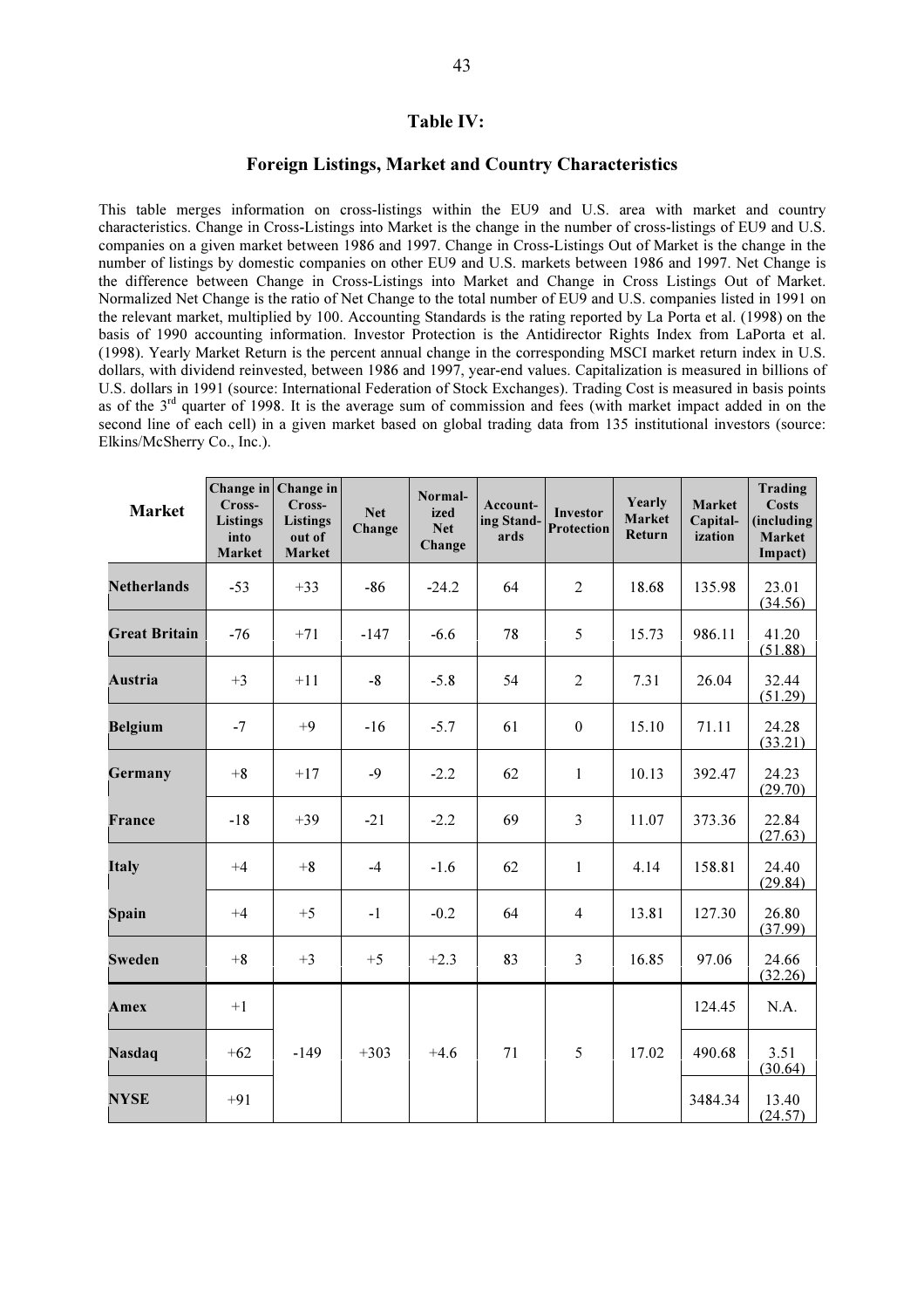# Table V:

### Company Data: the Sample

The sample includes all the companies listed domestically in the main segment of our nine European exchanges at any time in 1986-97, and for which balance sheet information is available in the Global Vantage data base (at least partly) for the 1986-98 interval. Financial companies and investment funds, as well as companies not listed in their country of incorporation, are excluded. Appendix B contains the definitions of the variables.

|                                   | Mean    | Std. Dev. | Min       | Max        | Median | No.   | of No.<br>of |
|-----------------------------------|---------|-----------|-----------|------------|--------|-------|--------------|
|                                   |         |           |           |            |        | Obs.  | comp.        |
| <b>Total Assets</b>               | 2.01    | 6.13      | 0.00      | 158.61     | 0.35   | 18066 | 2312         |
| <b>Total Assets Growth</b>        | 23.13   | 1078.48   | $-92.24$  | 134846.02  | 7.46   | 15676 | 2287         |
| Com. Shares Traded / Outst.       | 3624.40 | 134872.78 | 0.00      | 9167796.00 | 29.96  | 14112 | 1802         |
| <b>Employees Growth</b>           | 40.37   | 1751.64   | $-98.76$  | 136633.34  | 1.45   | 14209 | 2190         |
| Employees                         | 11.62   | 29.54     | 0.00      | 1017.00    | 2.76   | 16644 | 2246         |
| Foreign Sales Percentage          | 34.13   | 29.50     | 0.00      | 100.00     | 31.71  | 12672 | 1576         |
| Leverage                          | 13.37   | 13.72     | 0.00      | 90.47      | 9.30   | 14434 | 2159         |
| <b>Issue Market to Book Ratio</b> | 4.36    | 18.92     | 0.00      | 1130.94    | 2.11   | 21274 | 1858         |
| Market Value                      | 1.58    | 7.02      | 0.00      | 316.55     | 0.27   | 15170 | 2203         |
| Prop. Plant Equipm. Growth        | 226.56  | 17619.38  | $-100.00$ | 1881866.63 | 6.55   | 15649 | 2283         |
| Research per Employee             | 14.21   | 127.00    | 0.01      | 3432.75    | 2.73   | 3351  | 621          |
| Research / Revenue                | 8.19    | 67.84     | 0.00      | 2922.22    | 1.77   | 3405  | 627          |
| Research / Labor Expense          | 16.37   | 225.23    | 0.00      | 3715.45    | 0.13   | 2121  | 396          |
| <b>Total Revenue</b>              | 1.88    | 5.11      | 0.00      | 146.84     | 0.38   | 18038 | 2311         |
| <b>Total Revenue Growth</b>       | 29.83   | 1081.61   | $-98.57$  | 128384.62  | 7.40   | 15638 | 2279         |
| Labor Cost / Employee             | 73.18   | 1193.60   | 0.00      | 33976.00   | 17.36  | 7917  | 1108         |
| <b>High Tech Dummy</b>            | 0.11    | 0.32      | 0.00      | 1.00       | 0.00   | 30186 | 2322         |
| Return on Assets                  | 4.66    | 11.70     | $-95.18$  | 949.00     | 4.66   | 15652 | 2288         |

### Panel A: Summary Statistics

### Panel B: Number of Companies by Country of Incorporation

| <b>Country of</b><br>incorporation | <b>Total number</b> | Number of<br>companies<br>of companies already cross- that cross-list<br>listed in 1986 | Number of<br>companies<br>in 1987-1997 | <b>Fraction of</b><br>companies<br>cross-listed in<br>any year<br>between 1986<br>and 1997 | Number of<br>companies<br>all foreign<br>markets in<br>1986-97 and<br>keeping their<br>home listing | Number of<br>companies<br>delisting from delisting from<br>all markets<br>(including)<br>domestic<br>exchange) in<br>1986-97 |
|------------------------------------|---------------------|-----------------------------------------------------------------------------------------|----------------------------------------|--------------------------------------------------------------------------------------------|-----------------------------------------------------------------------------------------------------|------------------------------------------------------------------------------------------------------------------------------|
| Austria                            | 86                  | 2                                                                                       |                                        | 0.11                                                                                       | Ю                                                                                                   |                                                                                                                              |
| Belgium                            | 84                  | 9                                                                                       | $\overline{c}$                         | 0.13                                                                                       | $\overline{2}$                                                                                      |                                                                                                                              |
| Germany                            | 256                 | 17                                                                                      | 11                                     | 0.11                                                                                       | 3                                                                                                   |                                                                                                                              |
| Spain                              | 98                  |                                                                                         | 2                                      | 0.03                                                                                       | $\overline{0}$                                                                                      | Ю                                                                                                                            |
| France                             | 417                 | 14                                                                                      | 14                                     | 0.07                                                                                       | $\overline{2}$                                                                                      |                                                                                                                              |
| United Kingdom                     | 947                 | 29                                                                                      | 76                                     | 0.11                                                                                       | 14                                                                                                  | 18                                                                                                                           |
| Italy                              | 124                 | 6                                                                                       | 6                                      | 0.10                                                                                       | 3                                                                                                   | Ю                                                                                                                            |
| Netherlands                        | 154                 | 17                                                                                      | 17                                     | 0.22                                                                                       | 3                                                                                                   |                                                                                                                              |
| Sweden                             | 156                 | 16                                                                                      | 6                                      | 0.14                                                                                       |                                                                                                     |                                                                                                                              |
| Total                              | 2322                | 111                                                                                     | 141                                    | 0.11                                                                                       | 28                                                                                                  | 33                                                                                                                           |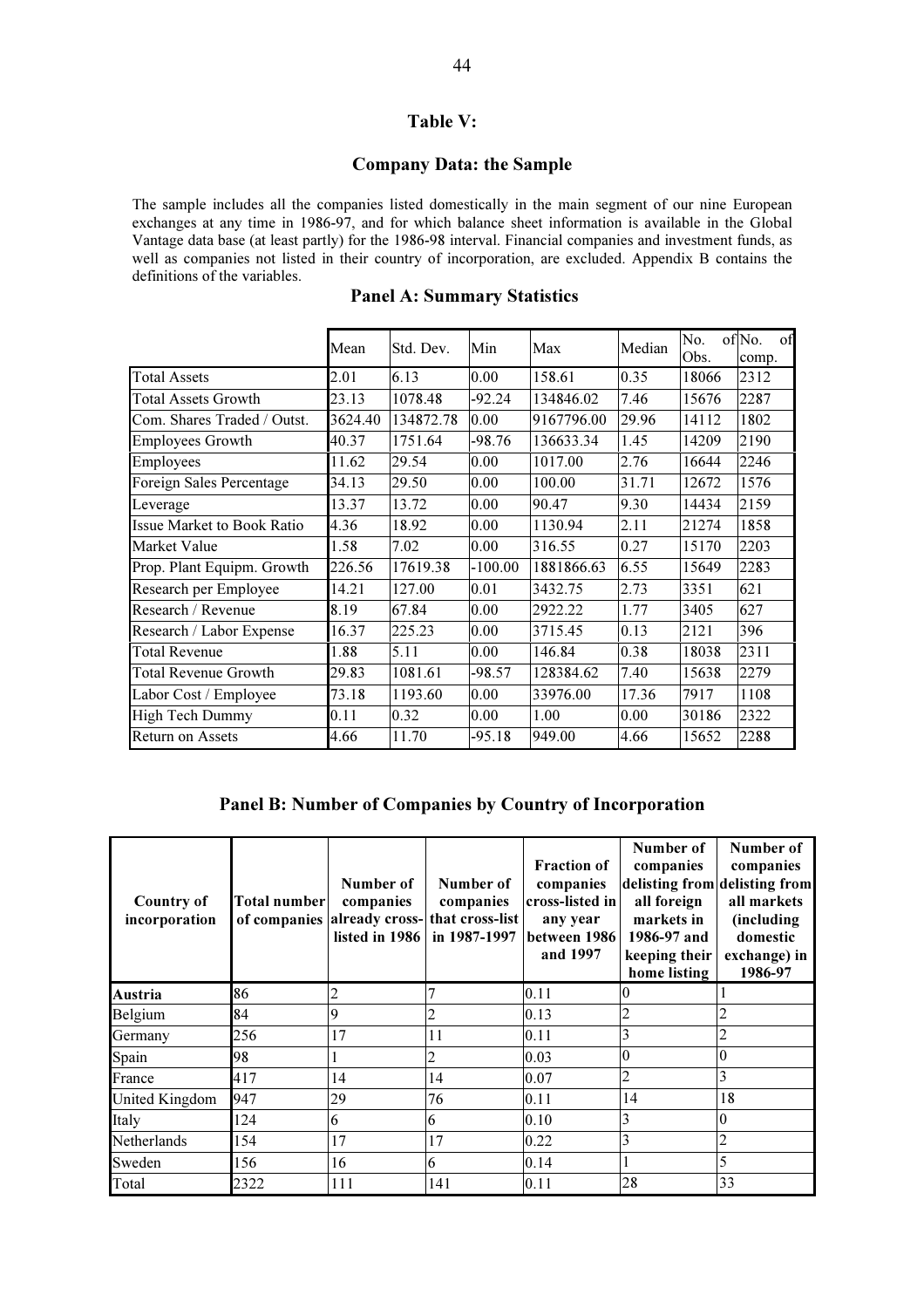### Table VI:

## Cross-Listing Companies versus Domestic Companies: Descriptive Statistics Panel A: Difference of Medians around Date of First Cross-Listing

This table reports the differences in medians between companies that cross-list and those that do not. Columns give the differences in medians in the years -3, -2, etc. relative to the year of cross-listing. The control sample consists of companies that are not cross-listed during the whole sample period. The differences are computed by a Least Absolute Value (LAV) regression, where the variable of interest (e.g. total assets) is regressed on a relative-listingyear dummy, controlling for calendar year and country of incorporation. The sample includes observations from 1986 to 1998. The relative-listing-year dummy for year  $+n(-n)$  takes the value 1 for observations taken *n* years after (before) the year in which the company is first cross-listed abroad. A separate LAV regression is run for each cell in the table. The value reported is the coefficient of the relative-listing-year dummy. Significance at the 1% level is indicated by \*\*\*,  $5\%$  by \*\*, and  $10\%$  by \*.

|                                     | $-3$                       | $-2$                       | $-1$                       | $\bf{0}$                   |                            | $\mathbf{2}$               | 3                            | >3                         |
|-------------------------------------|----------------------------|----------------------------|----------------------------|----------------------------|----------------------------|----------------------------|------------------------------|----------------------------|
| <b>Total Assets</b>                 | $1.88***$                  | $1.54***$                  | $1.17***$                  | $1.33***$                  | $1.62***$                  | $1.98***$                  | $2.17***$                    | $4.97***$                  |
| Total Assets Growth                 | $5.57*$                    | 2.98                       | $5.07**$                   | $5.30**$                   | $4.89**$                   | 2.47                       | $-0.84$                      | $-1.04*$                   |
| Com.<br>Shares<br>Traded<br>Outst.  | $\star\star\star$<br>45.77 | $\star\star\star$<br>35.34 | $\star\star\star$<br>31.84 | $\star\star\star$<br>30.46 | $\star\star\star$<br>19.27 | $\star\star\star$<br>34.84 | $\star \star \star$<br>33.53 | $\star\star\star$<br>29.13 |
| <b>Employees Growth</b>             | $-1.80$                    | $3.89**$                   | $-0.08$                    | $4.01***$                  | $2.63**$                   | 0.84                       | $-1.46$                      | $-1.60***$                 |
| Employees                           | $7.32***$                  | $6.62***$                  | $6.43***$                  | $5.62***$                  | $8.26***$                  | $8.38***$                  | $9.74***$                    | $25.03***$                 |
| Foreign Sales Percentage            | $24.03***$                 | $23.86***$                 | $25.04***$                 | $24.06***$                 | $27.59***$                 | 34.41***                   | 36.85***                     | $31.24***$                 |
| Leverage                            | $5.38**$                   | $6.49***$                  | $4.71**$                   | $4.59***$                  | 2.13                       | $4.39***$                  | $4.13**$                     | $2.80***$                  |
| Market to<br>Book<br>Issue<br>Ratio | $\star$<br>0.40            | $\star$<br>0.42            | $\star\star\star$<br>0.65  | $***$<br>0.74              | $\star\star\star$<br>0.66  | $**$<br>0.56               | $**$<br>0.60                 | $\star\star\star$<br>0.33  |
| <b>Issue Market Value</b>           | $1.24***$                  | $1.13***$                  | $1.12***$                  | $1.56***$                  | $1.53***$                  | $1.73***$                  | $1.33***$                    | $3.21***$                  |
| Prop.<br>Plant<br>Equipm.<br>Growth | 1.19                       | 1.26                       | 3.49                       | $\star\star\star$<br>6.69  | $\star$<br>3.80            | $\star$<br>3.79            | $-0.46$                      | $-0.85$                    |
| Research per Employee               | 0.48                       | $0.92*$                    | $1.31**$                   | $2.10***$                  | $1.29***$                  | $1.62***$                  | $1.92***$                    | $1.69***$                  |
| Research / Revenue                  | $-0.36$                    | 0.20                       | 0.07                       | 0.11                       | 0.27                       | 0.19                       | 0.57                         | 0.04                       |
| Research / Labor Expense            | 0.03                       | 0.03                       | $0.11***$                  | $0.08***$                  | $0.08***$                  | $0.26***$                  | $0.17***$                    | $0.07***$                  |
| Total Revenue                       | $1.48***$                  | $1.14***$                  | $1.26***$                  | $1.29***$                  | $1.53***$                  | $1.73***$                  | $2.43***$                    | $4.62***$                  |
| Total Revenue Growth                | $-0.78$                    | 3.37                       | $4.06**$                   | $5.52***$                  | $3.60**$                   | 0.11                       | 1.37                         | $-1.69***$                 |
| Labor Cost / Employee               | $5.76***$                  | $6.54***$                  | $5.24***$                  | $3.61***$                  | $3.72***$                  | $4.27***$                  | $6.86***$                    | $2.20***$                  |
| <b>Return on Assets</b>             | 0.77                       | $-0.08$                    | 0.91                       | $0.91*$                    | $0.85*$                    | $-0.57$                    | $-0.96*$                     | $-0.34**$                  |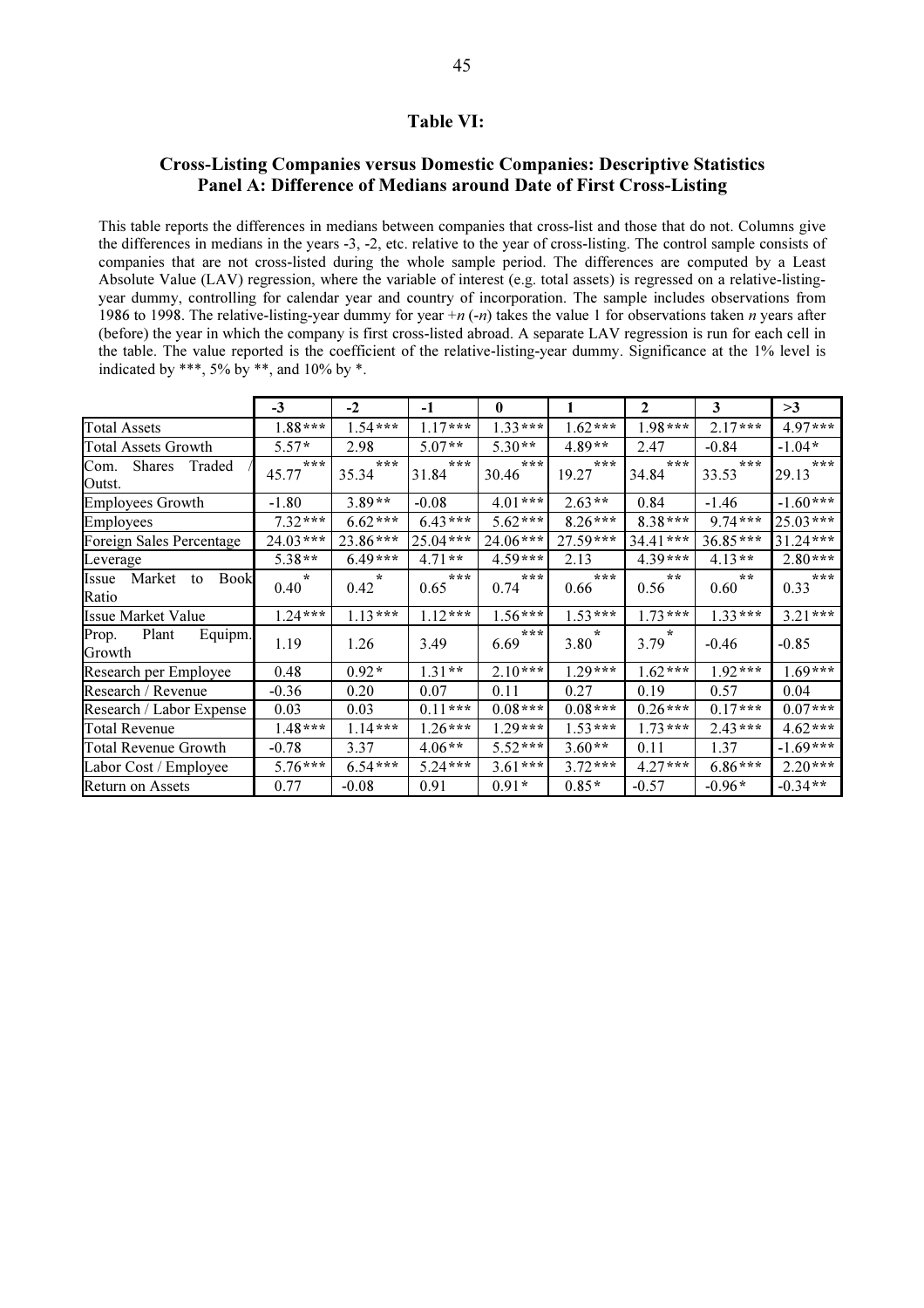### Panel B: Difference of Medians around Date of First Cross-Listing, by Continent of First Cross-Listing

This table reports differences in medians of companies that cross-list in the U.S. relative to the control sample, and of companies that cross-list within EU9 relative to the control sample. We consider companies that cross-list for the first time, divided into two groups depending on whether this cross-listing takes place in the U.S. or in Europe. Companies that cross-list in the same year in the U.S. and in EU9 are excluded, and so are companies already crosslisted in both continents before 1986. For columns -3 to +3, subsequent cross-listings in the other geographical area are ignored. The sample period is from 1986 to 1998. Calculation is in the form of a Least Absolute Value (LAV) regression. The dependent variable is regressed on a U.S.-relative-listing-year dummy and a EU9-relative-listingyear dummy, controlling for country of incorporation and calendar year effects. The coefficients of the relativelisting-year dummies are the differences in medians. This method assumes that the country and calendar year effects are the same for the whole sample and allows a simple test for equality of the medians for the U.S. and EU9 subsamples. Companies that cross-list for the first time simultaneously in European and U.S. exchanges are not included in the sample. Because of different samples, this table cannot be compared directly to Panel A of Table V; in particular the  $>3$  column, where a relatively large number of observations is excluded. Significance at the  $1\%$ level is indicated by \*\*\*,  $5\%$  by \*\*, and  $10\%$  by \*.

| U.S.                        | $-3$               | $-2$                     | -1               | $\bf{0}$      | 1               | $\overline{2}$ | 3               | >3                 |
|-----------------------------|--------------------|--------------------------|------------------|---------------|-----------------|----------------|-----------------|--------------------|
| <b>Total Assets</b>         | 1.77<br>***        | 1.46<br>***              | 0.88<br>$* * *$  | 1.09<br>***   | 1.42<br>$* * *$ | 1.50<br>***    | ***<br>1.47     | 3.31<br>***        |
| <b>Total Assets Growth</b>  | 5.19               | 3.34                     | 0.54             | ***<br>15.03  | 5.19<br>$**$    | 1.53           | $-1.38$         | $\star$<br>2.35    |
| Com. Shares Traded / Outst. | 53.83<br>***       | 36.19<br>$* * *$         | 30.33<br>$***$   | ***<br>18.48  | 16.18<br>***    | 35.34<br>***   | 38.95<br>***    | 35.80<br>***       |
| <b>Employees Growth</b>     | 0.44               | $\star$<br>3.89          | 0.36             | ***<br>5.09   | $* *$<br>3.80   | $-0.29$        | $-2.76$         | 0.10               |
| Employees                   | 5.51<br>***        | 3.47<br>***              | 2.30<br>***      | 2.53<br>***   | 3.38<br>***     | 4.35<br>***    | 6.83<br>$* * *$ | 17.09<br>***       |
| Foreign Sales Percentage    | ***<br>25.08       | ***<br>24.12             | $* * *$<br>21.51 | ***<br>24.98  | 35.56<br>***    | 38.24<br>***   | ***<br>44.20    | ***<br>34.38       |
| Leverage                    | 7.06<br>$* *$      | 6.52<br>$\star$ $\star$  | 4.57<br>$\star$  | 2.70          | 1.09            | 1.46           | $-2.07$         | 1.13               |
| Issue Market to Book Ratio  | 1.31<br>***        | 0.83<br>***              | ***<br>1.20      | ***<br>1.34   | ***<br>1.18     | ***<br>0.96    | ***<br>1.27     | ***<br>1.09        |
| Issue Market Value          | 1.20<br>***        | 0.89<br>***              | 0.960<br>$***$   | 1.56<br>***   | 2.03<br>***     | 2.19<br>***    | 1.82<br>***     | 4.45<br>***        |
| Prop. Plant Equipm. Growth  | 0.64               | 1.95                     | 2.58             | $* *$<br>6.72 | 4.40            | 3.79           | $-3.62$         | 1.00               |
| Research per Employee       | 1.83<br>***        | 2.87<br>***              | 1.92<br>$* * *$  | 3.01<br>***   | 1.59<br>***     | 1.62<br>***    | 4.17<br>***     | 2.00<br>***        |
| Research / Revenue          | $* *$<br>1.56      | ***<br>2.52              | 0.40             | 0.51          | 0.32            | 0.08           | 0.57            | **<br>0.43         |
| Research / Labor Expense    | ***<br>0.20        | $* *$<br>0.11            | ***<br>0.20      | ***<br>0.11   | ***<br>0.09     | ***<br>0.26    | **<br>0.11      | ***<br>0.11        |
| <b>Total Revenue</b>        | ***<br>1.74        | ***<br>0.66              | ***<br>0.77      | ***<br>0.78   | ***<br>1.16     | ***<br>1.31    | ***<br>1.80     | ***<br>3.84        |
| Total Revenue Growth        | 1.76               | $-0.85$                  | 3.86             | 2.73          | ***<br>6.37     | 0.51           | 1.78            | $-0.74$            |
| Labor Cost / Emplovee       | $* * *$<br>8.46    | 6.80<br>$* * *$          | 5.74<br>$***$    | 3.39<br>***   | ***<br>3.73     | ***<br>5.16    | ***<br>16.20    | 7.65<br>***        |
| Return on Assets            | 0.77               | $-0.31$                  | $-0.06$          | $-0.12$       | $\star$<br>1.14 | $-0.57$        | $-0.40$         | $-0.05$            |
|                             |                    |                          |                  |               |                 |                |                 |                    |
| EU9                         | $-3$               | $-2$                     | -1               | 0             | 1               | $\overline{2}$ | 3               | >3                 |
| <b>Total Assets</b>         | ***<br>2.70        | ***<br>1.54              | $* * *$<br>1.58  | ***<br>1.94   | ***<br>2.01     | 2.76<br>***    | 3.23<br>***     | ***<br>4.52        |
| <b>Total Assets Growth</b>  | 5.62               | 0.76                     | 8.01<br>**       | 5.30          | 4.44            | 3.36           | 1.07            | $* *$<br>$-1.43$   |
| Com. Shares Traded / Outst. | 40.78<br>***       | 34.72<br>***             | 32.40<br>***     | 54.98<br>***  | 19.80<br>***    | 26.71<br>***   | 30.71<br>***    | 26.47<br>***       |
| <b>Employees Growth</b>     | $-5.34$            | 1.40                     | $-0.55$          | 1.08          | 0.10            | 1.83           | $-1.12$         | ***<br>$-1.68$     |
| Employees                   | 14.13<br>***       | ***<br>10.04             | ***<br>10.23     | ***<br>14.69  | 11.23<br>***    | 10.35<br>***   | 10.84<br>***    | ***<br>21.95       |
| Foreign Sales Percentage    | $* *$<br>21.41     | $\star$ $\star$<br>21.09 | 31.72<br>$* * *$ | ***<br>24.06  | ***<br>22.09    | 29.09<br>***   | 30.02<br>***    | ***<br>27.62       |
| Leverage                    | 5.41               | 7.38<br>$* *$            | 5.47<br>$\star$  | 5.58<br>$**$  | ***<br>8.62     | ***<br>11.16   | ***<br>14.95    | ***<br>2.86        |
| Issue Market to Book Ratio  | $-0.17$            | 0.20                     | $-0.06$          | 0.10          | 0.38            | 0.38           | 0.28            | 0.14<br>$\star$    |
| Issue Market Value          | ***<br>2.35        | 1.46<br>***              | ***<br>1.69      | ***<br>1.66   | ***<br>1.00     | 1.35<br>***    | 1.30<br>***     | ***<br>2.47        |
| Prop. Plant Equipm. Growth  | 1.34               | 0.75                     | 3.92             | 4.12          | 3.05            | 4.74           | 0.94            | $-0.99$            |
| Research per Employee       | $-0.11$            | $-0.54$                  | 0.05             | $-0.30$       | $-0.37$         | 0.57           | 0.31            | 0.16               |
| Research / Revenue          | $-0.65$            | $-1.16$                  | $-0.67$          | $-0.75$       | $-0.77$         | 0.07           | $-0.11$         | $\star$<br>$-0.23$ |
| Research / Labor Expense    | $* *$<br>$-0.03$   | $-0.04$                  | $-0.03$          | $-0.04$       | $-0.04$         | $-0.05$        | No obs.         | 0.02               |
| <b>Total Revenue</b>        | 1.32<br>***        | 1.19<br>$***$            | 1.30<br>***      | 1.72<br>***   | 1.78<br>$* * *$ | 2.34<br>***    | 2.66<br>***     | ***<br>4.06        |
| Total Revenue Growth        | $-7.81$<br>$\star$ | 5.08                     | 4.18             | 5.68<br>**    | 1.74            | 0.17           | 2.50            | $-1.92$<br>***     |
| Labor Cost / Employee       | 2.07               | 4.70<br>$* *$            | 2.48             | 5.91<br>***   | 3.17<br>$**$    | 0.00           | $-0.68$         | 0.58               |
| Return on Assets            | 0.44               | $-0.12$                  | 1.13             | 0.91          | 0.05            | $-0.55$        | $-1.20$         | $-0.25$            |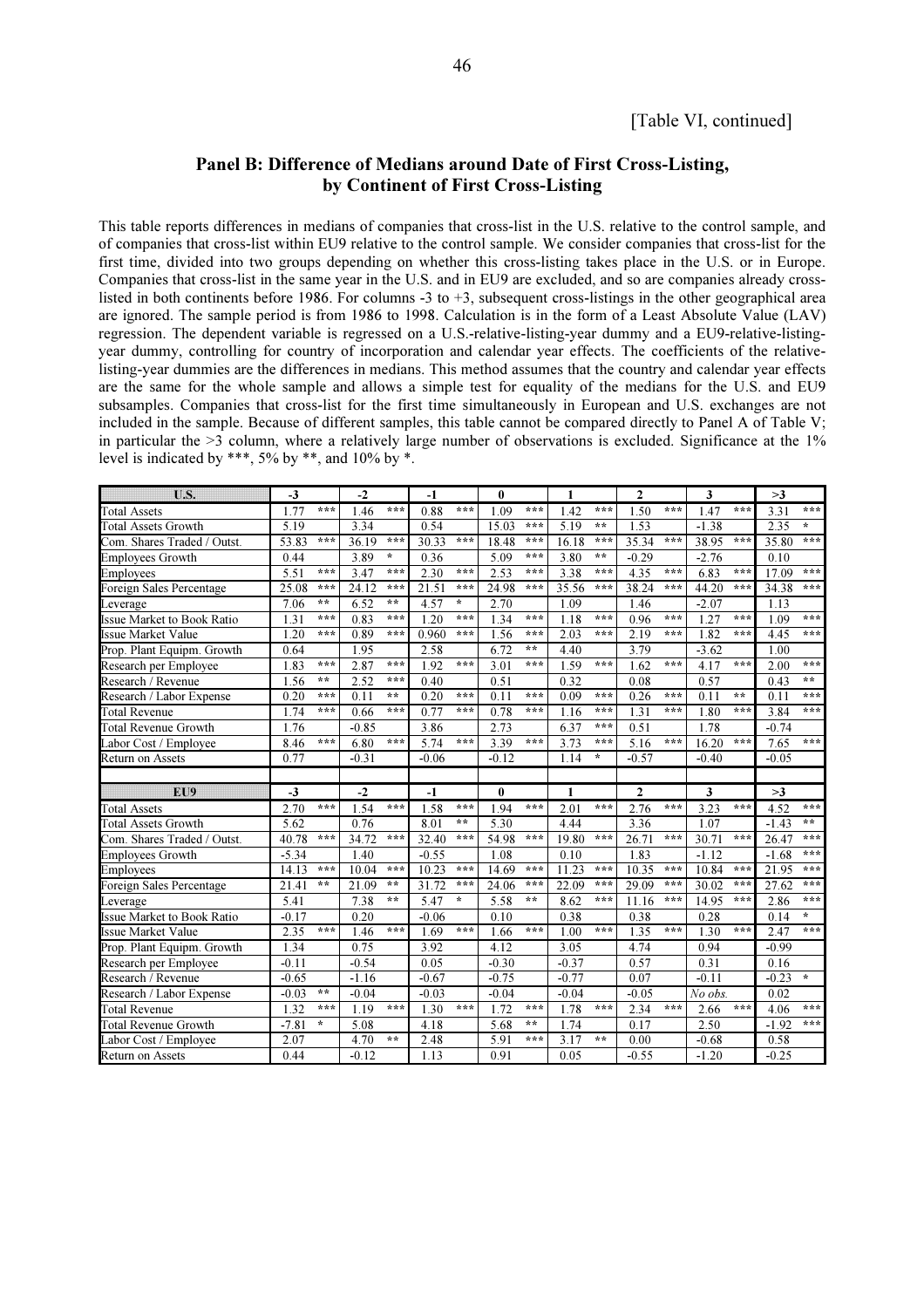### Table VII:

### Predicting the First Cross-Listing by Cox Regression

This table reports the Cox estimates of the hazard ratio of foreign listing. The dependent variable takes the value one in the year of the first foreign listing in the EU9 countries or in the U.S., and zero otherwise. After the first cross listing, observations are excluded from the estimation. The sample includes observations on the dependent variable from 1987 to 1997. Standard errors and resulting  $p$ -values are adjusted for clustering on companies. All explanatory variables are lagged, with the exception of the High-tech dummy. The Mean of 3 Highest Countries' PBV is the arithmetic mean of the three highest values of the Price-to-Book-Value ratio in each year within the countries of our sample.

| No. of subjects: 1276<br>No. of failures: 42   | Log likelihood | -222.39<br>264.87 |        |
|------------------------------------------------|----------------|-------------------|--------|
|                                                | $\chi^2(12)$   |                   |        |
| Time at risk: 7727                             |                | Prob $> \chi^2$   | 0.00   |
|                                                | Hazard Ratio Z |                   | P >  Z |
| Leverage                                       | 1.009          | 0.57              | 0.57   |
| Foreign Sales Percentage                       | 1.023          | 3.53              | 0.00   |
| <b>Issue Market to Book Ratio</b>              | 1.013          | 5.59              | 0.00   |
| <b>Total Assets Growth</b>                     | 1.002          | 9.21              | 0.00   |
| Privatization dummy                            | 19.919         | 4.03              | 0.00   |
| <b>Return on Assets</b>                        | 0.959          | $-1.66$           | 0.10   |
| Log of Total Assets                            | 1.855          | 4.34              | 0.00   |
| High Tech Dummy                                | 2.290          | 2.01              | 0.05   |
| Mean of 3 Highest Foreign PBV - Domestic 0.199 |                | $-2.12$           | 0.03   |
| <b>PBV</b>                                     |                |                   |        |
| Regional dummy (North)                         | 1.374          | 0.66              | 0.51   |
| Regional dummy (South)                         | 0.626          | $-0.75$           | 0.45   |
| Regional dummy (East)                          | 0.510          | $-1.33$           | 0.19   |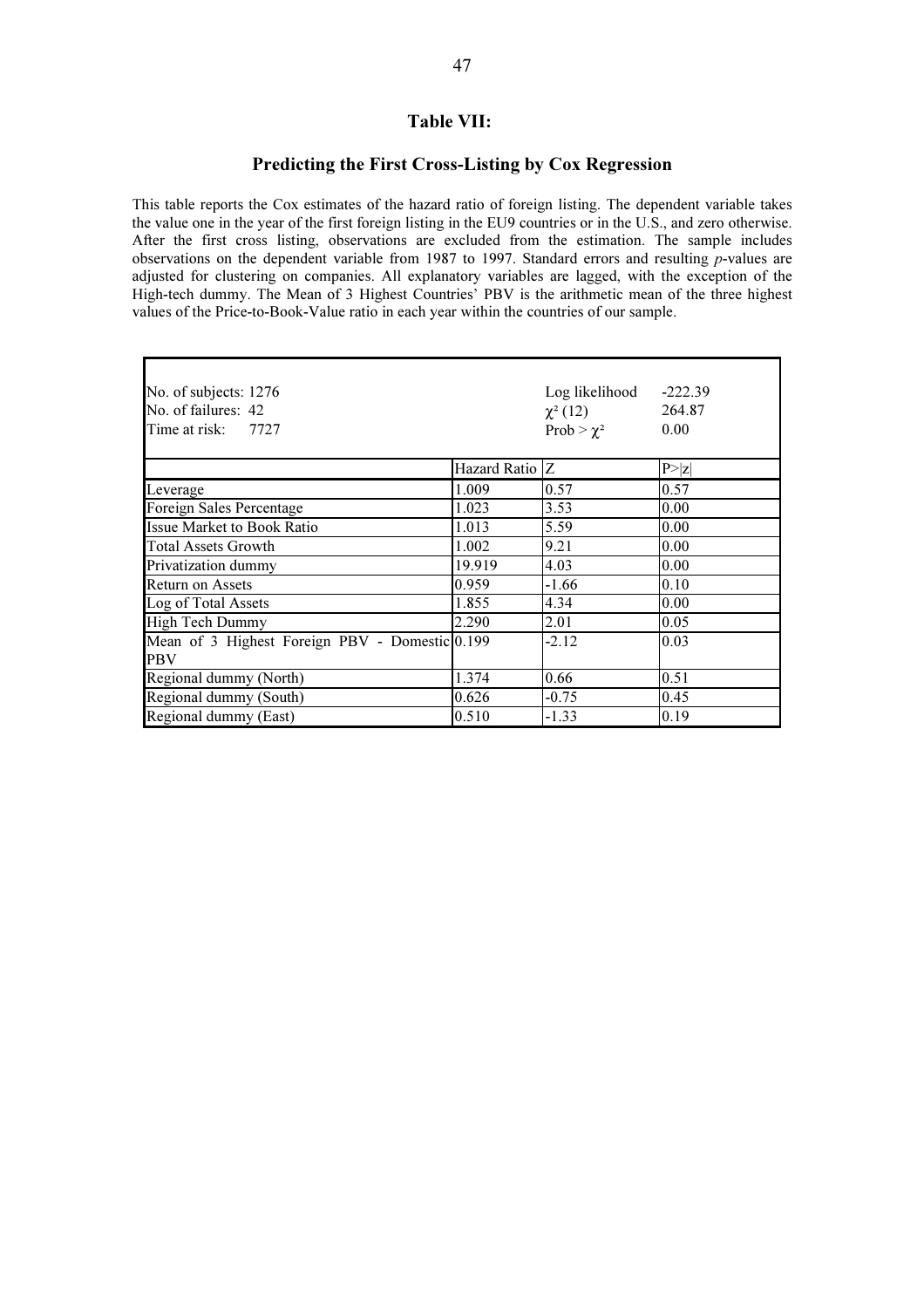### Table VIII:

### Predicting the Location of Cross-Listing by Multinomial Logit

This table reports multinomial logit estimates of the probability of the first cross-listing taking place in the U.S. or in Europe. The possible outcomes are: no cross-listing in either continent, first cross-listing in the U.S., and first cross-listing in Europe. The first group (companies with no cross-listing) is the comparison group. One company, whose first cross-listing occurred simultaneously in Europe and the U.S., is included in both the second and third group. The sample includes observations on the dependent variable from 1987 to 1997. All explanatory variables are lagged, with the exception of the High-tech dummy. The Mean of 3 Highest EU PBV – Domestic PBV is the difference between the arithmetic mean of the 3 highest EU9 Price to Book Values and the PBV of the domestic market. U.S. PBV – Domestic PBV is the difference between the U.S. and the domestic Price to Book Value. Standard errors and resulting *p*-values are adjusted for clustering on companies.

|                                         |                       | Number of obs.     | 7732   |
|-----------------------------------------|-----------------------|--------------------|--------|
|                                         |                       | Wald $\chi^2$ (28) | 352.87 |
|                                         | Prob $> \chi^2$       | 0.00               |        |
| Log Likelihood: -221.09                 | Pseudo R <sup>2</sup> | 0.25               |        |
|                                         |                       |                    |        |
| Region of foreign listing               | relative              | risk z             | P >  z |
|                                         | ratio                 |                    |        |
| U.S.A.                                  |                       |                    |        |
| Leverage                                | 1.032                 | 1.49               | 0.14   |
| Foreign Sales Percentage                | 1.025                 | 2.56               | 0.01   |
| <b>Issue Market to Book Ratio</b>       | 1.014                 | 4.01               | 0.00   |
| <b>Total Assets Growth</b>              | 1.003                 | 3.39               | 0.00   |
| Privatization dummy                     | 15.708                | 2.17               | 0.03   |
| <b>Return on Assets</b>                 | 0.954                 | $-2.15$            | 0.03   |
| Log of Total Assets                     | 1.599                 | 2.64               | 0.01   |
| <b>High Tech Dummy</b>                  | 4.560                 | 2.54               | 0.01   |
| U.S. - Domestic PBV                     | 0.785                 | $-0.25$            | 0.80   |
| Mean of 3 Highest EU PBV - Domestic PBV | 1.035                 | 0.03               | 0.98   |
| Domestic PBV                            | 1.128                 | 0.17               | 0.87   |
| Regional dummy (North)                  | 0.326                 | $-1.08$            | 0.28   |
| Regional dummy (South)                  | 0.200                 | $-1.50$            | 0.14   |
| Regional dummy (East)                   | 0.129                 | $-1.91$            | 0.06   |
|                                         |                       |                    |        |
| Europe                                  |                       |                    |        |
| Leverage                                | 0.990                 | $-0.55$            | 0.58   |
| Foreign Sales Percentage                | 1.015                 | 1.48               | 0.14   |
| <b>Issue Market to Book Ratio</b>       | 1.009                 | 1.59               | 0.11   |
| <b>Total Assets Growth</b>              | 0.994                 | $-0.81$            | 0.42   |
| Privatization dummy                     | 16.513                | 3.05               | 0.00   |
| <b>Return on Assets</b>                 | 1.090                 | 3.63               | 0.00   |
| Log of Total Assets                     | 3.004                 | 4.60               | 0.00   |
| <b>High Tech Dummy</b>                  | 0.507                 | $-1.08$            | 0.28   |
| U.S. - Domestic PBV                     | 0.107                 | $-2.92$            | 0.00   |
| Mean of 3 Highest EU PBV - Domestic PBV | 0.956                 | $-0.04$            | 0.97   |
| <b>Domestic PBV</b>                     | 0.756                 | $-0.42$            | 0.68   |
| Regional dummy (North)                  | 5.969                 | 2.76               | 0.01   |
| Regional dummy (South)                  | 2.466                 | 0.84               | 0.40   |
| Regional dummy (East)                   | 2.031                 | 1.16               | 0.25   |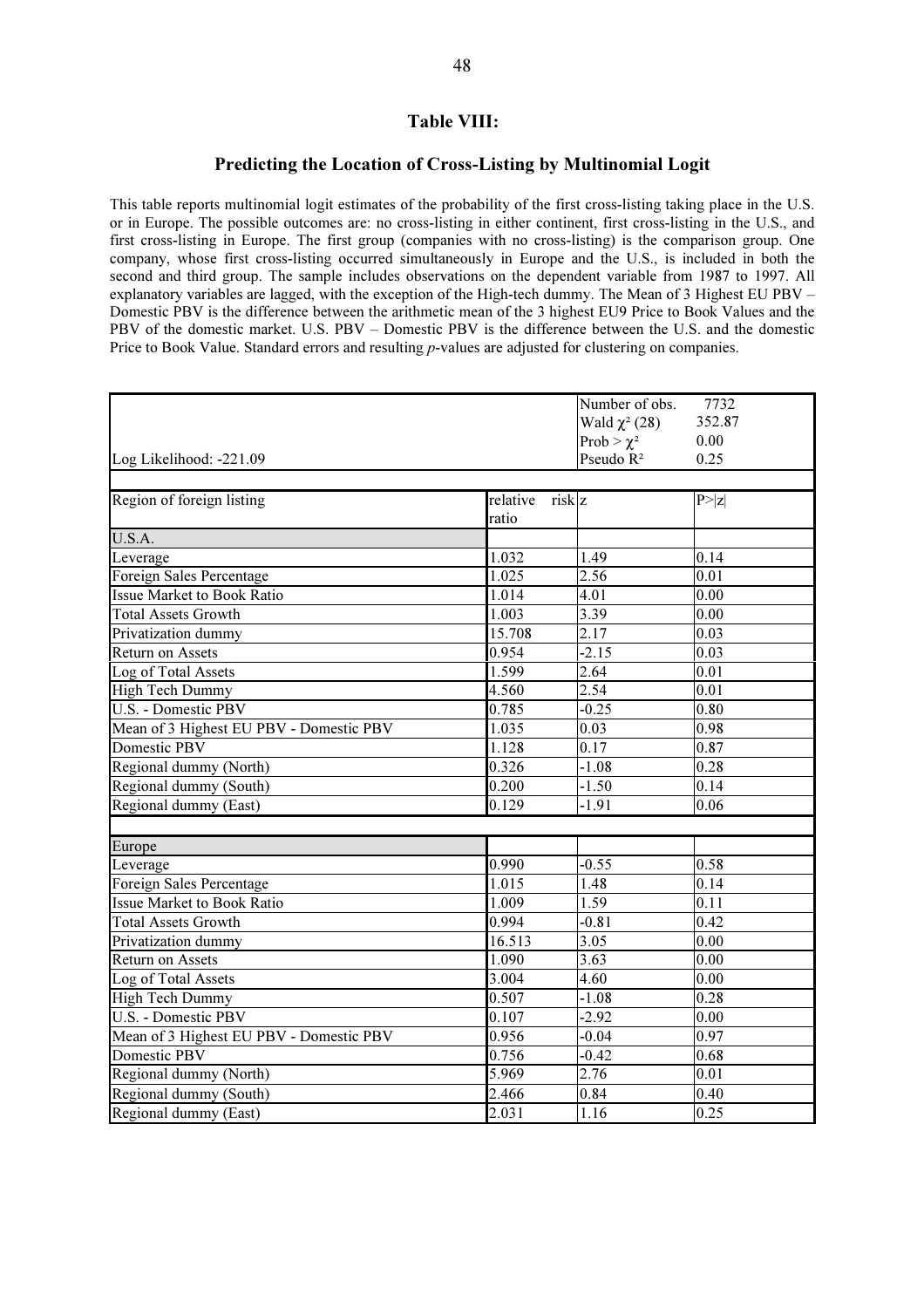### Table IX:

### Effect of Listing Location: Ex-Post Regressions Distinguishing Cross-Listings in Europe and U.S.

This table reports estimates of the ex-post effects of cross-listing, distinguishing U.S. cross-listings and EU9 cross-listings. Each row in the table gives the results of a LAV regression, for a dependent variable (e.g. Total Assets). The sample includes observations from 1990 to 1998. The explanatory variables are dummies capturing the timing of the first listing in the U.S. and within Europe respectively. For each continent, they are: an impact dummy (1 in the year of cross listing and 0 elsewhere), a three-year dummy (1 in the three years after cross-listing) and a permanent effect dummy (1 after the third year subsequent to cross-listing and later). We take first differences of all variables in order to eliminate fixed effects. The following dependent variables have been used in logarithmic form: total assets, employees, issue market value and total revenue. A constant and additional control dummies are included in non-differenced form: calendar year dummies in all regressions; country of incorporation dummies only in the regressions explaining total assets, employees, issue market value and total revenue. The coefficients of these variables are not reported for brevity. Significance at the 1% level is indicated by \*\*\*, 5% by \*\*, and 10% by \*.

|                                   | U.S.            | U.S.           | U.S.           | EU9         | EU9                | EU9            | Pseudo | No.     |
|-----------------------------------|-----------------|----------------|----------------|-------------|--------------------|----------------|--------|---------|
|                                   | impact          | three year     | permanent      | impact      | three year         | permanent      | $R^2$  | of obs. |
|                                   |                 | effect         | effect         |             | effect             | effect         |        |         |
| <b>Total Assets</b>               | 0.03            | $\ast$<br>0.04 | $\ast$<br>0.05 | $-0.01$     | $-0.01$            | $-0.03$ *      | 0.12   | 13540   |
| <b>Total Assets Growth</b>        | 1.83            | $-1.53$        | 3.21           | 3.35        | $-0.19$            | $-2.23$        | 0.08   | 12210   |
| Common Shares Traded/Outst.       | $-1.01$         | $-1.23$        | $-5.32$ ***    | $-1.98$     | $-5.08$ ***        | $-7.23$ ***    | 0.00   | 10932   |
| <b>Employees Growth</b>           | $-0.13$         | 0.06           | 2.04           | $-0.19$     | $-1.38$            | $-2.40$        | 0.00   | 11130   |
| Employees                         | $-0.01$         | 0.01           | $-0.01$        | 0.01        | 0.01               | $-0.01$        | 0.01   | 12591   |
| Foreign Sales Percentage          | ***<br>$0.20\,$ | ***<br>0.22    | $***$<br>0.22  | ***<br>0.12 | $-0.14$ ***        | ***<br>0.16    | 0.00   | 9270    |
| Leverage                          | $-0.08$         | 0.01           | $-0.10$        | 0.10        | 0.09               | ***<br>0.52    | 0.00   | 11115   |
| <b>Issue Market to Book Ratio</b> | $-0.01$         | $-0.03$        | $-0.03$        | $-0.04$     | $\ast$<br>$0.05 -$ | 0.00           | 0.02   | 15437   |
| Issue Market Value                | 0.08            | 0.07           | $\ast$<br>0.11 | 0.03        | $-0.04$            | $-0.08$ **     | 0.04   | 11793   |
| Property Plant Equipm. Growth     | $-1.69$         | 0.26           | 5.53           | 1.63        | 2.32               | $-1.90$        | 0.01   | 12193   |
| Research per Employee             | 0.04            | 0.09           | $***$<br>0.19  | ***<br>0.67 | ***<br>0.56        | ***<br>0.71    | 0.01   | 2517    |
| Research / Revenue                | 0.01            | 0.04           | $-0.04$        | 0.06        | 0.06               | 0.06<br>$\ast$ | 0.00   | 2559    |
| Research / Labor Expense          | 0.00            | ***<br>0.02    | $***$<br>0.01  | 0.00        | $-0.01$            | 0.00           | 0.00   | 1620    |
| <b>Total Revenue</b>              | 0.02            | 0.02           | 0.01           | 0.00        | 0.00               | $-0.02$        | 0.10   | 13498   |
| <b>Total Revenue Growth</b>       | $-1.96$         | $-1.85$        | 0.46           | $-5.24$     | $-6.53$ **         | $-4.96*$       | 0.07   | 12165   |
| Labor Cost / Employee             | $-0.58*$        | $-0.82$ **     | 0.35           | $-3.02$ *** | $-1.67$ ***        | $-0.99$ ***    | 0.01   | 6032    |
| <b>Return on Assets</b>           | $\ast$<br>0.52  | $-0.13$        | 0.02           | 0.14        | 0.11               | 0.34           | 0.01   | 12129   |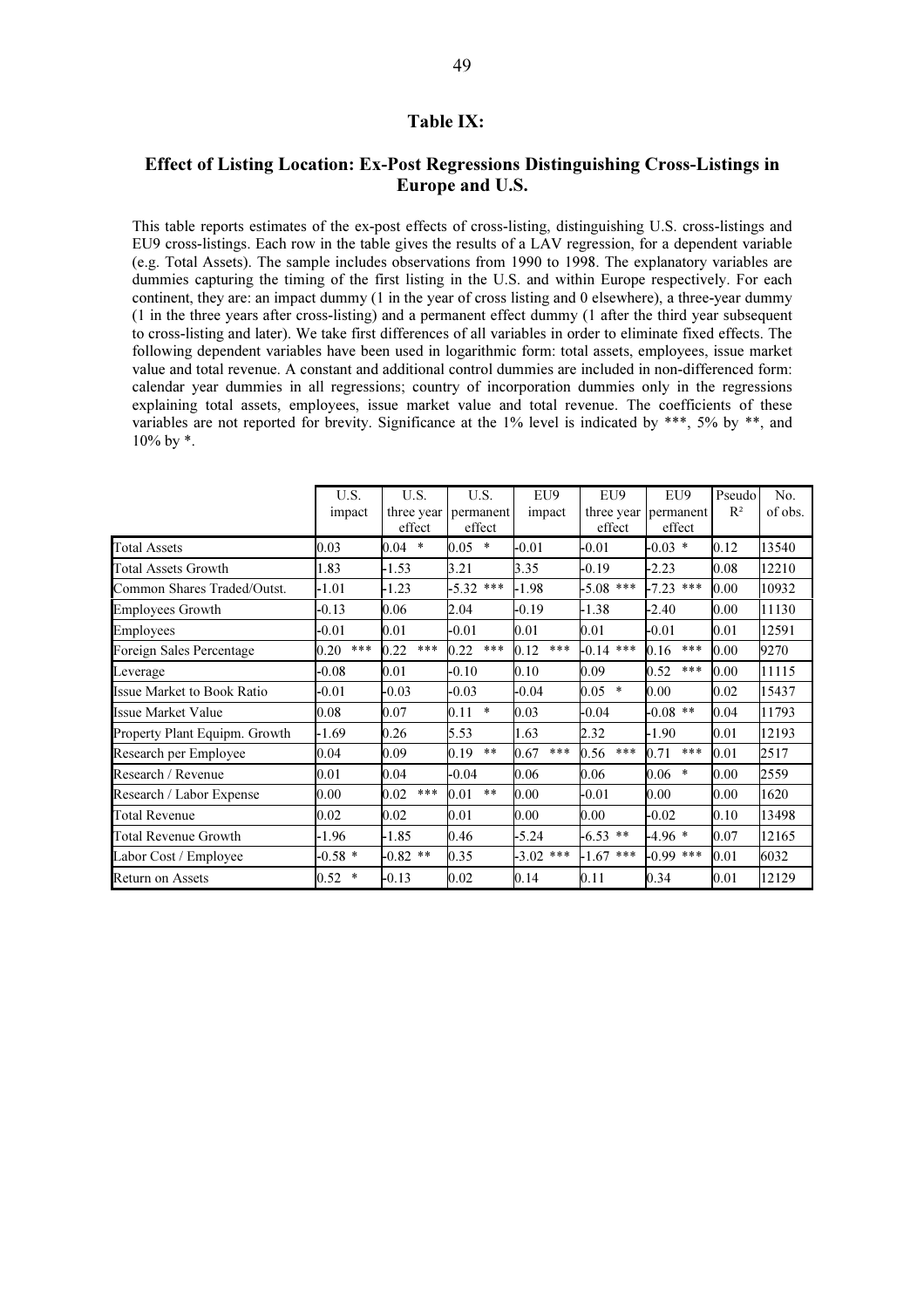Figure 1a. Number of companies Figure 1b. Number of foreign listings listed on each exchange: from EU9 and U.S. present on each domestic, foreign and total. exchange, and number of domestic companies cross-listed on EU9 and U.S. exchanges.





![](_page_50_Figure_4.jpeg)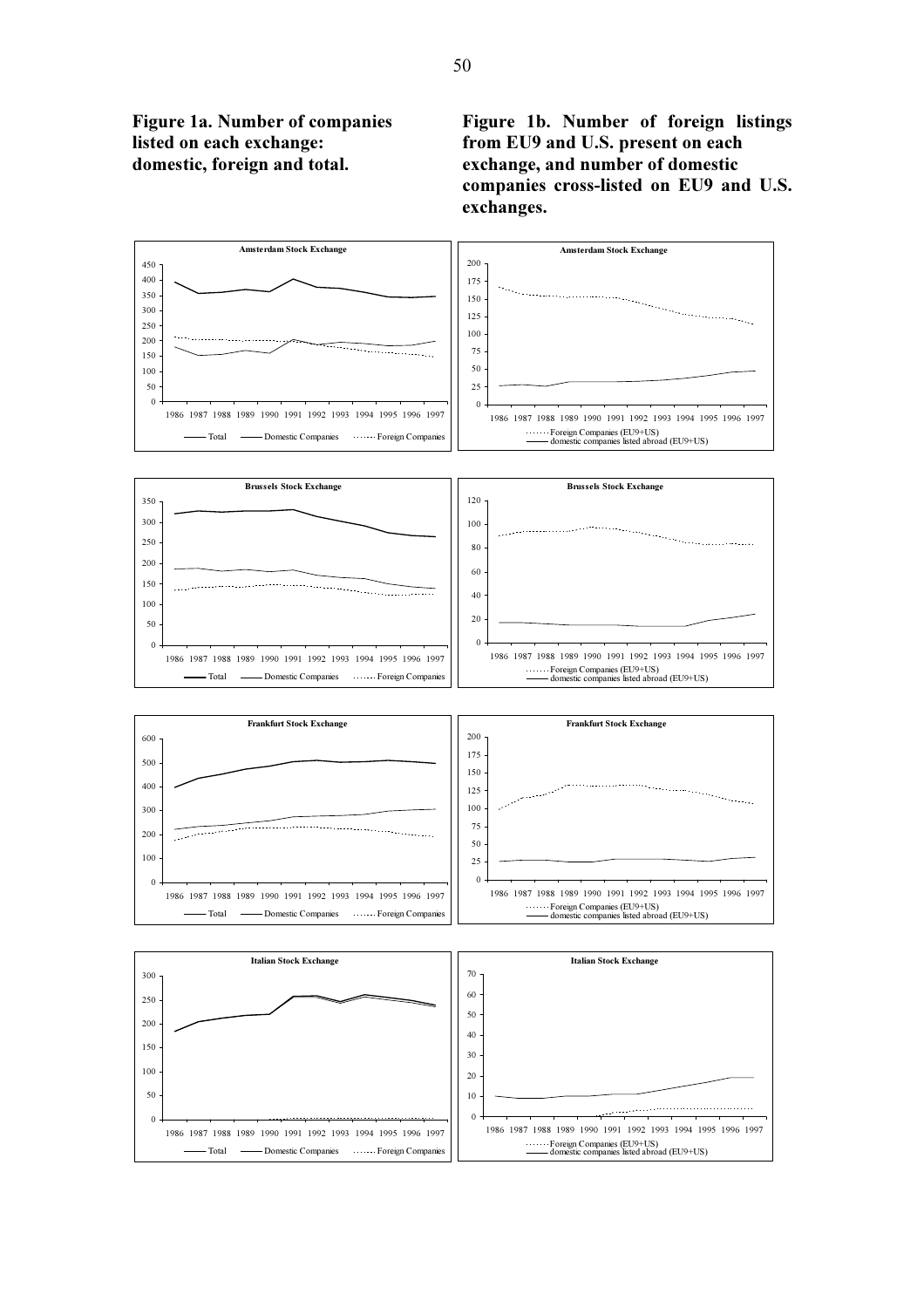![](_page_51_Figure_0.jpeg)

### Figure 1a (continued). Figure 1b (continued).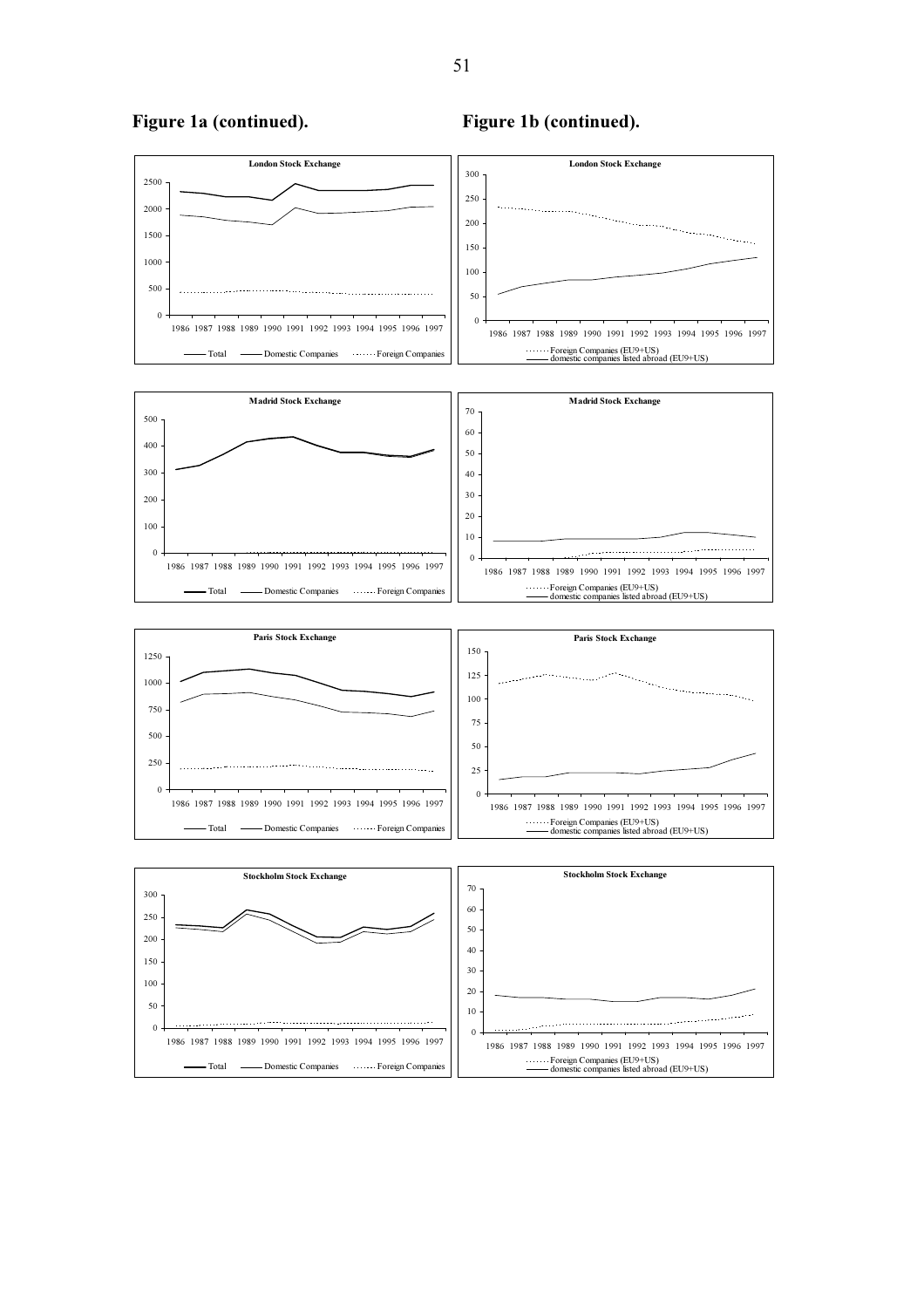![](_page_52_Figure_1.jpeg)

# Figure 1a (continued). Figure 1b (continued).